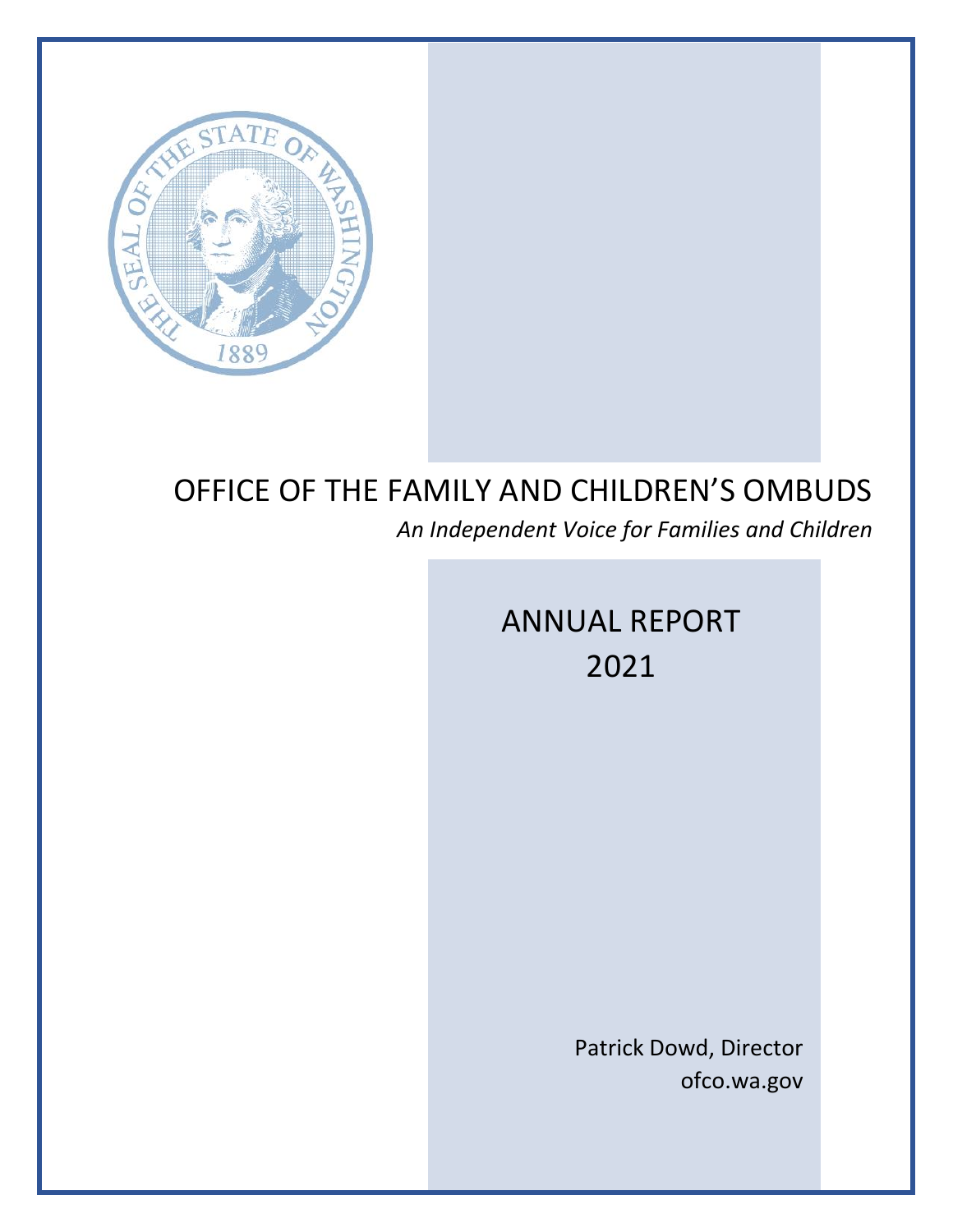# Table of Contents

| FEDERAL LAWSUIT AND DCYF'S PLAN TO ELIMINATE PLACEMENT EXCEPTIONS  27             |  |
|-----------------------------------------------------------------------------------|--|
| CHILDREN WITH BEHAVIORAL OR MENTAL HEALTH NEEDS ARE LEFT IN PSYCHIATRIC HOSPITALS |  |
|                                                                                   |  |
|                                                                                   |  |
|                                                                                   |  |
|                                                                                   |  |
| SECTION III: TAKING ACTION ON BEHALF OF VULNERABLE CHILDREN AND FAMILIES  38      |  |
|                                                                                   |  |
|                                                                                   |  |
|                                                                                   |  |
|                                                                                   |  |
|                                                                                   |  |
|                                                                                   |  |
|                                                                                   |  |

Report prepared by Elizabeth Bokan and Sherry Saeteurn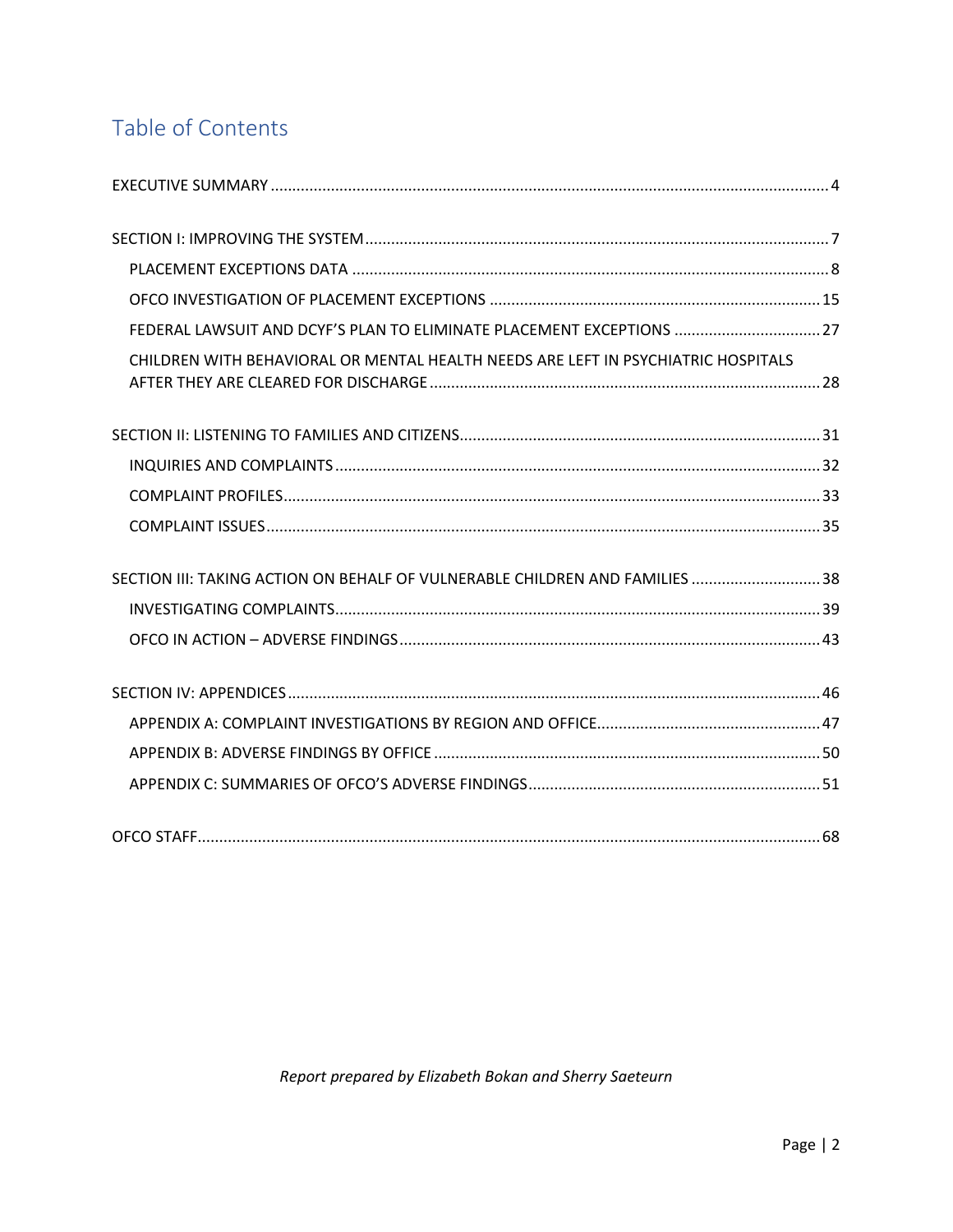

## **STATE OF WASHINGTON OFFICE OF THE FAMILY AND CHILDREN'S OMBUDS**

6840 FORT DENT WAY, SUITE 125 TUKWILA, WA 98188 (206) 439-3870 • (800) 571-7321 • FAX (206) 439-3877

November 2021

To the Residents of Washington State:

I am pleased to submit the 2021 Annual Report of the Office of the Family and Children's Ombuds (OFCO). This report provides an account of the OFCO's activities from September 1, 2020 to August 31, 2021. We thank the parents, youth, relatives, foster parents, professionals, and others who brought their concerns to our attention. We take their trust and confidence in our office most seriously.

During this reporting period, OFCO received 836 complaints and completed 733 investigations regarding 1,110 children. As in past years, concerns about agency conduct and the separation and reunification of families were the most frequently identified issues in complaints. In addition to complaint investigations, OFCO monitors practices and procedures within the child welfare system and makes recommendations to better serve children and families. Systemic issues discussed in this report again include the ongoing use of hotels and office buildings as emergency placements for children. OFCO first reported on this issue in 2015 when 72 children spent a combined total of 120 overnight placements in a hotel or office. Exacerbated by the COVID-19 pandemic, the placement resource crisis has only worsened and this reporting year, 256 children spent a combined total of 2,535 nights in hotels or offices. Children with complex behavioral and mental health needs, who are the most vulnerable, also experience the most placement exceptions. This year, OFCO received several complaints about children who remained hospitalized for mental health issues after they were ready for discharge because the parents were unable to meet the child's needs in the home and there were no available therapeutic placement resources. These situations, as well as children placed in hotels or offices, underscore the need to increase resources to meet the needs of all of Washington's children.

On behalf of all of us at the Office of the Family and Children's Ombuds, I want to thank you for your interest in our work. I am grateful for the leadership and dedication of those working to improve the welfare of children and families and for the opportunity to serve the residents of Washington State.

Sincerely,

*P.K. Dowd*

Patrick Dowd, JD Director Ombuds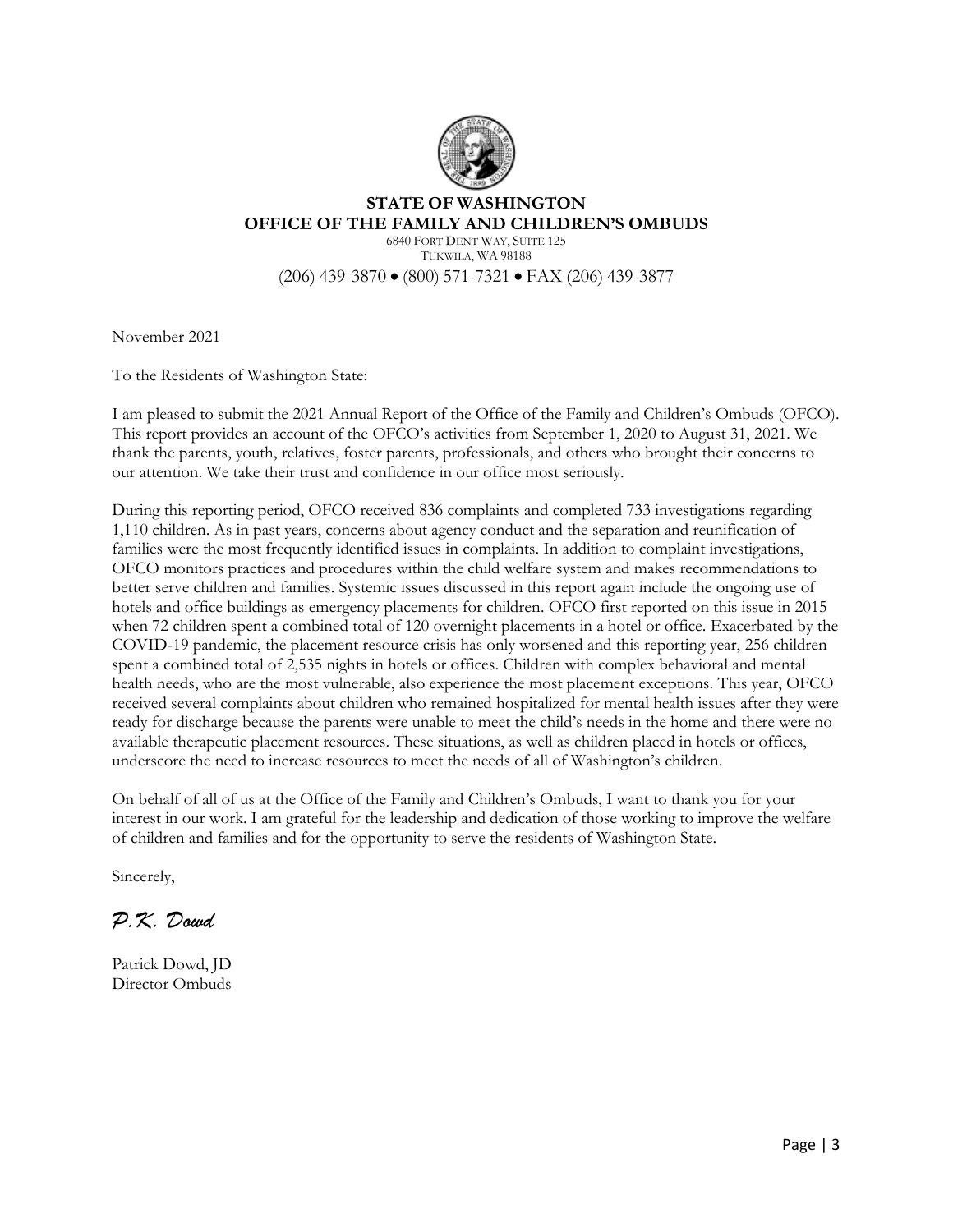# <span id="page-3-0"></span>EXECUTIVE SUMMARY

The OFFICE OF THE FAMILY AND CHILDREN'S OMBUDS (OFCO) works to ensure that government agencies respond appropriately to children in need of state protection, children residing in state care, and children and families under state supervision due to allegations or findings of child abuse or neglect. The office also promotes public awareness about state agencies serving children, adolescents, and families, and recommends and facilitates broad-based systemic improvements. The Ombuds carries out its duties in an independent manner, separate from the Department of Children, Youth and Families (DCYF). The Director Ombuds is appointed by, and reports directly to, the Governor. The appointment is subject to confirmation by the Washington State Senate.

This report provides an account of OFCO's complaint investigation activities from September 1, 2020 through August 31, 2021, as well as recommendations to improve the quality of state services for children and families.

#### **CORE DUTIES**

The following duties and responsibilities of the Ombuds are set forth in state laws: $1$ 

#### **Respond to Inquiries:**

Provide information on the rights and responsibilities of individuals receiving family and children's services, juvenile justice, juvenile rehabilitation, child early learning, and on the procedures for accessing these services.

#### **Complaint Investigation and Intervention:**

Investigate, upon the Ombuds' own initiative or receipt of a complaint, an administrative act alleged to be contrary to law, rule, or policy, imposed without an adequate statement of reason, or based on irrelevant, immaterial, or erroneous grounds. The Ombuds also has the discretion to decline to investigate any complaint. Key features of OFCO's investigative process include:

- **Independence.** OFCO reviews and analyzes complaints in an objective and independent manner.
- **Impartiality.** The Ombuds acts as a *neutral investigator* and not as an advocate for individuals who file complaints or for the government agencies investigated.
- **Confidentiality.** OFCO must maintain the confidentiality of complainants and information obtained during investigations.
- **Credible review process.** Ombuds staff have a wealth of collective experience and expertise in child welfare law, social work, mediation, and clinical practice, and are qualified to analyze issues and conduct investigations.

#### **System Oversight and Improvement:**

• Monitor the procedures as established by the Department of Children, Youth, and Families (DCYF) to carry out its responsibilities in delivering family and children's services to preserve families, when appropriate, and ensure children's health and safety;

<sup>1</sup> RCW 43.06A and RCW 26.44.030.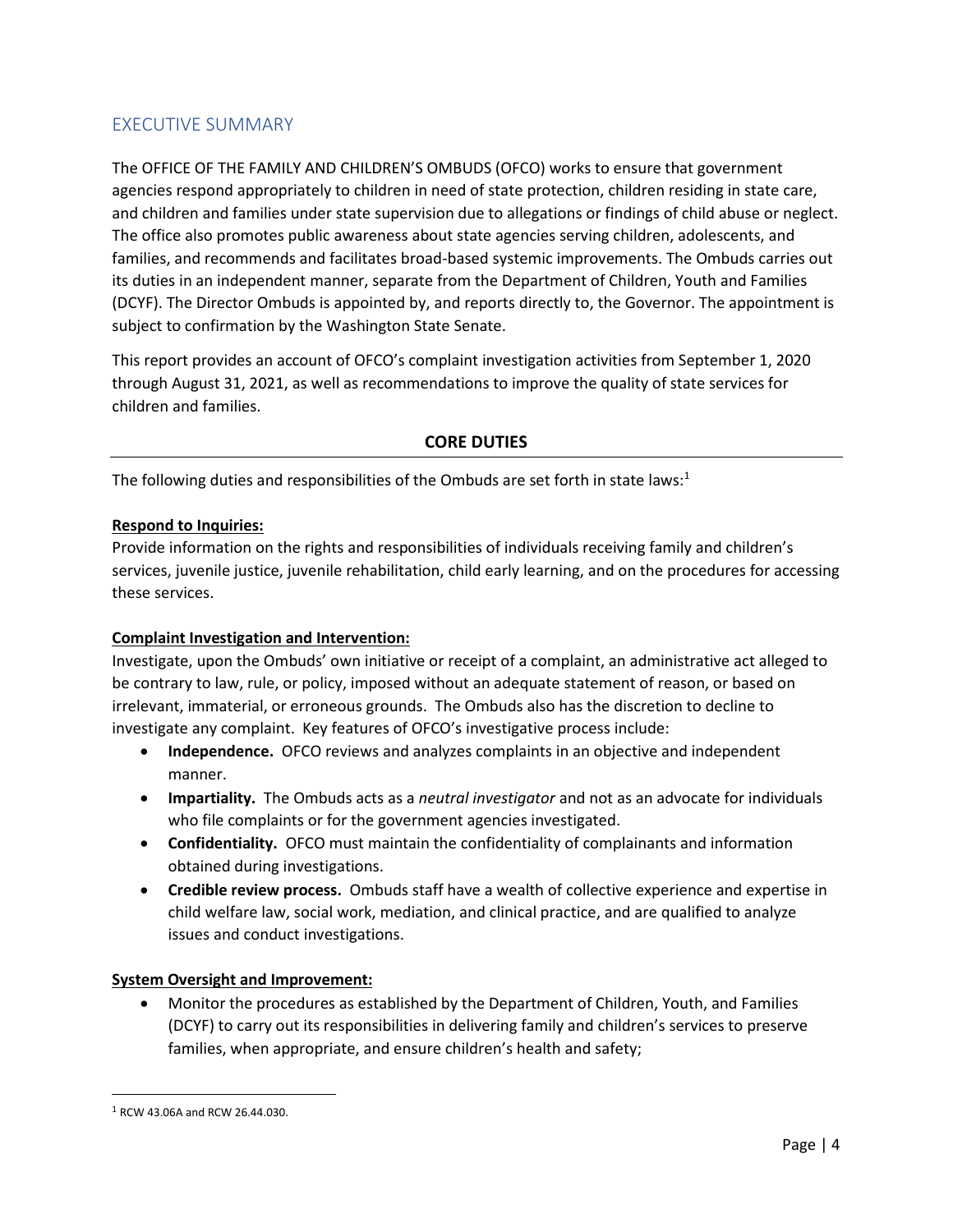- Periodically review the facilities and procedures of state institutions serving children and statelicensed facilities or residences;
- Review child fatalities and near fatalities when the injury or death is suspected to be caused by child abuse or neglect and the family was involved with the Department during the previous 12 months;
- Recommend changes in law, policy, and practice to improve state services for families and children; and
- Review notifications from DCYF regarding a third founded report of child abuse or neglect within a twelve-month period involving the same child or family.

#### **Annual Reports:**

- Submit an annual report to the DCYF Oversight Board and to the Governor analyzing the work of the office, including recommendations; and
- Issue an annual report to the Legislature on the implementation status of child fatality review recommendations.<sup>2</sup>

## **WORKING TO MAKE A DIFFERENCE**

The placement resource crisis that leaves children in hotels and offices has continued to worsen over the past seven years, with the number of placement exceptions rising every year. The COVID-19 pandemic has only made matters worse, as some foster homes have refused placement of children who pose a risk to others due to the virus. In 2018, there were 1,090 placement exceptions; this number ballooned to 2,535 in 2021. A relatively small number of children, however, make up the majority of hotel and office stays. This year, 64 children spent a combined total of 2,034 nights in a hotel or office, 80% of all placement exceptions. Many of the children experiencing numerous placement exceptions have significant treatment, supervision, and placement needs, and, thus, are more challenging to appropriately place. One child experienced 229 nights placed in a hotel or office.

Earlier this year, news reports described the plight of these children and coercive measures agency staff employed to force youth to accept an available placement or follow staff directions, including providing inadequate bedding in offices, withholding placement at a hotel, and having youth sleep in state vehicles. To gain more information about these problems, OFCO interviewed DCYF workers who supervise placement exceptions and children who have been placed in hotels and offices, and reviewed DCYF case records.

Our investigation confirmed that there were incidents when children spent the night in a state car. This often occurred when a youth was transported to an available placement and refused to go in. Workers stated their supervisors instructed them to remain at the location and encourage the youth to accept the placement, sometimes all night. In some instances, workers reportedly used tactics to make remaining in the car uncomfortable, such as rolling down the windows when it was cold out, to convince a youth to accept placement. Youth also spent much of the night in cars while in transit to a placement located three to four hours away, only to refuse the placement and drive back to the office. Workers and youth also described challenges during hotel or office stays, including medication management; disruptive behavior endangering other children; inadequate bedding supplies and lack of privacy in some

<sup>&</sup>lt;sup>2</sup> Child Fatalities and Near Fatalities in Washington State, August 2019. Available at: [https://ofco.wa.gov/reports-and-data.](https://ofco.wa.gov/reports-and-data)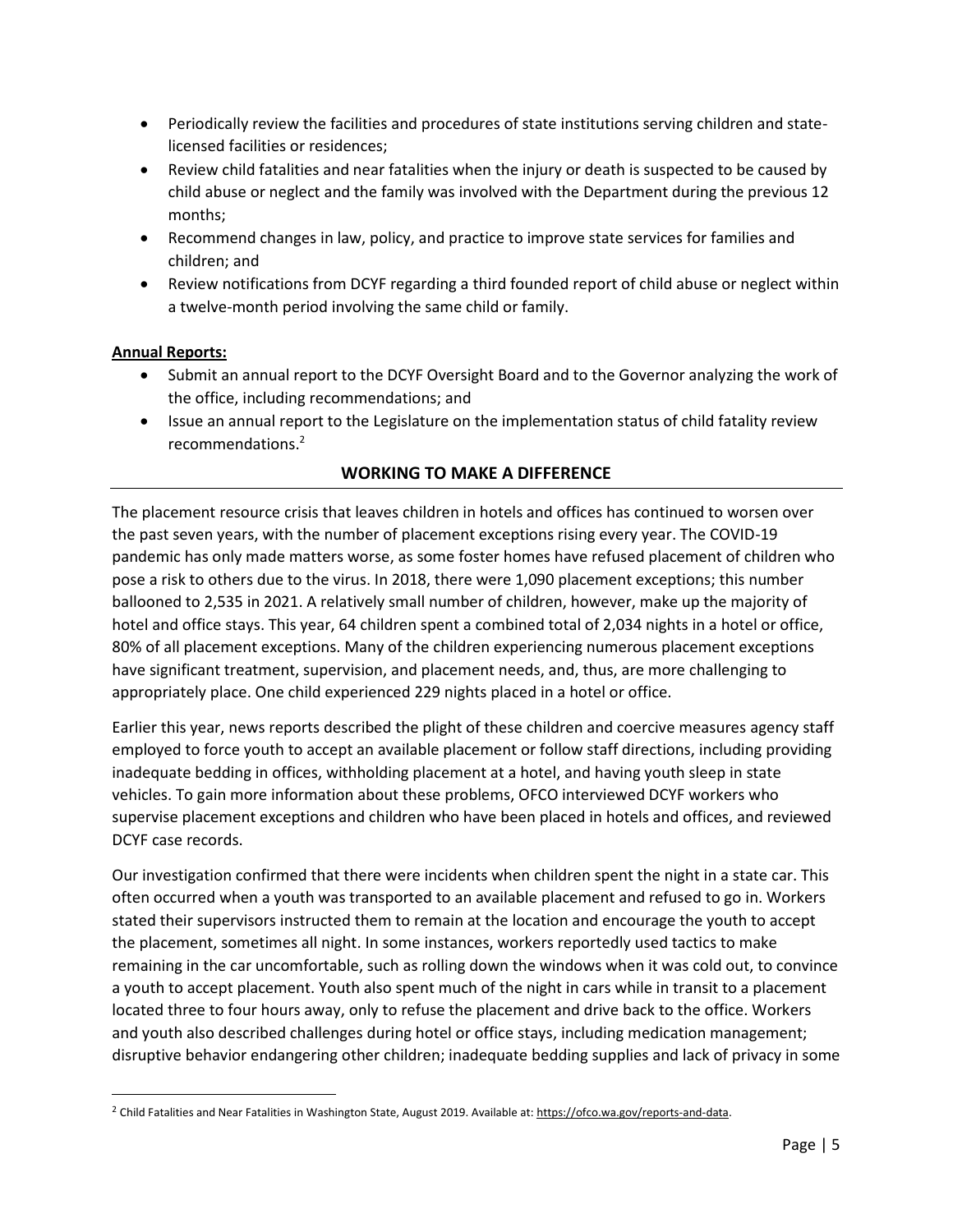offices; difficulty providing balanced, nutritious meals; and a lack of educational and recreational activities for children.

In response to a federal lawsuit filed on behalf of foster children experiencing hotel and office stays, the Department agreed to an order which: prohibits DCYF from having children sleep in cars; prohibits placing children in offices, except in emergency situations when a hotel is not available; requires DCYF to provide healthy food, adequate space, adequate staffing, and support for the child's education and ageappropriate activities; and required the DCYF to submit a plan by September 1, 2021, that will result in an end to placement exceptions. After this order was entered, office stays decreased to 85 in July and fell to two in August. Until placement exceptions are eliminated, the Department should take steps to ensure hotel stays are safe for children and workers and basic needs of each child are met. OFCO recommends that the Department expand training for after-hours workers; increase staffing for placement exceptions; improve medication management practices; and enhance case planning for each child.

This year, OFCO also received several complaints about children who remained hospitalized for mental health issues after they were ready for discharge because the child's parent refused to pick them up. The parents' conduct in these cases did not constitute child maltreatment, but, rather, reflect that parent's inability to meet the child's needs in the home and desire to obtain treatment to address the child's developmental disabilities or mental health issues. The hospitalization of children who are medically cleared for discharge underscores our failure to provide an appropriate array of placement resources and mental health services for our most vulnerable children. Addressing this problem, as well as eliminating placement exceptions, will require coordinated efforts by the DCYF, the Health Care Authority, and the Developmental Disabilities Administration to expand placement resources and services.

## **INQUIRIES AND COMPLAINT INVESTIGATIONS**

Between September 1, 2020 and August 31, 2021, OFCO completed 733 complaint investigations regarding 1,110 children. This year, issues involving the conduct of DCYF staff and other agency services were the most frequently identified complaint issues. Issues involving the separation and reunification of families comprised the next highest category of issues identified in complaints.

## **OMBUDS IN ACTION**

OFCO acts when necessary to avert or correct a harmful action or oversight, or an avoidable mistake by DCYF. Forty-nine complaints prompted intervention by OFCO in 2021. OFCO provided substantial assistance to resolve either the complaint issue, or a concern identified by OFCO, in the course of its investigation in an additional 61 complaints.

In 2021, OFCO made 28 formal adverse findings against DCYF. OFCO provides DCYF with written notice of adverse findings resulting from a complaint investigation. DCYF is invited to respond to the finding and may present additional information and request a revision of the finding. This process provides transparency for OFCO's work as well as accountability for DCYF. $^3$ 

<sup>&</sup>lt;sup>3</sup> An inter-agency agreement between OFCO and CA was established in November 2009.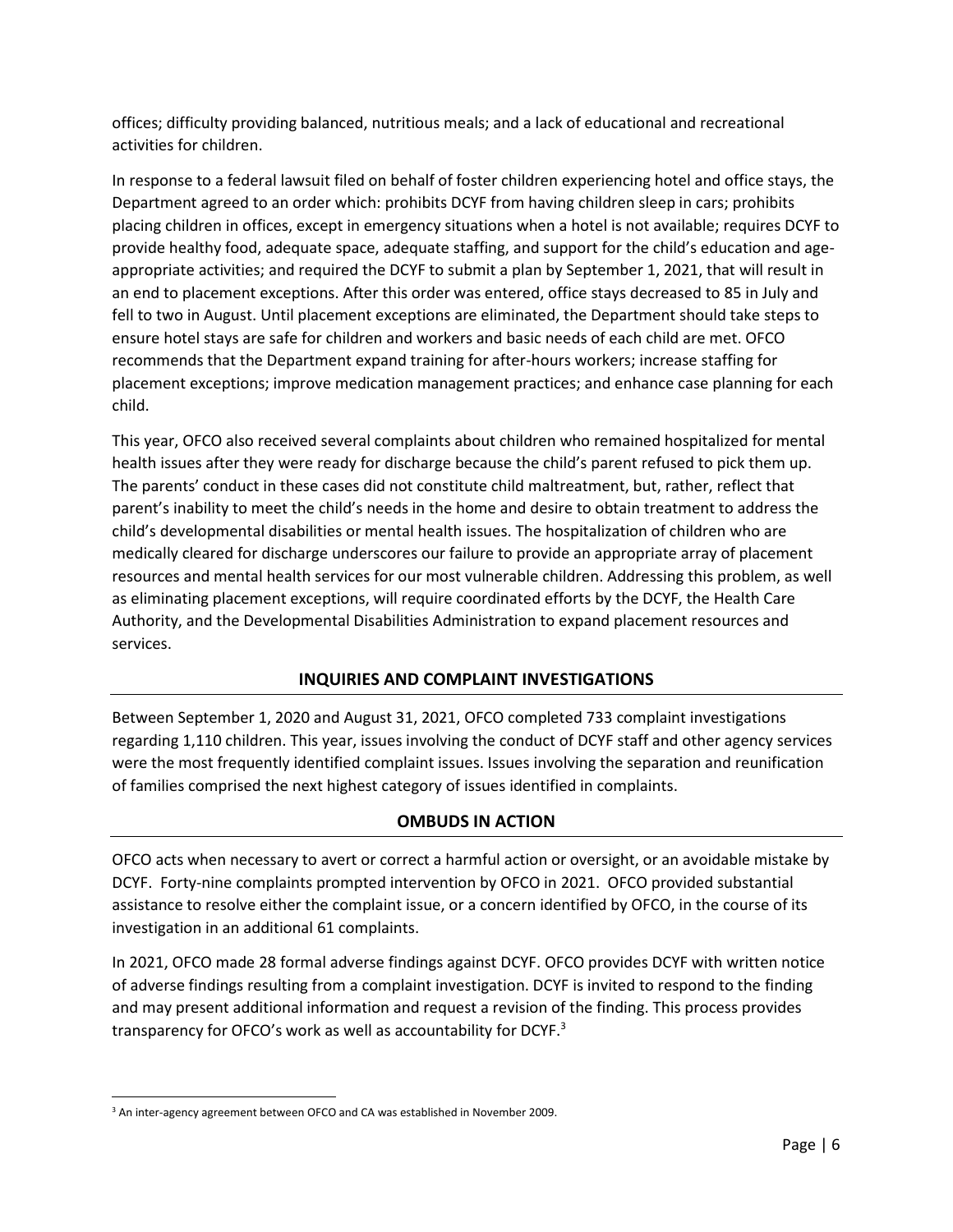- <span id="page-6-0"></span>■ Placement Exceptions Data
- OFCO Investigation of Placement Exceptions
- Federal Lawsuit and DCYF's Plan to Eliminate Placement Exceptions
- Children with Behavioral or Mental Health Needs are Left in Psychiatric Hospitals After They are Cleared for Discharge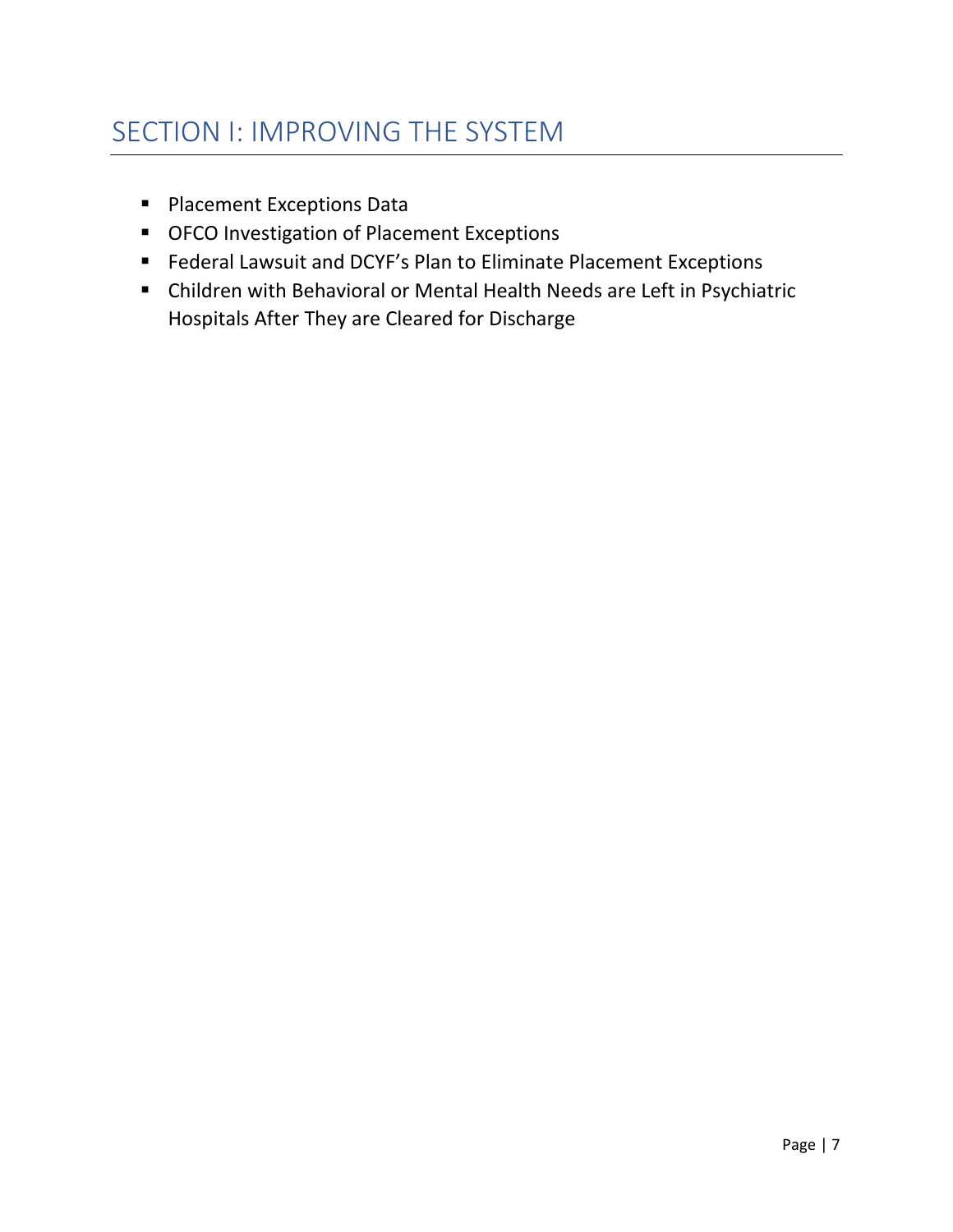## <span id="page-7-0"></span>PLACEMENT EXCEPTIONS DATA

#### HOTELS AND DCYF OFFICES USED AS EMERGENT PLACEMENTS FOR FOSTER CHILDREN

For the past seven years, OFCO has been tracking the Department's use of hotels and DCYF offices as emergency placements, referred to as "placement exceptions," for children. The placement resource crisis has continued to worsen, with the number of placement exceptions rising every year.

From September 1, 2020 to August 31, 2021, OFCO received notice of 2,535 placement exceptions involving 256 children. This is a significant increase from 2020 and the most placement exceptions noted since



Figure 1: **Number of Placement Exceptions**

OFCO began tracking placement exceptions. Approximately 70% of the placement exceptions this year occurred in hotels and 30% occurred in a DCYF office. Of the 256 children, 126 experienced placement exceptions in a DCYF office and the vast majority (78%) of these office stays occurred in Region 6.



Figure 2: **Placement Exceptions by Month, 2021**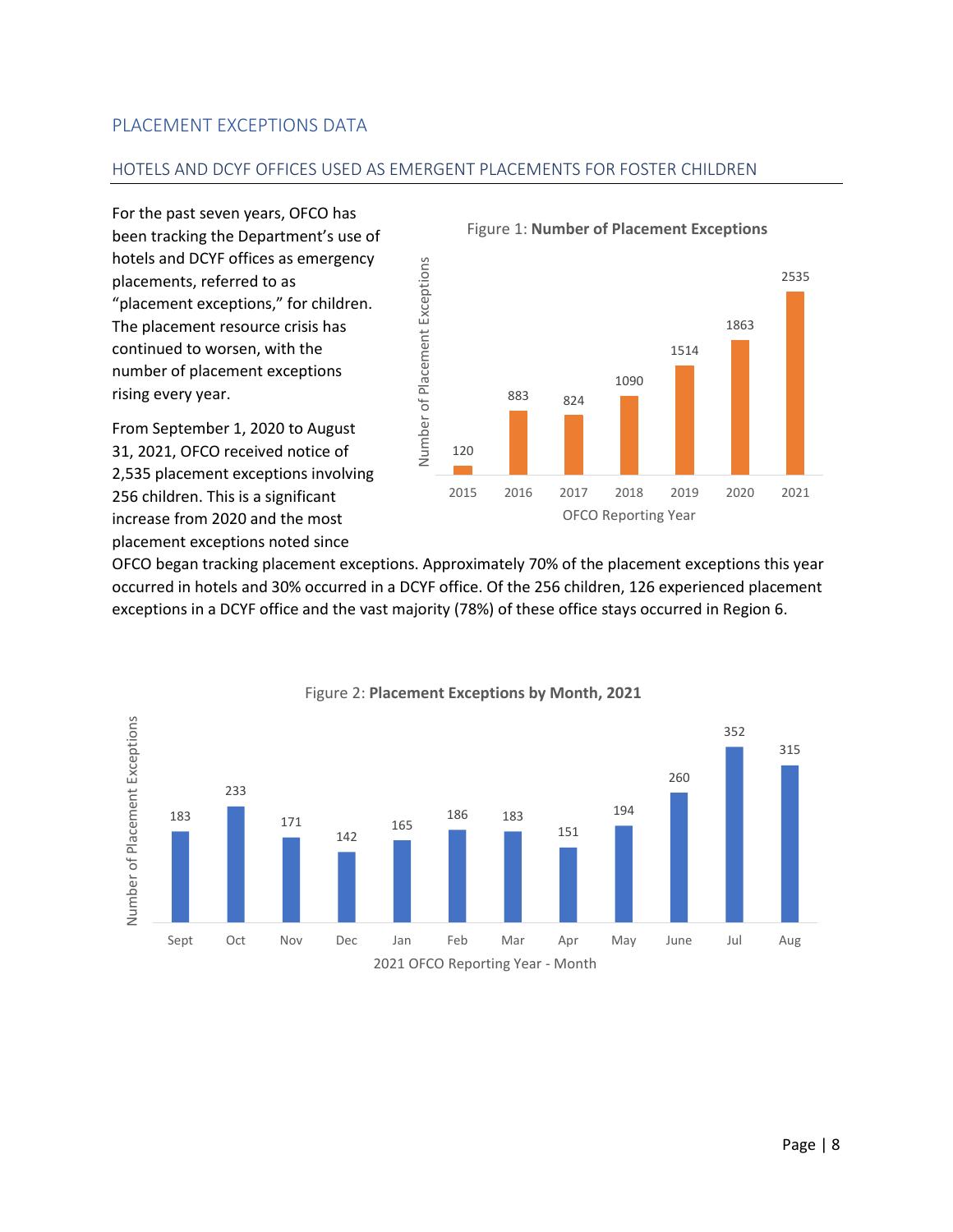|                 | <b>Hotel</b> |     | <b>Office Unknown Annual Total</b> |
|-----------------|--------------|-----|------------------------------------|
| <b>Region 1</b> | 76           |     | 76                                 |
| <b>Region 2</b> |              |     |                                    |
| <b>Region 3</b> | 77           | 10  | 87                                 |
| <b>Region 4</b> | 1347         | 152 | 1499                               |
| <b>Region 5</b> |              | 10  | 10                                 |
| <b>Region 6</b> | 261          | 599 | 863                                |

#### Table 1: **Location of Placement Exceptions, 2021**

## A SMALL GROUP OF CHILDREN ACCOUNT FOR THE MAJORITY OF PLACEMENT EXCEPTIONS

For most children who experience placement exceptions, placement is typically located within a few nights. During this period, a suitable placement was identified for 65% of children within 5 days or less of a placement exception.

However, 25% of children (64 children) spent 10 or more nights in placement exceptions. These 64 children spent a combined total of 2,034 nights in hotels or DCYF offices, making up 80% of all placement exceptions. The highest number of nights in placement exceptions reported for a single child was 229 nights.



## WHO ARE THE 24 CHILDREN WHO SPENT 20 OR MORE NIGHTS IN PLACEMENT EXCEPTIONS?

- Fourteen youth were reported to have mental health needs, such as mental disorders and/or past inpatient psychiatric stays.
- Eleven youth were described as having a history of physically aggressive behaviors.
- Eleven youth were reported to have suicidal ideation and self-harming behaviors.
- Ten youth had a history of running from placement.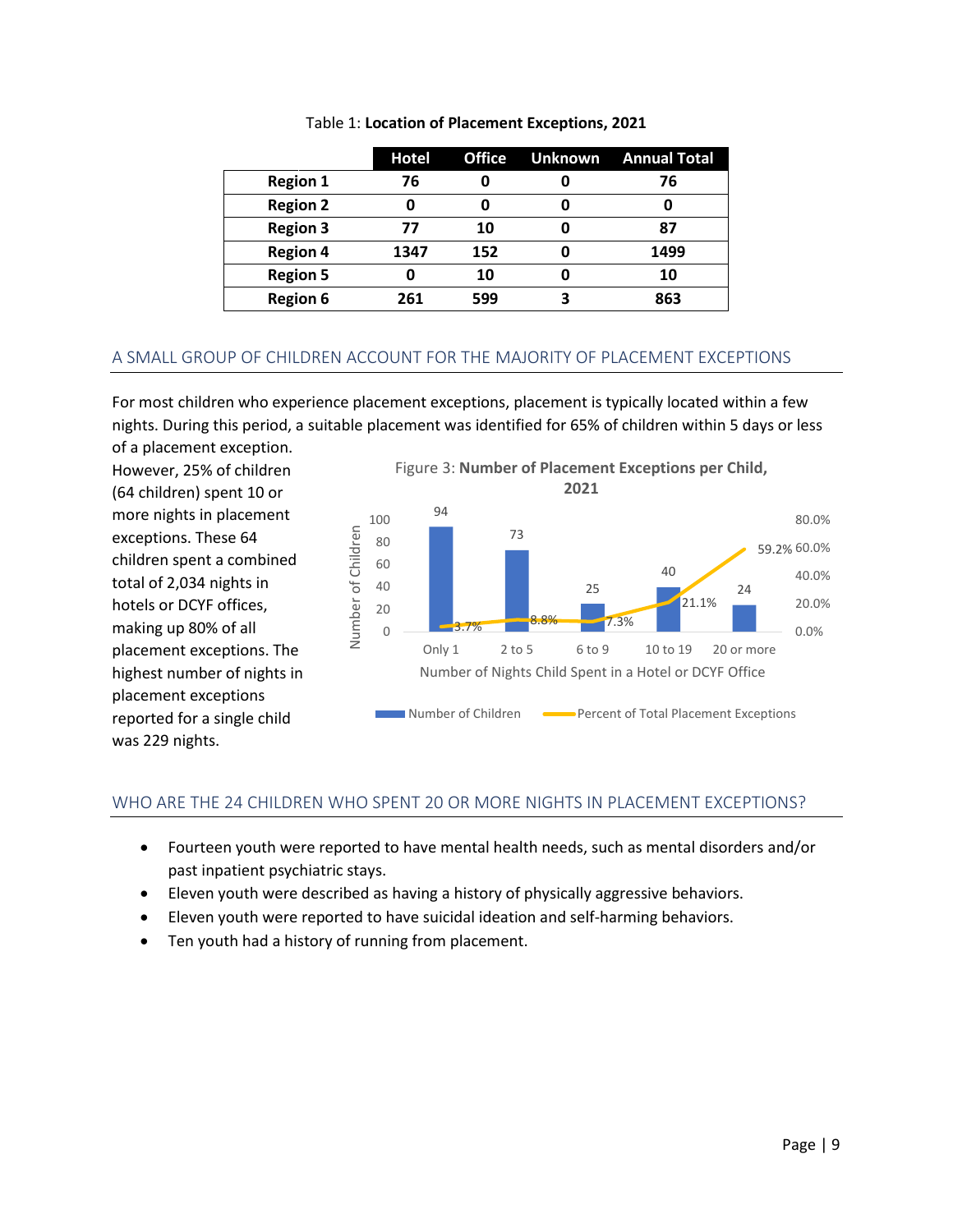#### Table 2: **Race and Gender of Children Who Spent 20 or More Nights in Placement Exceptions, 2021**

| Race                           |    | Gender                    |    |
|--------------------------------|----|---------------------------|----|
| American Indian/Alaskan Native |    | Female                    | 9  |
| <b>Black/African American</b>  |    | Male                      | 13 |
| White/Caucasian                | 11 | <b>Transgender Female</b> |    |
| Multi-Racial                   |    | <b>Transgender Male</b>   |    |

#### Figure 4: **Characteristics and Behavior of Children Who Spent 20 or More Nights in Placement Exceptions, 2021**



*A 14-year-old child was hospitalized following a mental health crisis where he was aggressive with his family. He did not meet the requirements for inpatient mental health treatment, but he demonstrated some disruptive behavior at the hospital. The child had also previously been placed in detention for assaultive behavior. He has been diagnosed with PTSD, ODD, OCD, and ADHD. The child has significant trauma history, and his family is currently homeless. The child was placed in protective custody as his mother is unable to meet his needs.* 

## *WHY ARE THESE CHILDREN EXPERIENCING PLACEMENT EXCEPTIONS?*

Nearly all 24 youth were noted to have behavioral concerns, making it difficult to locate an appropriate placement. Three of the youth were discharged from a group facility or detention, and no available placement was identified after their parents refused to pick them up. Many of the youth had high-risk behaviors, such as running from placement. Due to the COVID-19 pandemic, foster homes have continued to refuse placement of children who could pose a risk to others because of potential exposure to the virus. More than half of these youth were reported to have at some point refused placement or refused to cooperate with the rules or screening of a placement. Three of the youth were noted to have strict supervision plans that made it difficult to locate appropriate placement that could meet their needs.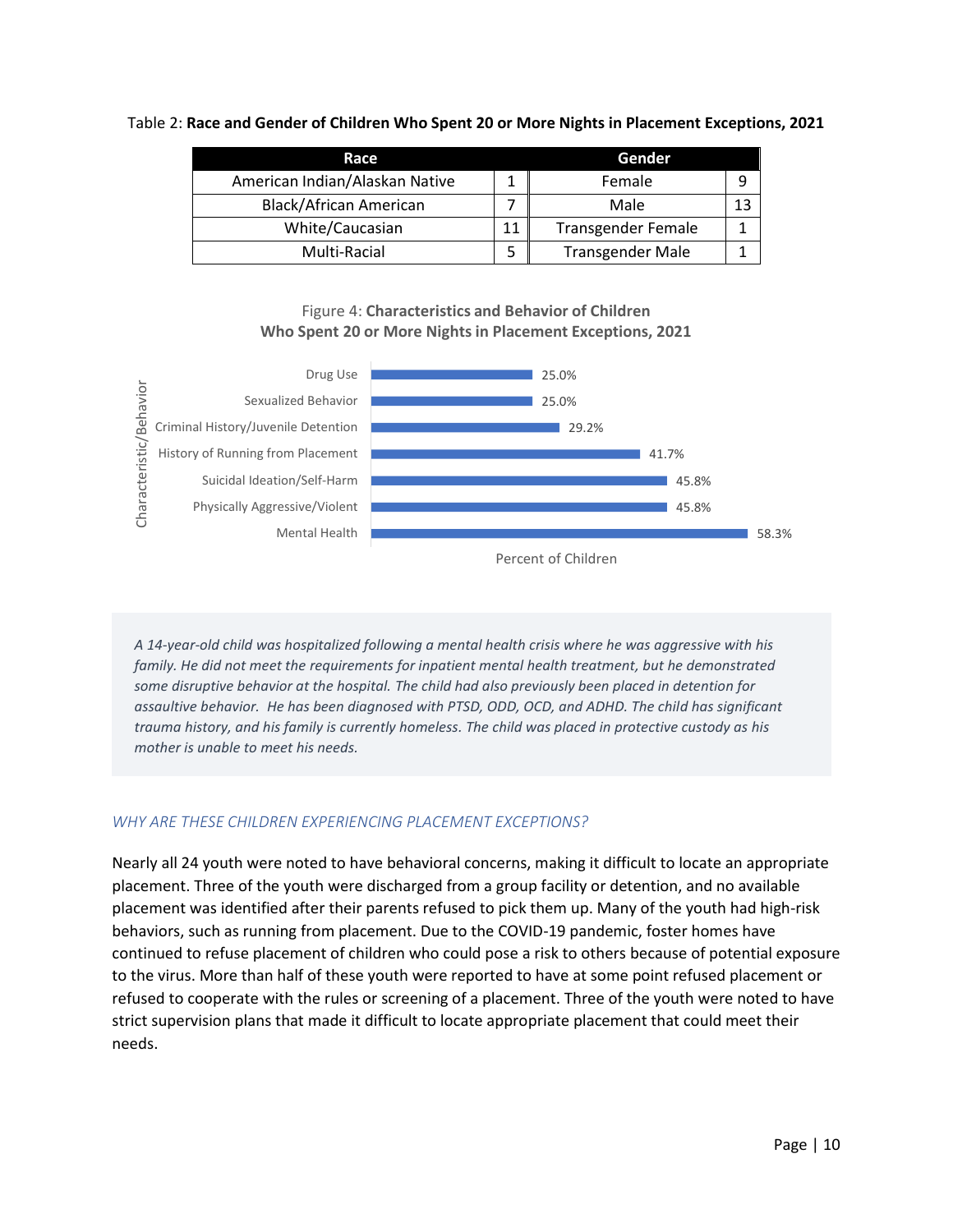#### *WHERE ARE THESE CHILDREN PLACED NOW?*

Placement has been located for many of the youth; however, as of October 2021, one-third remain without placement and are continuing to spend nights in hotels or one-night foster homes.<sup>4</sup>

| <b>Current Placement</b>              |  |                             |  |
|---------------------------------------|--|-----------------------------|--|
| <b>BRS Placement or Group Home</b>    |  | Parent                      |  |
| Extended Foster Care, Residing on Own |  | <b>Placement Exceptions</b> |  |
| <b>Foster Home</b>                    |  | Suitable Other              |  |
| Juvenile Detention                    |  | <b>Treatment Facility</b>   |  |

Male, 59.8%

#### Table 3: **Current Placement of Children Who Spent 20 or More Nights in Placement Exceptions, 2021**

## DEMOGRAPHICS OF CHILDREN EXPERIENCING PLACEMENT EXCEPTIONS

Of the 256 children who spent at least one night in a placement exception, approximately 60% were male and 35% were female. The remaining 5% were youth who identified as transgender or other gender.<sup>5</sup>

Although children ages 10 to 17 make up approximately 32% of the total outof-home care population, they comprise approximately 80% of the children experiencing placement exceptions. As shown in Figure 6, and consistent with previous years, children who experience placement exceptions tend to be older than the total out-of-home care population. 6

Children ages 10 to 17 also spent the most nights in placement exceptions: Children ages 10 to 14 spent an average of 8.6 nights, and children ages 15 to 17 spent an average of 13.9 nights. The average number of





General Population of Children in Out-of-Home Care

<sup>4</sup> Placement information retrieved from FamLink 10/28/2021.

<sup>&</sup>lt;sup>5</sup> While the DCYF documents the legal and preferred name, and reported pronouns and gender identity of the child, some children may not feel comfortable sharing this information. See, DCYF Policies and Procedures Section 6900.

<sup>6</sup> Center for Social Sector Analytics & Technology (2021). [Graph representation of Washington state child welfare data 10/20/2021]. Children in Out-of-Home Care (Count). Retrieved from http://www.vis.pocdata.org/graphs/ooh-countsdownloads.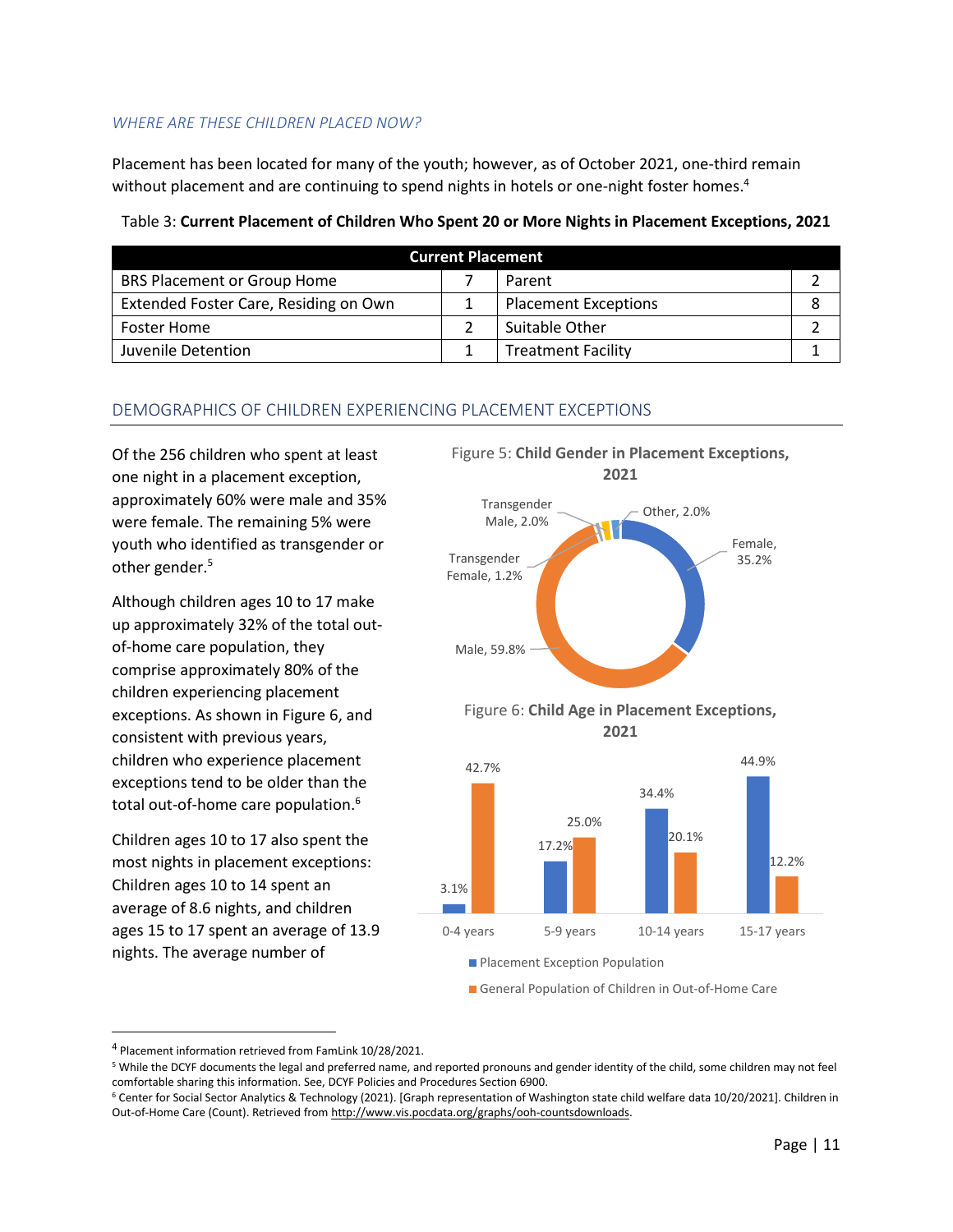#### placement exceptions by age of the child is shown in Figure 7.



Figure 7: **Average Number of Placement Exceptions, 2021**

#### A REGIONAL ISSUE

Like the previous year, the placement crisis this reporting year was most apparent in DCYF Region 4 (King County) and Region 6 (Clallam, Clark, Cowlitz, Grays Harbor, Jefferson, Lewis, Mason, Pacific, Skamania, Thurston, and Wahkiakum Counties). Over 93% of placement exceptions this year involved children assigned to a DCYF office in Region 4 or 6. Approximately 45% of Washington households with children are located in these two regions and approximately 39% of children in out-of-home care are placed in Region 4 or 6.<sup>7</sup>

| <b>DCYF Region</b> | <b>Number of Placement</b><br><b>Exceptions</b> | <b>Percent of Total</b><br><b>Placement Exceptions</b> | <b>Percent of Washington</b><br><b>Households with</b><br>Children <sup>8</sup> |
|--------------------|-------------------------------------------------|--------------------------------------------------------|---------------------------------------------------------------------------------|
| Region 1           | 76                                              | 3.0%                                                   | 12.4%                                                                           |
| Region 2           | --                                              | --                                                     | 9.7%                                                                            |
| Region 3           | 87                                              | 3.4%                                                   | 16.9%                                                                           |
| Region 4           | 1499                                            | 59.1%                                                  | 28.6%                                                                           |
| Region 5           | 10                                              | 0.4%                                                   | 16.3%                                                                           |
| Region 6           | 863                                             | 34.0%                                                  | 16.1%                                                                           |

|  | Table 4: Placement Exceptions by Region, 2021 |  |  |  |  |
|--|-----------------------------------------------|--|--|--|--|
|--|-----------------------------------------------|--|--|--|--|

<sup>7</sup> Center for Social Sector Analytics & Technology (2021). [Graph representation of Washington state child welfare data 10/20/2021]. Children in Out-of-Home Care (Count). Retrieved from http://www.vis.pocdata.org/graphs/ooh-counts.

<sup>8</sup> Center for Social Sector Analytics & Technology (2021). [Graph representation of Washington state child welfare data 10/18/2021]. Count of All Households with Children. Retrieved from http://www.vis.pocdata.org/maps/hh-populationregions.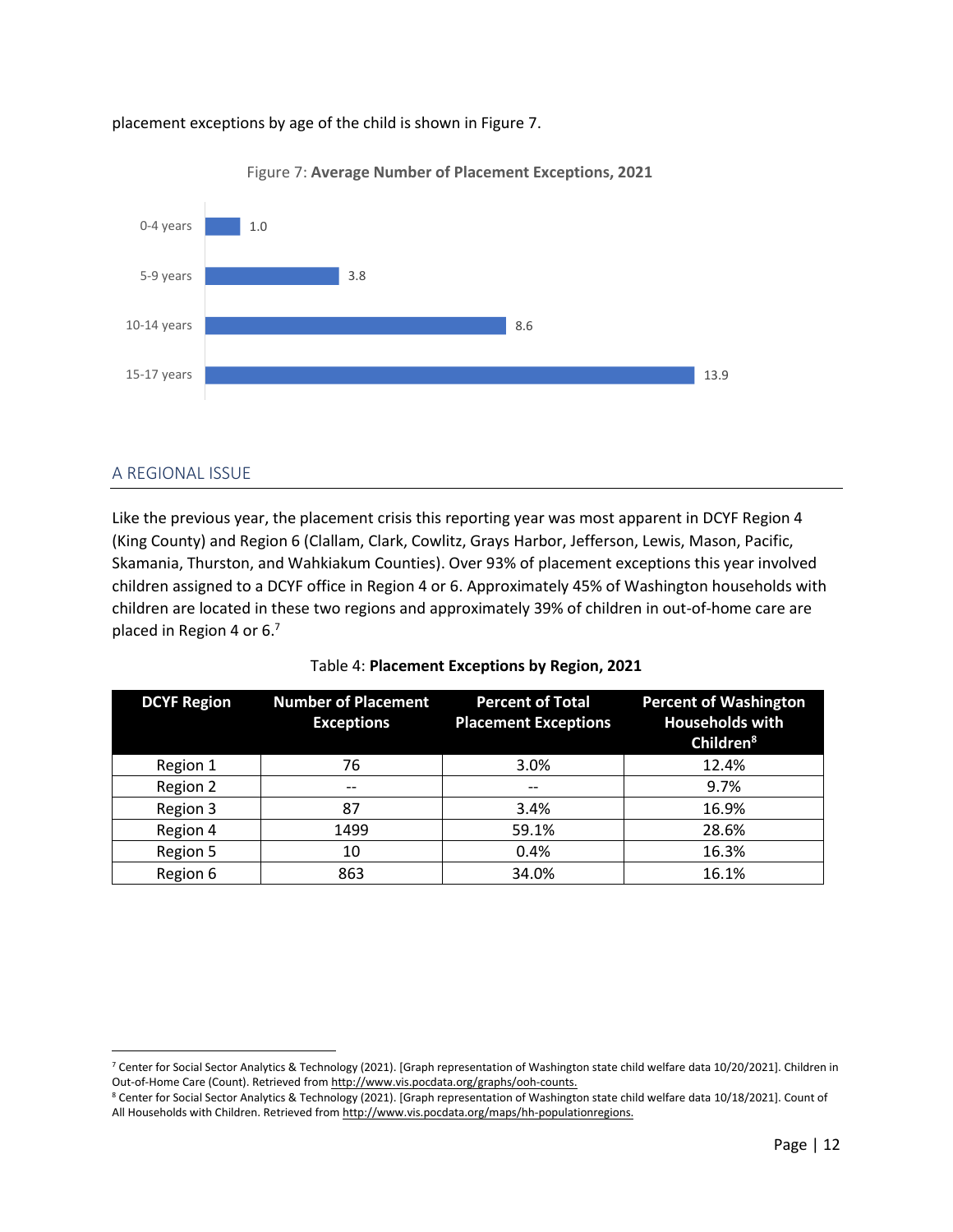## RACIAL DISPROPORTIONALITY

African American/Black children have been disproportionately represented in the placement exception population. However, the percentage of African American/Black children experiencing placement exceptions has decreased in the past several years.

| <b>Race/Ethnicity</b>             | <b>Placement</b>         | Region 4 & 6                 | <b>Washington State</b>  |
|-----------------------------------|--------------------------|------------------------------|--------------------------|
|                                   | <b>Exception</b>         | <b>Out-of-Home</b>           | <b>Out-of-Home Care</b>  |
|                                   | <b>Population</b>        | Care Population <sup>9</sup> | Population <sup>10</sup> |
|                                   | 2021                     |                              |                          |
| African American/Black            | 10.9%                    | 12.6%                        | 8.9%                     |
| American Indian or Alaskan Native | 3.1%                     | 3.9%                         | 4.5%                     |
| Asian or Pacific Islander         | 0.8%                     | 3.1%                         | 1.9%                     |
| Caucasian/White                   | 59.4%                    | 60.9%                        | 62.9%                    |
| Multiracial                       | 25.4%                    | 19.5%                        | 21.4%                    |
| Unknown                           | 0.4%                     | $\overline{\phantom{a}}$     | $\overline{\phantom{a}}$ |
| Latino/Hispanic                   | 15.6%                    | 17.2%                        | 20.6%                    |
|                                   | 2020                     |                              |                          |
| African American/Black            | 16.4%                    | 13.1%                        | 9.5%                     |
| American Indian or Alaskan Native | 1.8%                     | 4.4%                         | 4.5%                     |
| Asian or Pacific Islander         | 2.3%                     | 3.4%                         | 2.3%                     |
| Caucasian/White                   | 57.7%                    | 60.9%                        | 62.9%                    |
| Multiracial                       | 21.4%                    | 19.1%                        | 20.7%                    |
| Unknown                           | 0.5%                     | $\overline{\phantom{a}}$     | $\overline{\phantom{a}}$ |
| Latino/Hispanic                   | 11.4%                    | 17.2%                        | 20.3%                    |
|                                   | 2019                     |                              |                          |
| African American/Black            | 20.7%                    | 12.9%                        | 9.2%                     |
| American Indian or Alaskan Native | 3.9%                     | 4.6%                         | 4.9%                     |
| Asian or Pacific Islander         | 3.6%                     | 3.2%                         | 2.3%                     |
| Caucasian/White                   | 57.1%                    | 60.2%                        | 62.9%                    |
| Multiracial                       | 14.6%                    | 18.5%                        | 20.4%                    |
| Unknown                           | $\overline{\phantom{a}}$ | $\overline{\phantom{a}}$     | $\overline{\phantom{a}}$ |
| Latino/Hispanic                   | 11.8%                    | 15.3%                        | 19.7%                    |
|                                   | 2018                     |                              |                          |
| African American/Black            | 20.0%                    | 11.6%                        | 8.9%                     |
| American Indian or Alaskan Native | 2.1%                     | 4.6%                         | 4.5%                     |
| Asian or Pacific Islander         | 2.1%                     | 3.4%                         | 2.4%                     |
| Caucasian/White                   | 54.4%                    | 61.4%                        | 65.5%                    |
| Multiracial                       | 19.0%                    | 18.8%                        | 18.7%                    |
| Unknown                           | 2.6%                     | $\overline{\phantom{a}}$     |                          |
| Latino/Hispanic                   | 11.3%                    | 15.9%                        | 19.4%                    |

## Table 5: **Child Race and Ethnicity**

<sup>&</sup>lt;sup>9</sup> Center for Social Sector Analytics & Technology (2021). [Graph representation of Washington state child welfare data 10/20/2021]. Children in Out-of-Home Care (Count). Retrieved from http://www.vis.pocdata.org/graphs/ooh-counts.

<sup>10</sup> Center for Social Sector Analytics & Technology (2021). [Graph representation of Washington state child welfare data 10/20/2021]. Children in Out-of-Home Care (Count). Retrieved from http://www.vis.pocdata.org/graphs/ooh-counts.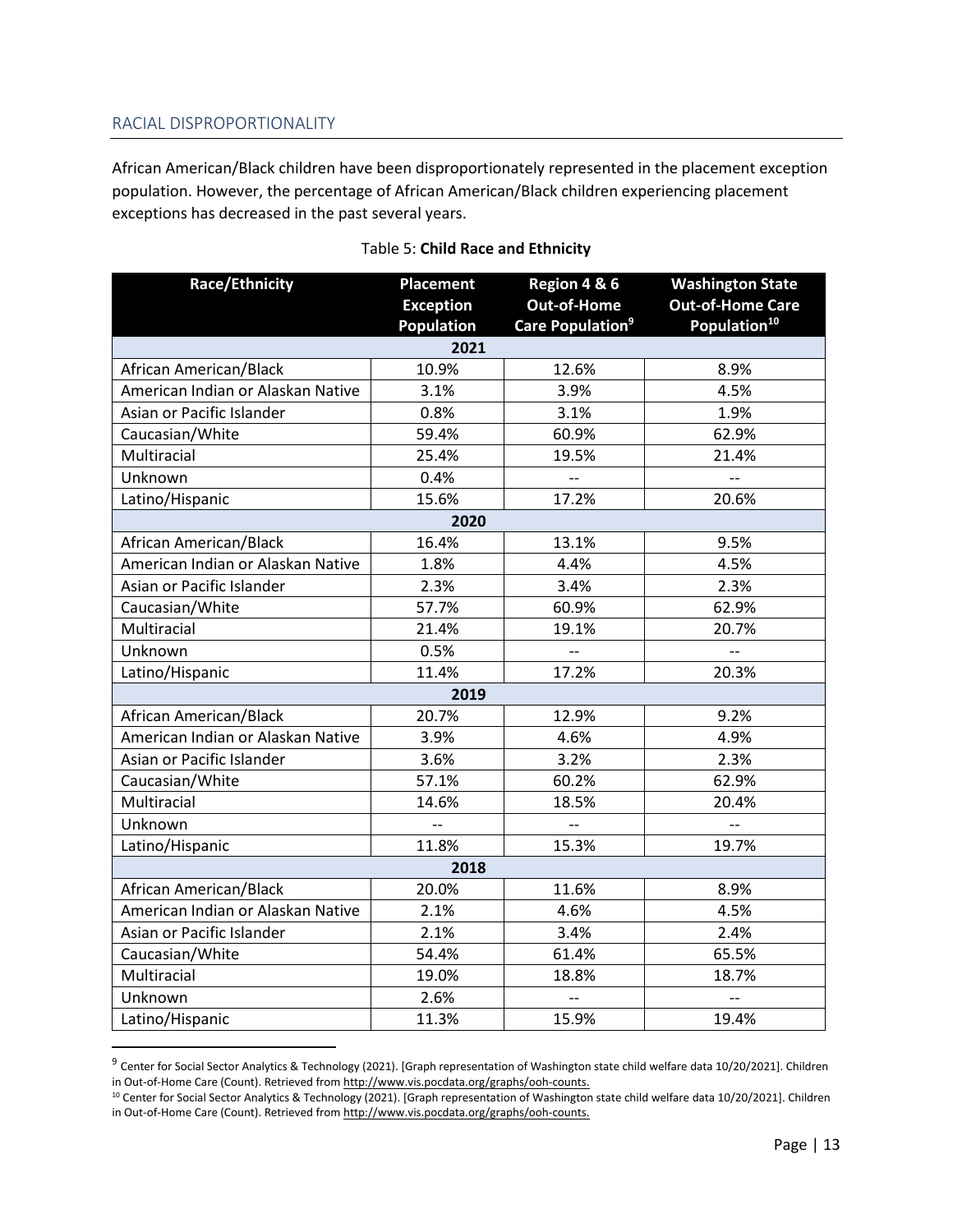# CHILDREN WITH SIGNIFICANT EMOTIONAL AND BEHAVIORAL PROBLEMS ARE AT HIGHER RISK OF EXPERIENCING PLACEMENT EXCEPTIONS

Many of the children experiencing placement exceptions have significant treatment, supervision, and placement needs, which pose barriers to locating and maintaining appropriate placement. Foster families, relatives, or group homes may not feel equipped to care for children with significant needs. Most of the youth experiencing placement exceptions were noted to have challenging behaviors that made identifying a placement more difficult.

To gather information on a youth's history, behaviors, and supervision needs, OFCO reviewed the AIRS email notification of the placement exception, the most recent Child Information and Placement Referral (CIPR),<sup>11</sup> and, if available, the most recent Comprehensive Family Evaluation.<sup>12</sup>

This year, OFCO observed physical aggression, mental health needs, a history of running from placements, and suicidal ideation and/or self-harm as the most common characteristics among youth in placement exceptions. The pandemic has had a significant impact in particular on placing children with a history of running, as many providers are reluctant to accept youth with higher risk of COVID-19 exposure to the household or facility.





<sup>&</sup>lt;sup>11</sup> The Child Information and Placement Referral (CHIPR) captures information about the needs, strengths and interests of a child placed in foster care. It enables the placement desk to match children with available placement resources and is provided to caregivers upon placement. <sup>12</sup> The Comprehensive Family Evaluation is required to be completed within 60 days of a child's original out-of-home placement and at least every six months after. It captures key information on individuals and is intended to gain a greater understanding of how a family's strengths, needs and resources affect child safety, well-being, and permanency.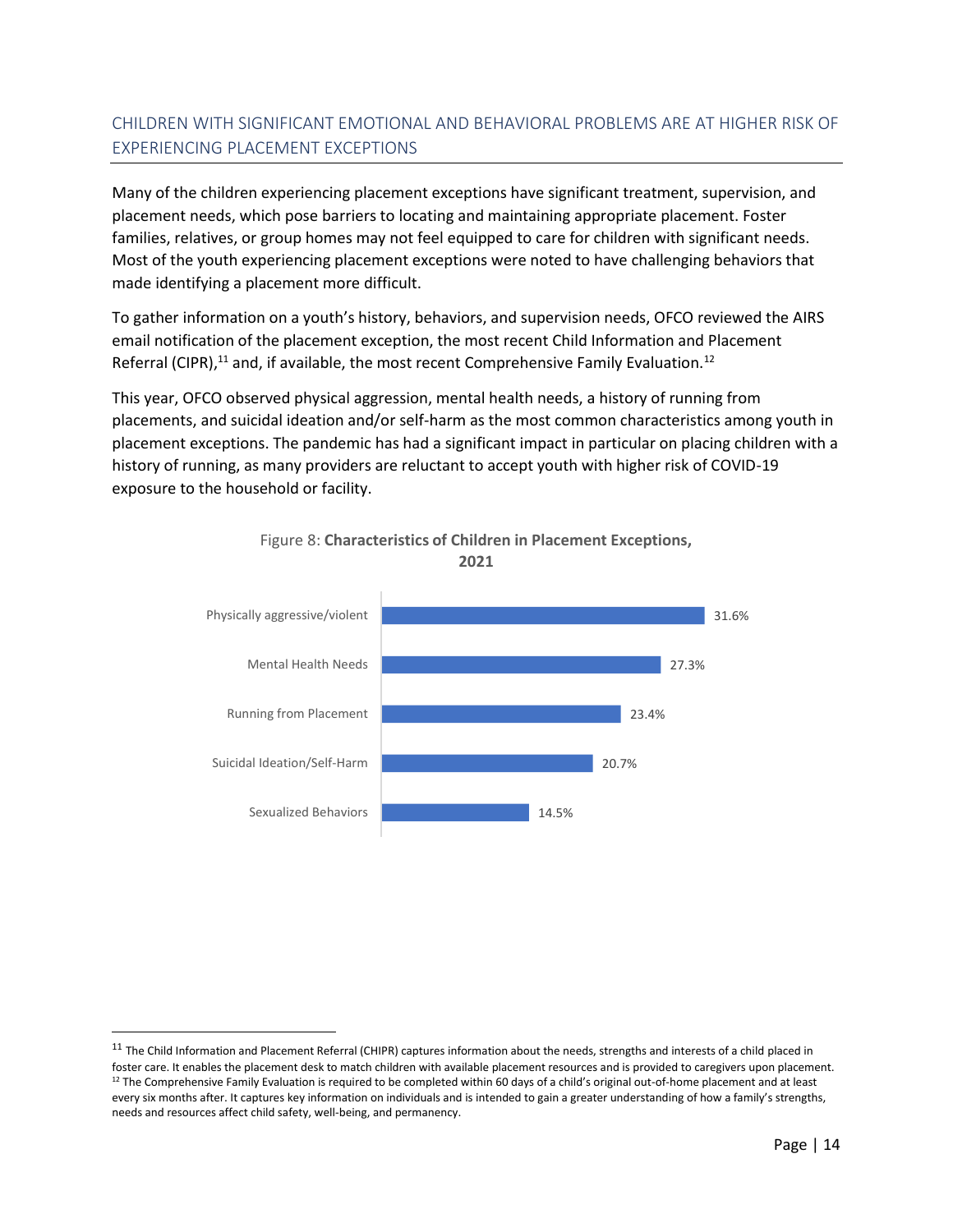# <span id="page-14-0"></span>OFCO INVESTIGATION OF PLACEMENT EXCEPTIONS

#### INTRODUCTION

Since 2015, OFCO has been investigating and reporting on children sleeping in offices and hotels due to a lack of placement resources. Over the past six years, the problem has only expanded, as the placement resources for high needs children have shrunk. In May and June 2021, a series of King-5 news reports described situations where DCYF workers used coercive measures to force youth to accept an available placement or follow staff directions. These measures included withholding placement at a hotel, providing inadequate sleeping arrangements in a state car, or forcing children to sleep in a DCYF office lacking sufficient bedding or privacy.

OFCO is empowered to investigate administrative acts by DCYF alleged to be contrary to law, rule, or policy. We examined the specific concerns identified by KING-5, as well as other problematic issues related to hotel and office stays. OFCO's investigation focused on DCYF Regions 3, 4, and 6, as the majority of placement exceptions occurred in these areas over the past year. OFCO reviewed case narratives and DCYF notifications regarding placement exceptions and completed interviews with 24 after-hours workers and 8 children to learn more about their experiences during placement exceptions. OFCO did not ask that the children or adults limit their observations to a specific period, thus, the information provided could have occurred prior to this reporting year. One youth, for example, described numerous placement exceptions experiences which occurred from 2016 to 2019.

Our investigation confirmed that, on occasion, children spent most of the night in a state vehicle with a worker. These situations most often occurred when a child refused an available placement and the worker was instructed to wait outside with the child, in the hope that they would accept the placement. This strategy was occasionally successful, but often it was not. In some cases, workers and youth both reported additional measures were employed to make remaining in the car uncomfortable, such as turning on the air conditioner, even if it was cold, not allowing the youth to charge their phone, or not allowing the youth to listen to music, in an effort to convince them to accept placement. Yet, often, the youth had legitimate reasons for refusing an offered placement. Some said they did not feel safe at a placement, based on previous experience, while others said that a placement was too far from their school, job, or community. Almost all the youth interviewed cited crisis residential center (CRC) policies requiring that they surrender their cell phone or device as a reason they refused placement.

The unpredictable nature of placing children in hotels or offices and arranging adequate supervision creates hardship for children, as well as workers. Some workers said they did not have sufficient background information about each child. Workers and children both described instances where a child's medications were not properly secured. Workers discussed frustration over their inability to intervene when a youth acts out and destroys property or engages in behavior that threatens another child or worker.

Several workers noted that practices regarding placement exceptions significantly improved after media attention on this issue. Specifically, workers said that after the media attention, the agency supervisors no longer ordered them to have the children remain in vehicles for extended periods and made bedding supplies more available for office stays.

Additionally, an injunction entered June 29, 2021, in a federal lawsuit filed on behalf of foster children, significantly impacted placement exceptions. The agreed order: prohibits DCYF from having children spend the night in vehicles; prohibits the Department from using offices as an overnight placement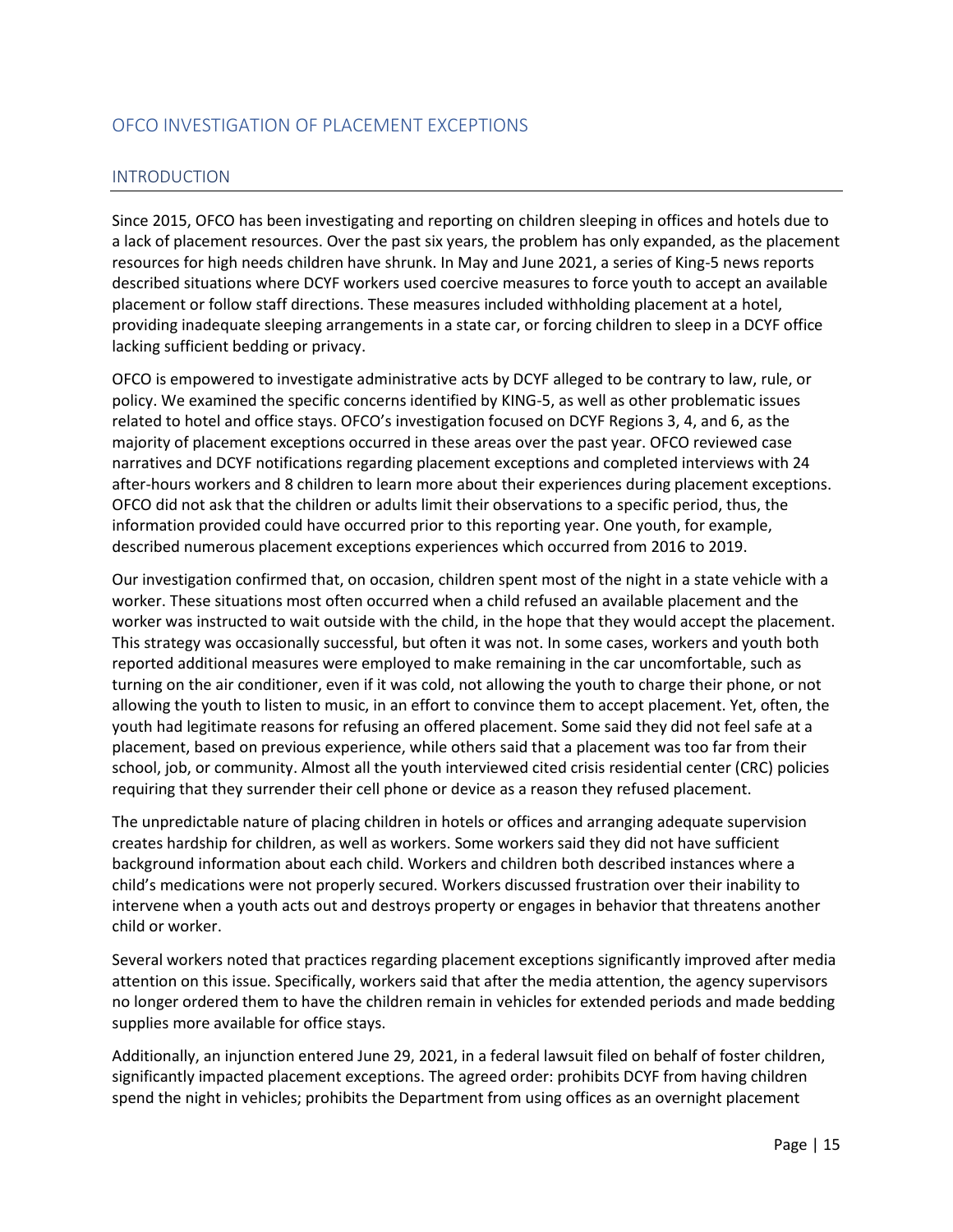except in emergency situations where a hotel is not available; and required DCYF to submit a plan by September 1, 2021, to end all placement exceptions by November 1, 2021. After this order was entered, office stays decreased to 85 in July, two in August, and zero in September. There have been no incident reports describing a child spending the night in a vehicle since the injunction was entered.

#### FINDINGS

#### **In Some Cases, Children Spent Most of the Night in a Vehicle**

While not authorized by the Department as a placement, children sometimes spent most of the night in a state vehicle. In these instances, workers drove children around for several hours in the evening, waiting for instructions on a possible placement, or, if a placement did not materialize, approval to take the child to a hotel. Longer "vehicle stays" generally occurred when a youth was transported to an available placement and refused to go in. Workers said they were directed to take a child to a placement even when the child said they would refuse the placement. Workers stated they were instructed to sit with youth and discuss why they didn't want to go in and encourage them to accept the placement. Workers would also enlist placement parents or staff to help persuade the children. In some instances, this strategy was successful. Other times, however, it resulted in the youth and worker spending most of the night in the car.

According to workers, there was no time limit for how long they should wait outside a placement before taking the youth to an office or hotel. One worker said he was directed to stay as long as the placement remained willing to accept the youth. Another worker said she had 5 to 10 car stays

A youth from Spokane had been placed in a CRC in the Seattle area and eventually ran from the placement. When he later returned to this CRC, he was told the bed was given to another youth and the CRC was not taking any more referrals. He turned himself in to the Seattle Police Department, where he waited five hours to be picked up by a caseworker. He was first taken from Seattle to Snoqualmie pass, where he was transferred to a different caseworker and her vehicle at 9:35 pm. He rode with that caseworker as far as Ritzville, where, at roughly 12:00 am, he transferred to the vehicle of a third caseworker and traveled the rest of the way to Spokane.

where she would stay in the vehicle in the parking lot outside of a CRC all night and take the child back to the office in the morning. She added that sometimes, vehicle stays were used as a punishment. A youth said that on more than one occasion, when she refused placement, the worker turned on the air conditioning all the way, rolled down all the windows, and told her if she refused the placement, she would have to sleep in the car like this. Another after-hours worker confirmed these measures, stating, *"I have been told before to not let them charge their phone… not to keep the heat on… don't let them play music. It's not a practice, it's not something being told across the board by all supervisors. It's usually just a couple of supervisors."*

However, one worker said he would only engage in a brief discussion when a youth refused placement, stating, *"For me, I kind of just ask them, do you want to go to this placement? I will usually ask why they don't want to go. Ask what an ideal placement looks like. My boss might be upset about my not trying to persuade youth to accept placements. But I think no means no."* One worker described parking in front of the placement and staying there the whole night. The worker said the practice stopped earlier this year once the Regional Administrator found out it was occurring. According to another worker, this type of stand-off with a youth often occurred at a CRC; of the youth, the worker said *"usually, a swing shift worker would take them sometime in the evening and be sitting in the car with them in front of the*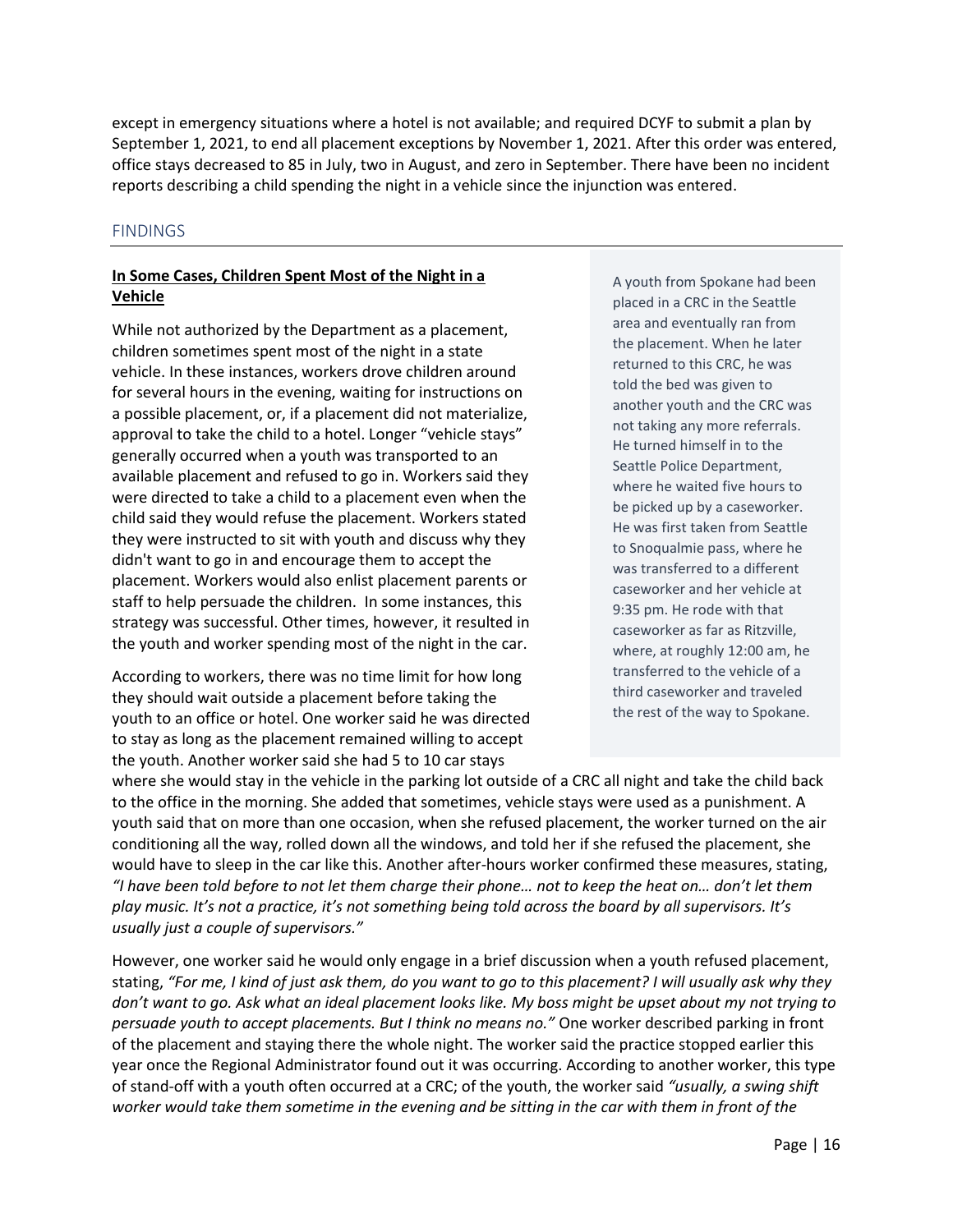*facility. I would drive there when my shift started and get there around 1:30. Then I would sit there until 7 am and then drive them back to [the DCYF office]. I don't have a bathroom. The kids don't have a bathroom. Literally driving to find a bathroom. Sometimes we would go into the placement to use the bathroom. The kid would usually fall asleep in the car after I get there. … It sounds horrible. The kids are very comfortable in the car. You can tell they feel safe in there... These kids are used to being on the streets."* One youth reported, however, that he did not feel safe sleeping in the car, as they were often parked in areas he considered prone to crime and unsafe.

In some cases, workers were instructed to transport a youth a significant distance to an available placement, only to have the child refuse. For example, a worker in King County said she drove a child from the Seattle area to a CRC in Yakima, which the youth then refused. After unsuccessfully trying to convince the youth to accept this placement, the worker drove the child back from Yakima to the office in King County. A youth reported a similar experience, stating they left the Seattle area around 6 pm and drove to Yakima, even though she told the worker she was not going to accept placement at the CRC, and that she had, in fact, previously run from this placement. They arrived at the Yakima CRC around 9 pm and sat in the vehicle until 1 am, as the youth refused placement. The youth was then taken back to a hotel in the Seattle area around 4 am; a worker woke her up at 7 am to return to the DCYF office. A Whatcom County worker added it is not unheard of to drive a child from Bellingham to Spokane, seven hours one-way, to seek a placement.

Extended hours in a vehicle are difficult for workers to manage. Workers said there was no bedding in the vehicles unless the child had their own blanket. Youth confirmed this. Additionally, there is no restroom access, other than at a gas station or convenience store. One youth reported urinating behind a bush after a placement stated she would only allow her to use the bathroom if she agreed to accept placement, which she refused.

A youth disrupted from her placement and went to a DCYF office for the day to await placement. The youth stated her one request was that she did not want to go to a CRC placement. The youth remained calm all day, until the evening, when she found out the only placement option for her was to go to a CRC. The youth became upset; she damaged property in the office and made threats to caseworkers. The workers called 911 to request assistance managing the child's behaviors; the child then ran out of the building. Law enforcement arrived and found her down the street. The workers explained the situation to law enforcement and asked if they could transport the youth to placement. Law enforcement declined. The youth continued to be upset and, upon returning, barricaded herself in the lobby bathroom. Eventually, law enforcement was able to get the youth out of the bathroom and gave her the choice of going to placement, going outside to sit on the curb to calm down, or running. The youth went outside and sat on the curb, but, when the agency did not provide any other placement options to her, she eventually ran.

On occasion, state vehicles were also used to manage behavior. One youth described workers using cars as a strategy to separate youth to avoid behavior issues. "*After a while they said me and him can't be in the hotel room together, and sometimes try to even keep us from the same hotel. But they didn't have a lot of rooms so if one of us was at the hotel the other had to sleep in the car*." In one case, a youth became disruptive during a hotel stay and a worker drove this youth around to separate him from other children in the hotel room and attempt to de-escalate his behavior. Another youth said that if you left the hotel and later returned, some after-hours-workers wouldn't accept you back and would make you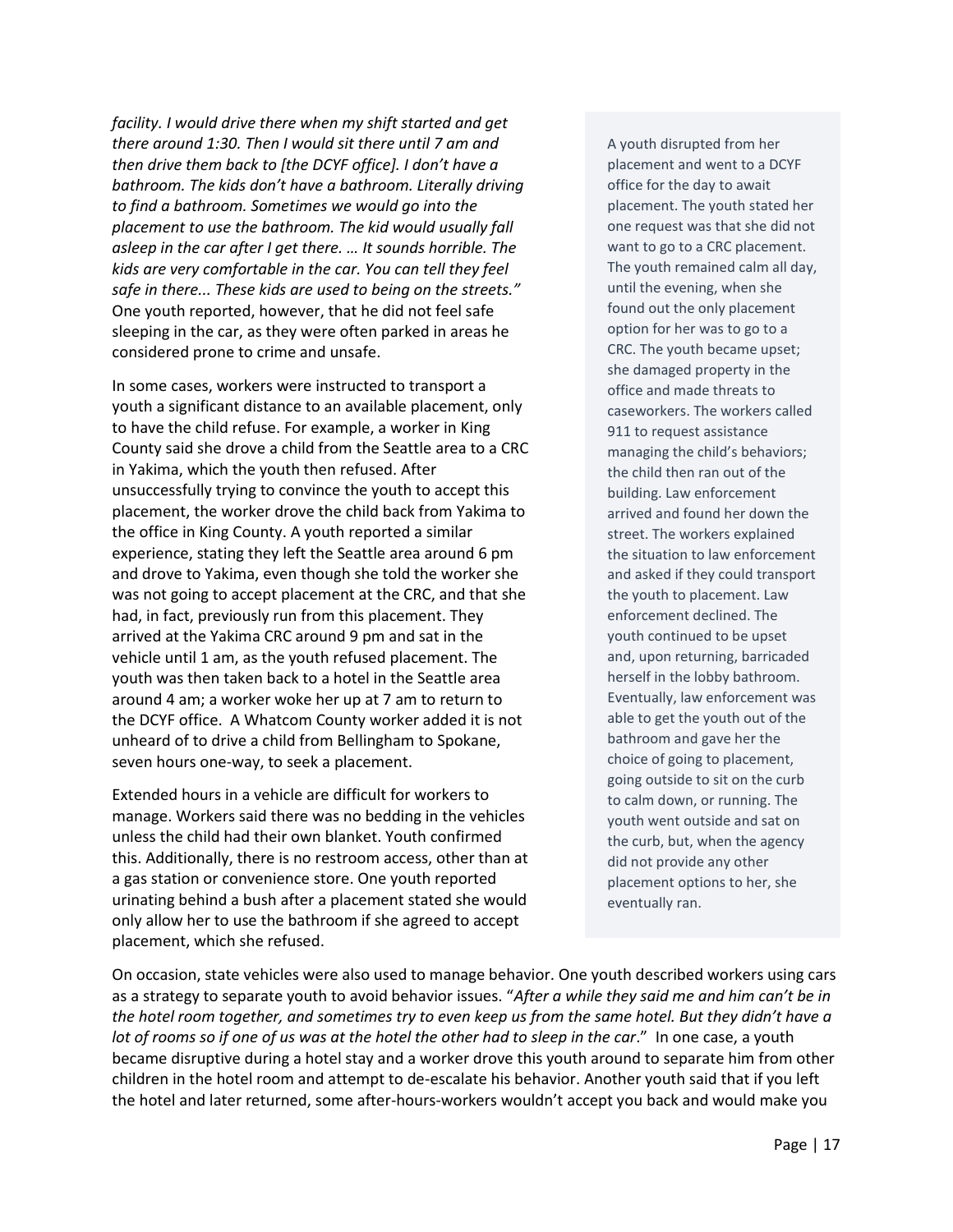stay in the car in the hotel parking lot, and stated, "*when I was in the car they wouldn't give me blankets or pillows*." One youth said during an office stay, he entered the staff area, which was against the rules, and was then given a blanket and forced to sleep in a car.

#### **Youth Often Have Valid Reasons for Refusing Placements**

After-hours workers and youth described a variety of reasons for children refusing an available placement. Many youths have become acclimated to hotel and office stays; in one instance, a group of children communicated with each other about refusing placements so that they could be together in a hotel or office. Workers said youth feel like there are no rules with after-hours staff, and that they often refuse placement so they can party at the hotel.

The primary reason both youth and workers cited why children refuse CRC placements in particular is because their electronic devices are taken away there. Several youths, understandably, said they do not feel safe without their cell phones. Another youth said she would not even be able to do her homework without her device. Youth also said they did not like the strict rules, and they did not feel safe at the facility in question. Some youth described refusing placement because of a previous, sometimes physical, altercation at that group home or CRC. One worker said a youth refused the group home she was taken to but offered to accept a different one. The worker said her supervisor did not allow her to call other placements.

Another reason youth refuse placement is because they had a negative experience at a certain placement or just don't like the facility. Youth have said they don't feel safe at group homes because they don't trust their own behavior there, stating they know they would run, start using drugs, get into fights, or engage in other high-risk behavior. Children and staff both suggested that, rather than employing workers to drive children to placements they know the children will reject, DCYF could rely on the children's insights into their own behavior to plan for placements the youth will accept.

Some youth have school, jobs, or other ties to their community, and thus refuse an available placement that is outside of it. One worker said not wanting to miss school or work is a valid reason to refuse a placement and that there needs to be a better understanding by the Department of why a child is refusing placement. This worker shared one example of a 17-year-old who was refusing an available placement. When the worker asked her the reason, she said she wasn't familiar with that area and didn't know the bus routes to get to her job. Once the worker looked up information about bus routes and times, she then accepted the placement. Another worker also stressed the need to understand where these youth are coming from and that they don't want to be far away from their community, sharing that one youth refused a placement in Pierce County because he was playing high school football in King County.

#### **After-Hours Workers Don't Always Receive Vital Information About a Child**

Many of the children in placement exceptions have experienced significant trauma and have mental health, developmental, and/or behavioral issues. It is essential that after-hours workers have detailed information about each child to provide adequate care. After-hours workers said they receive an e-mail with the child's "Child Information and Placement Referral Form" (CIPR) prior to managing a placement exception. This form provides basic information about the child and includes a description of the child's: general behavior; gender identity and sexual orientation; temperament and physical capacity; developmental functioning; mental health concerns; past victimization/trauma; safety concerns; and any needs that require immediate attention.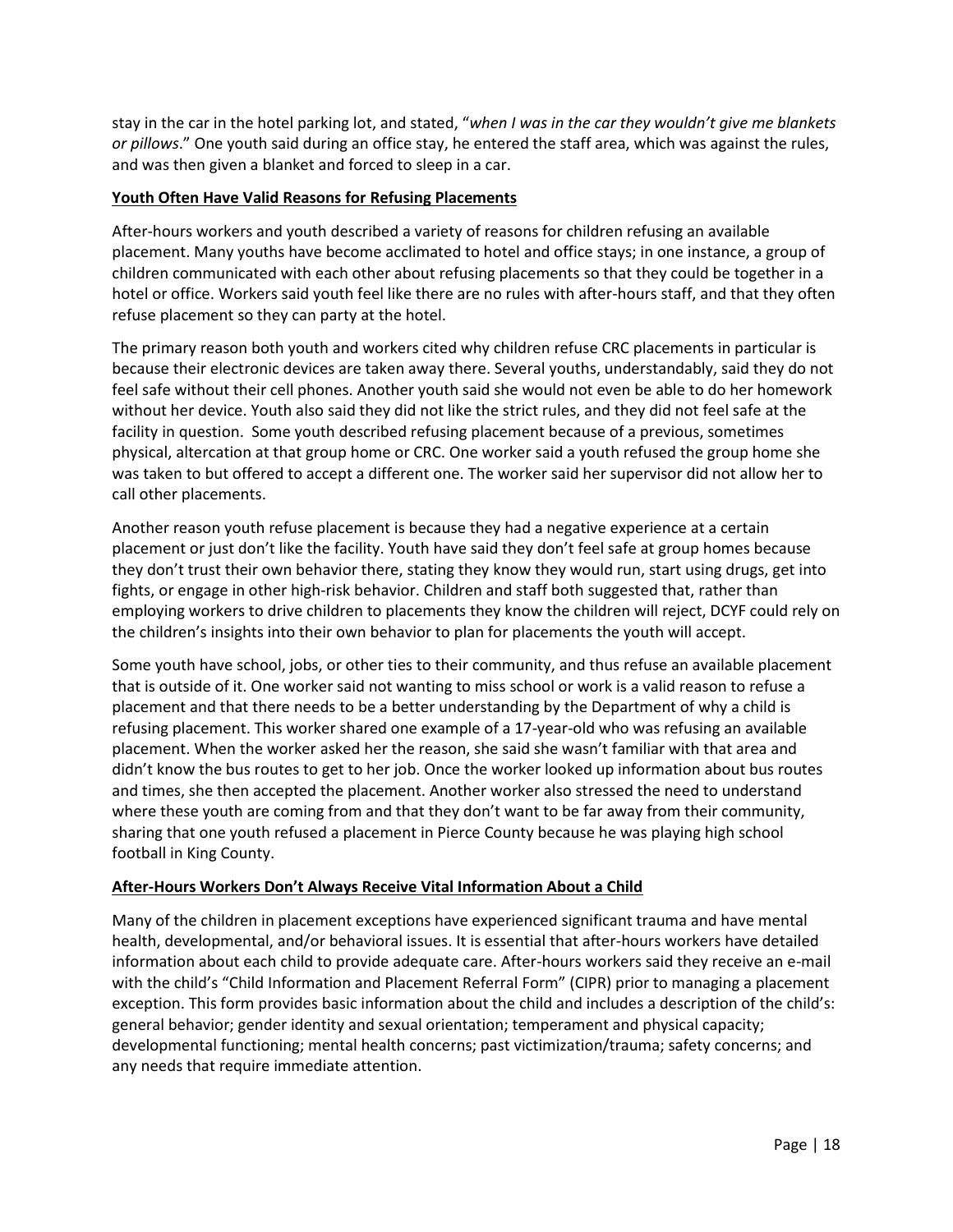However, some workers said they often don't have time to read the plans before the start of their shift, and other times they can't locate the form. One youth, for example, had a self-harming behavior of cutting her neck, but the worker said they could not locate the CIPR form, and therefore did not have this critical information about the child. Workers also said the quality of the information in the CIPR depends on the child's assigned caseworker. One worker explained, in addition to reviewing information in the CIPR, she will look at CPS intakes, case notes, and the child's supervision plan to get more information. However, additional records review by an after-hours worker is not always possible, as some of the children's cases in FamLink are restricted, and after-hours workers are not able to access vital information. In other instances, given the emergent nature of many of the duties of after-hours staff, there is simply not time to complete additional tasks prior to placement.

Workers said they often don't get all the information they need and that communication to after-hours workers needs to be improved. For example, one worker said they are not informed "*if something big happened with a youth, like they assaulted a staff or went to the hospital, there would be no communication sent out about what happened. [It] feels like we are going in blind*." It is also noteworthy that one youth stated that a CIPR can be very misleading; she said that her own CIPR, and those of her friend's, make them sound like "worse kids" than they are, and she believes that this impacts relations with after-hours workers, as well as placement opportunities. Another youth said, "*they just keep adding more [stuff] to your CIPR and then no one will* 

*want you anymore, especially foster homes*."

#### **Managing Medications is Challenging**

After-hours workers described receiving prescription medications for children from their caseworkers and keeping medications in a locked box. After-hours workers also maintain a medication log documenting when the child received or refused a prescribed medication. The after-hours workers deliver the lockbox and medication log to the next worker taking over supervision at the end of their shift. However, some workers described circumstances where medications were mishandled. One noted that some children have between 10 to 12 medications and only one child's medications will fit in the provided box. This worker said she keeps the medications in a backpack which she keeps close to her but is not able to lock. Workers also said they read pill bottles to determine dosage, but sometimes a child's medication is only in a zip lock bag. Additionally, if a child runs out of medication, afterhours workers are not authorized to refill prescriptions, as this responsibility is handled by the child's assigned caseworker.

Youth also described concerns about medication management. One youth said she was supposed to receive antibiotic medication four times a day, but often would only receive two doses because the

During a hotel placement, a youth grabbed another child's medication, then ran into the bathroom and locked the door behind her. The supervising caseworker heard her attempting to open the pill bottle, so she broke down the door in an attempt to intervene. The worker retrieved the pills from the youth, who then pulled a full-length mirror off the wall and tried to smash it. When workers tried to intervene, she began hitting them, though she did not cause injury. One of the workers called law enforcement and medics to assess the child. The officer who arrived refused to detain the youth because the hotel did not want to press charges against her. The officer also noted that even if the workers were interested in pursuing assault charges, he would not detain the child due to changes in the law relating to arrests. Furthermore, the medics refused to pick up the child despite law enforcement stating they believed she needed a psychological hold. The crisis line also would not send any staff. The workers were left to manage her incident of suicidality and assaultive behavior on their own.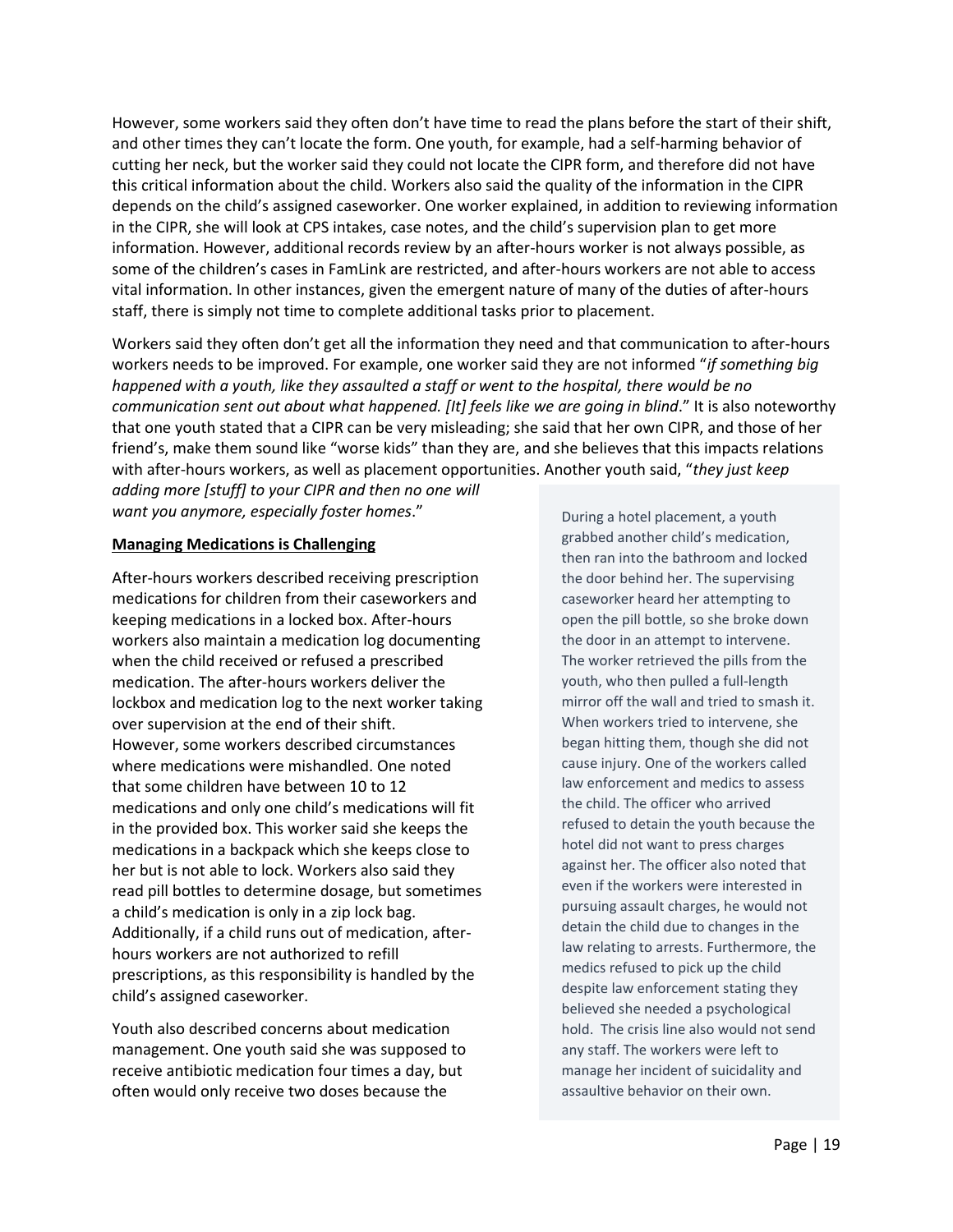A youth had spent the night in a hotel and early in the morning, the afterhours workers offered him breakfast, which he declined. As they were leaving, however, he told the workers that he did want breakfast and ran into the breakfast area. The youth began grabbing utensils, food items, and hot containers, and ran around the dining area and lobby, attempting to move furniture and acting unsafely and disruptively among the other guests. The security guard present grabbed the youth by the arms to move him away from the area. The youth dropped to the ground and began kicking and yelling for the security guard to let him go. The youth stated he could walk to the car alone, so the security guard let him go. The youth then began running through the parking lot, next to a busy street. A second security guard joined the first, and they were able to stop the youth and briefly get him into the car. However, when the after-hours worker instructed the second security guard to get into the backseat with the youth, the youth climbed into the front seat and jumped out of the car. The security guard outside the car then grabbed the youth, picked him up, and attempted to force him into the back seat. The youth resisted and the security guard appeared to lose control; he threw the child into the back of the car. The child started crying and yelled that his legs were injured, and that the security guard had caused him to hit his head. The caseworker requested the security guard move away from the car and the worker sat with the youth until he calmed down. The worker also told the security guard he had acted unsafely and inappropriately and that she would be reporting him.

workers forgot the rest. Another youth expressed concerns that a worker handed out pills from the prescription bottle without gloves. One worker reported that on occasion, youth have stolen the lockbox and medications.

#### **Youths' Behaviors Can Endanger Themselves, Other Children, and Workers**

Workers and youth both described the most common negative behaviors by children as property damage and verbal abuse directed at staff (most workers stated they understand this as a trauma response). However, workers also described situations which create significant safety risks to children and staff, such as physical assaults, youth engaging in self-harm, and drug and alcohol use. One worker said a youth tried to kill himself during a hotel stay she was supervising. Another worker said a youth was high on meth and later passed out in a hotel. The next morning, he showed the worker a loaded gun. Both workers and youth said there are no consequences for the children's actions, and they are rarely held accountable for their behavior. Workers reported their ability to intervene and protect these children, as well as themselves, during placement exceptions is severely limited.

Workers said security guards were sometimes provided at hotel stays depending on specific needs of children in placement. One worker, however, said the security guards often caused more harm than benefit, saying they lacked experience and/or understanding of working with youth. The worker cited one instance when a security guard was escalating a youth's behavior, and the worker needed to intervene to prevent an altercation between the youth and guard. This worker added that some youths are triggered by the presence of a uniformed security guard. One youth, who for a time was required to have a security guard with him during placement exceptions, described an incident where a caseworker had to intervene when a guard was being improperly aggressive, and described another incident where a worker was the one being aggressive, and a guard intervened.

During office stays, youth have destroyed offices, ransacked case files, and stolen state vehicles. Workers said requests for law enforcement assistance are often ignored, and, when officers did respond, it had little impact on the behaviors. One worker described an office stay where several youths became belligerent and began kicking in the door to a restricted office area. After numerous calls to law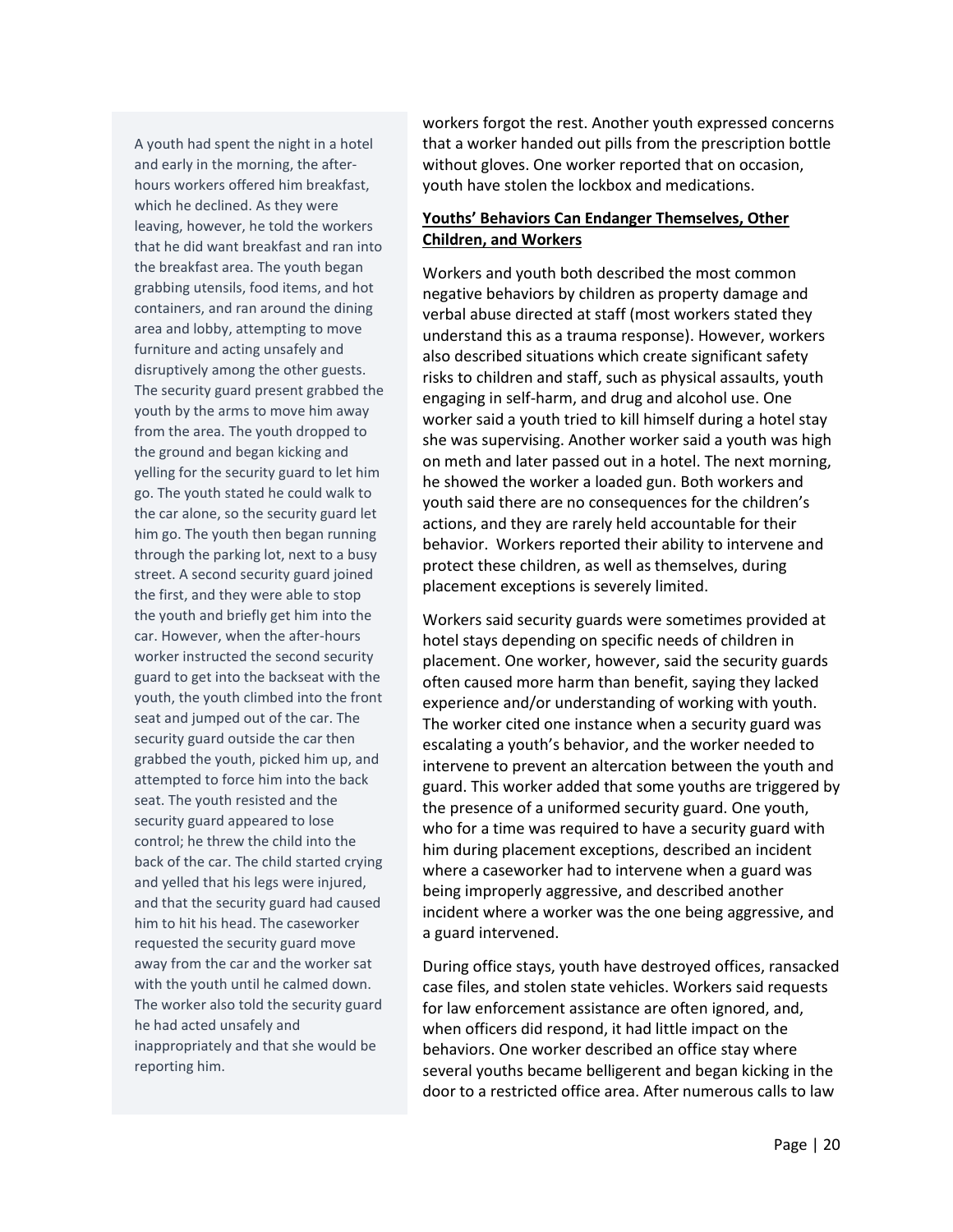enforcement requesting assistance, officers responded but did not intervene. The children asked the officers if it was an arrestable offense, and they said it was not and left. Case records document other situations where workers called law enforcement when a youth's conduct created a risk of harm to themselves or others. One African American youth, however, felt that workers sometimes called the police even when they didn't feel unsafe, to intimidate or punish the youth.

Many workers expressed concerns over alcohol and drug use by youth during hotel and office stays and the possibility that youth are sexually exploited to obtain money, drugs, or alcohol. They noted many negative behaviors occur when children are under the influence of drugs or alcohol. Youth often run from hotel stays and sometimes return under the influence. Workers have responded by calling emergency medical providers to assess the youth; occasionally, the youth are taken to a hospital, other times the youth are assessed as safe and left in the hotel. Workers said there is no protocol for dealing with a youth who is under the influence of drugs or alcohol, and they aren't allowed to search children's belongings or confiscate drugs or alcohol from them. Workers said they simply try to encourage them not to use. The youth affirmed that this is true, discussing that they smoke cigarettes and sometimes marijuana while in hotel stays, and have also admitted to drinking alcohol while experiencing placement exceptions. One youth noted that she did not believe this was appropriate but knew it was their policy not to intervene and took advantage of it.

Workers also said they are often caring for children whose needs exceed the worker's training and experience. One worker said they were on constant suicide watch with one youth and had to remove anything that could be used for self-harm. In other cases, youth have attempted to jump out of moving cars or have grabbed the steering wheel of a moving car from the worker driving. One worker commented, *"When things are getting to that level, we aren't trained for that... We are handling situations way above our skill level and pay grade."*

A youth became agitated while waiting at the DCYF office for a decision about her placement. She began throwing things around the office and making threatening statements to staff. She also reported that she was hearing voices and wanted them to stop. In an attempt to calm the youth down, a worker took the youth outside to get her blanket out of the trunk of the state car. While outside, the youth took three bottles of her medication out of the after-hours worker's backpack, which was not locked or otherwise secured. The youth ran back into the office and locked herself in the bathroom. When she finally left the bathroom, she stated that she had taken all the pills, handing the worker the three empty bottles. She said that she wanted to die because no one cared about her. The after-hours worker notified the supervisor and called 911. The police arrived and she was taken to the hospital by paramedics.

#### **Hotel Stay Description**

After-hours workers said that once a hotel stay is approved, they usually get to the hotel between 9 pm and 12:30 am. The "swing shift" after-hours workers arrive at the hotel with the children. Workers often stagger transporting the children to avoid a disturbance at the hotel, with older youth going later at night. Around 12:30 am, the "overnight shift" workers arrive and remain with the children through the night and transport the youths to the office in the morning by 8 am. Generally, there will be up to four youth staying in one hotel room. However, children are frequently placed in adjoining rooms with two workers supervising up to eight youth in two rooms. Workers described the rooms as usually consisting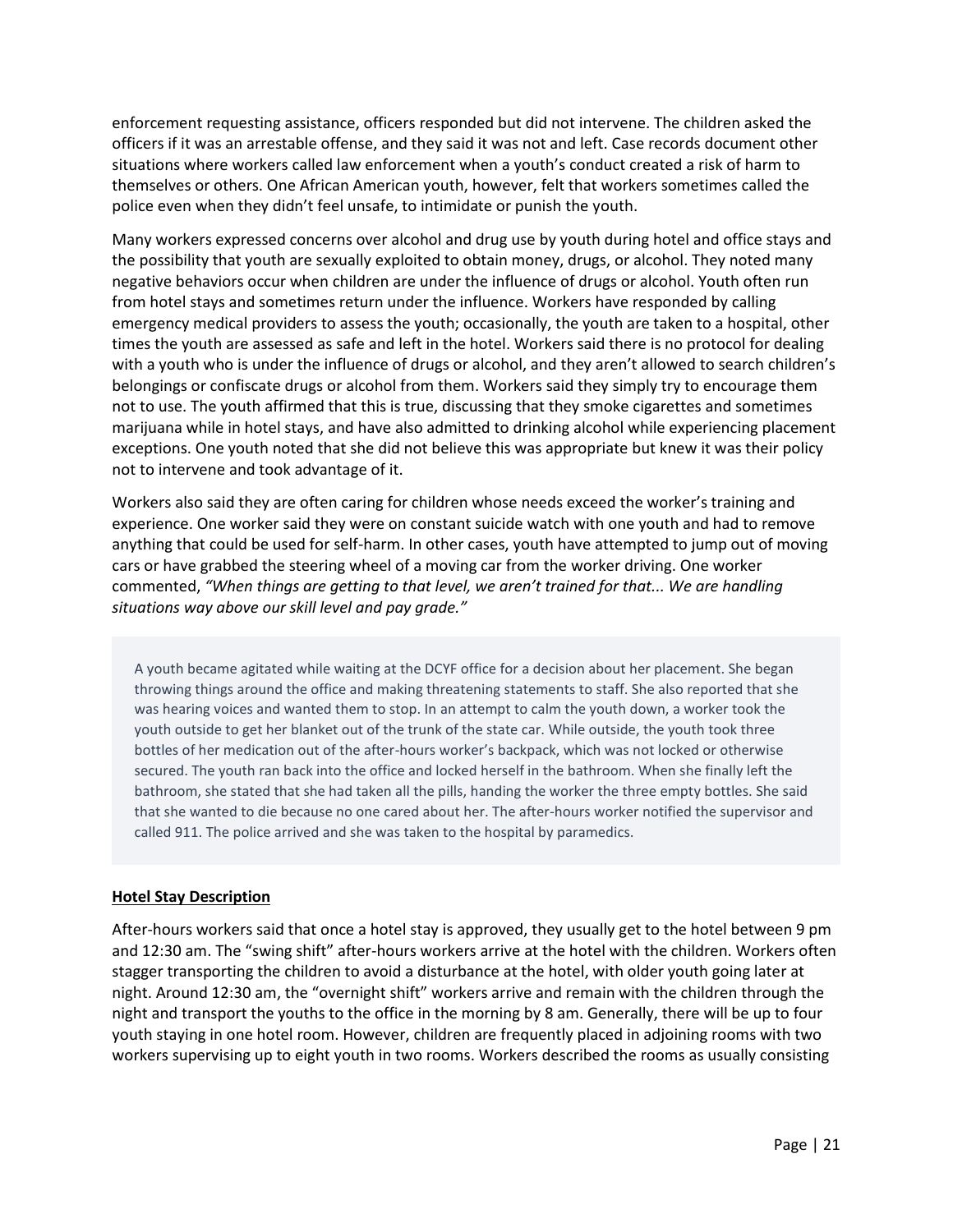of two standard size beds with every child having their own bed. Sometimes, they put one or two additional cots in the room.

The after-hours supervisor makes the placement schedule and assigns children to a hotel room. The supervisor must consider each child's history and needs and recognize that some youth should not be placed together. At times, some youth object to being placed in the same room as another child. One youth commented that placement decisions are "brainless" and that requests to not be placed with other youth because of conflict are ignored. One youth described not sleeping for an entire night because, despite asking them not to and explaining why, the agency placed her in the same suite as a youth from a rival gang who intended to assault her. One child said she was usually placed together with her best friend, but the Department eventually stopped placing them together because they briefly ran from placement following a verbal dispute with a worker. The youth said they returned within an hour. Gender is a major factor in room assignments, and male and female children generally do not share the same room. Transgender youth are appropriately placed with other youth of the gender with which they identify. The age of the children also plays a significant role in assigning hotel rooms.

Workers and most youth reported that workers remained awake supervising children during office stays. One youth, however, said that workers sometimes fell asleep, noting that it depended on the group and type of children*. She said, "If they know it's a group of kids they know won't do anything, they will doze off."*

While at a hotel placement, a tenyear-old child became upset when workers tried to encourage her to wind down for bed. She requested the keys to the room so she could leave, but the workers refused. This escalated her further. She hit and bit the workers, threw items around the room, and broke hotel property. While waiting for law enforcement, the youth threatened to kill the workers and attempted to injure them with a pen and a broken hanger. During this time, she was observed to be engaging with an auditory hallucination who she had previously reported told her to kill people. When law enforcement and paramedics arrived, she refused to go with them and ran out of the hotel. Law enforcement chased the child as she ran through the parking lot and headed towards the highway. She was eventually placed in the ambulance and taken to the hospital. Between them, the workers sustained a black eye, multiple bruises, and bite marks.

#### **Office Stays Description**

Workers had differing opinions as to whether office stays were used as a punishment. Some workers said offices were used when a youth ran during the day and showed up late at night at the hotel, as this practice reduced disruption for workers supervising the children already in the hotel. Some workers reported offices were also used when necessary to separate a youth who was disrupting others in a hotel.

However, other workers said office stays are used as punishment for refusing placement and said it was very rare that the Department would provide a hotel stay when a child refused an available placement. A worker estimated that children refuse a licensed placement 15-20% of the time and said one youth spent five nights in the office because he refused available placement at a CRC. Another worker discussed a child who was not approved for a hotel because the child refused placement, often ran from care, and was verbally aggressive. The worker believed the decision not to approve a hotel for this youth was based on the supervisor's dislike of the child. An after-hours supervisor said the practice is that if a child refuses placement, that child will stay in the office. She said that agency workers in this region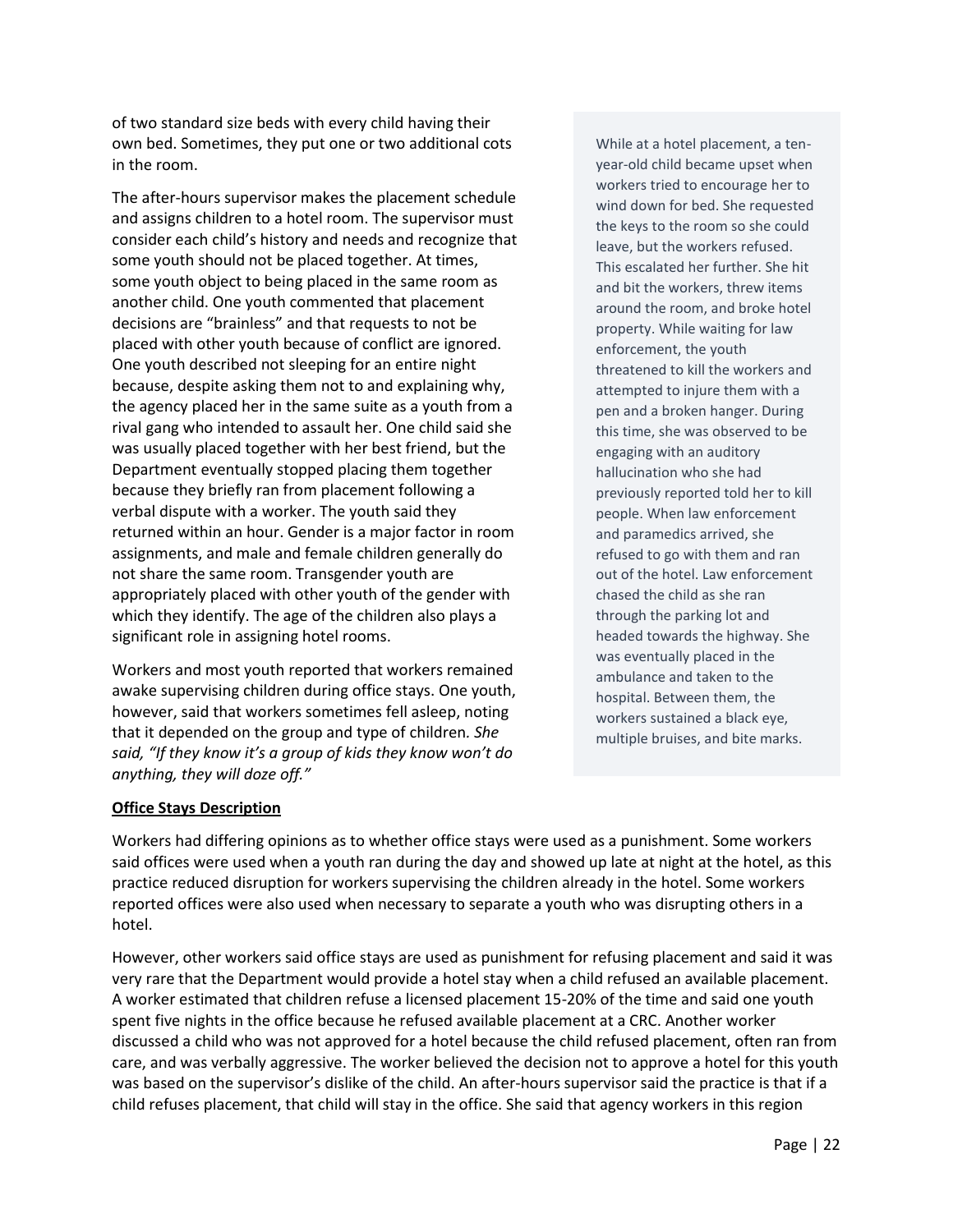Two youth waiting in an office for placements began arguing. An afterhours worker stepped in to deescalate the situation, but one of the youths continued to become more agitated. He then started throwing things around the office and at the worker. He also began yelling at and threatening the other youth, who looked frightened. The worker called the supervisor and asked for assistance with calling law enforcement. The agitated youth's behavior escalated as he obtained a sharp object and threatened to kill both the worker and the other child. He charged at them but tripped and fell. The worker then locked themself and the youth being attacked behind a door and called law enforcement again. Law enforcement finally arrived, and the agitated youth barricaded himself in a visitation room. The officer was able to convince the youth to leave the room in which he was barricaded, and he was ultimately arrested.

believe that if a child goes to a hotel, he or she will never want to go elsewhere, which she said feels like a punishment-based approach. Children interviewed said that staying in an office rather than a hotel was a consequence for refusing placement, or for other behaviors such as going on the run, conflict with another youth, property destruction, or disrespecting staff.

Workers and youth said that, generally, there may be one to two children staying in an office at a given time, though in some regions the number could be much higher. The location of sleeping area depends on the office and space that is available to the youth. For example, in the Region 4 Kent office, children can be in the lobby but not in the inner office areas, while at the Region 4 Indian Child Welfare office, children can stay in the visitation center area. One youth said, *"You either get a cot, the floor, or the couch. They are all uncomfortable, even the cot. Sometimes you get a blanket. They are treating us like the trash that we are."* Another youth said she always had a cot but once slept on the floor because of the number of kids staying in the office. She said children also slept on air mattresses. She added that they had blankets, but there were no sheets, and they would be lucky to get a pillow. Youth consistently said that in the DCYF Kent office, where overnights often occurred, there was no privacy from other youth. Children were not allowed in the interior area of the office, so they slept in the lobby area, which has floor to

ceiling windows facing the parking lot. The lobby area at this office had bathrooms for the youth to access but no showers. One youth said her "day caseworker" would let her use the shower located in the office interior.

In Region 6, which experienced the highest number of office stays, workers said visit rooms were equipped with futons, couches or cots, and blankets, and they usually didn't have more than four to five kids during an office stay, with one child per visit room. Workers said the bedding was cleaned and washed by caseworkers who took the bedding home and washed it, or by a community volunteer organization who also provided handmade quilts, which were changed out regularly.

A worker in Region 4 said soiled bedding could be an issue. At one time, the washer and dryer at the office were broken, and workers took the children to the laundromat to wash the bedding, or the workers washed it at their own homes.

#### **DCYF Does Not Always Provide Children with Adequate Educational and Recreational Activities**

Workers and youth both expressed concern that children in hotel and office stays lack sufficient activities during the day to meet their social, educational, and emotional needs. One worker noted there are many children in placement exceptions with special needs, and there is no accountability for their assigned caseworker to get them into supportive programs during the day. The after-hours workers also noted that the daytime staff need to do more to support these children by getting them to their appointments and providing them with activities. Most youth described having little to do during the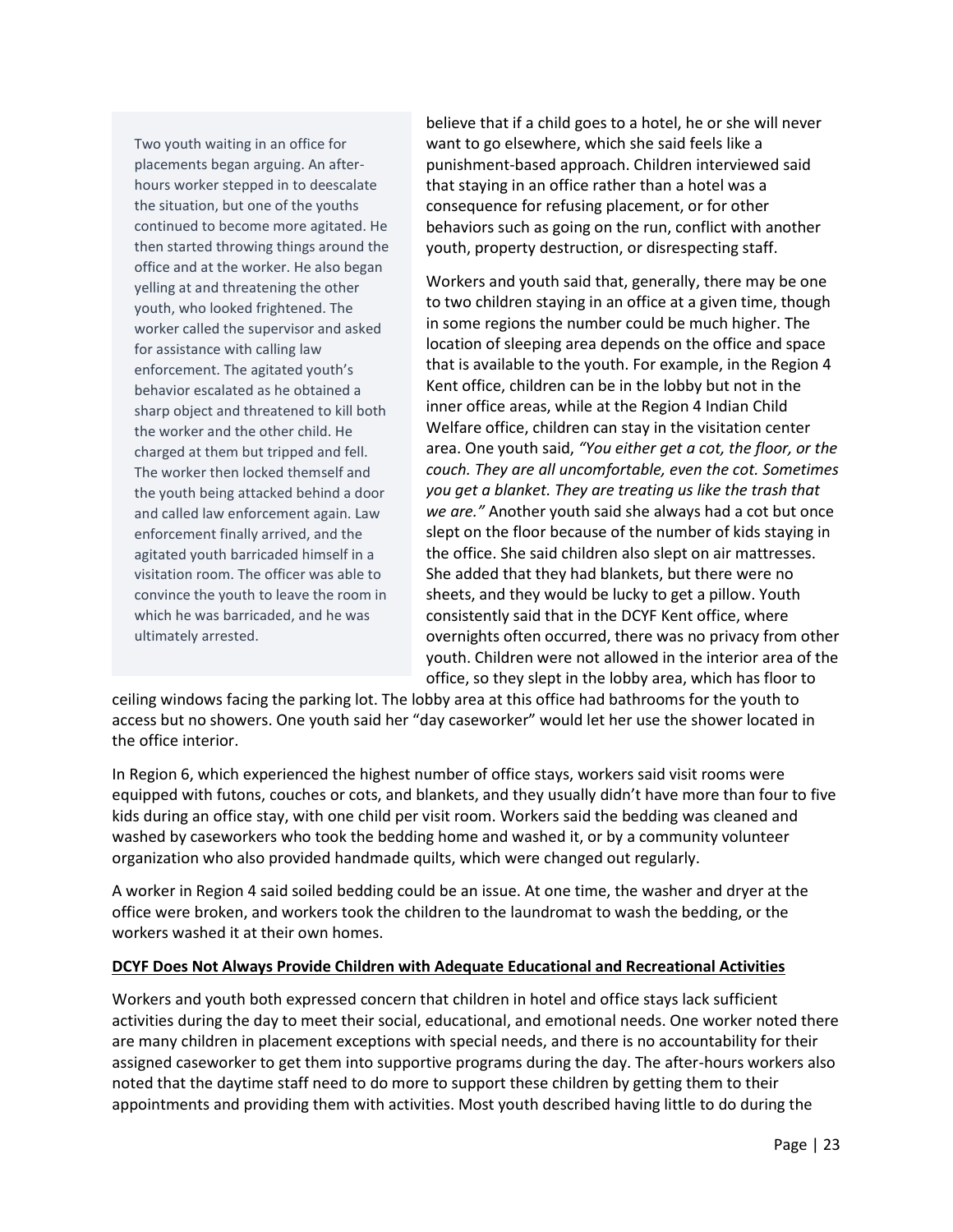day while they awaited their next placement. One youth expressed apathy towards school, stating he didn't care that he wasn't in school during placement exceptions and that he would just be changing schools anyway. Youth who wanted to go to school, however, found attendance difficult under placement exception circumstances. One youth noted it is hard to go to school if you only had a few hours of sleep and are not able to shower and wear clean clothes before school. Another youth said, although she was enrolled in school, she had no opportunity for online access to complete schoolwork during hotel and office stays. Workers also expressed concern that most children in office or hotel stays were not engaged in school. One youth said she would log on to online school during the day, as her school provided a device, and her day caseworker set up a place for her to work near the caseworker's area in the back of that office. On weekends, youth said that some workers would take children to different activities, while others would not. One youth said workers sometimes took her to the mall to get ice cream, to a 30-minute massage kiosk, or to get her nails done. Other children described workers taking them to a park or to the Family Fun Center.

A youth was in an office for the day, awaiting news of her placement. She requested to go to the library to use the computer. Her assigned social worker told her that she could not take her to the library during the day but said that the after-hours worker would take her when she got on shift. When the after-hours worker finally arrived at 8:15 pm, she told the youth that she could not go to the library and would stay in the lobby until further notice. The youth became upset and left the building for a few minutes. When she returned to the door, the after-hours worker opened the door and told her again that she would be staying in the office until her placement was confirmed, as directed by the after-hours supervisor. The youth again exited the building and spoke with her assigned caseworker, who was still in the parking lot. When she returned into the office, she still appeared disappointed and upset. The worker heard her exclaiming to herself that she needed to go to the library, and that she had been forced to sit around the office all day and night, doing nothing. She was not allowed to go to the library or use a computer that day.

#### **Children Often Do Not Receive Balanced and Nutritious Meals During Placement Exceptions**

Lunch and dinner for children experiencing placement exceptions is provided by the assigned caseworker. Children said caseworkers take them to Safeway to buy food or to a fast-food restaurant. While hotels provide breakfast, both workers and youth said it was inadequate, particularly during COVID. Workers said they often buy meals for children and submit expense reports for reimbursement. Children also complained about the meals provided during office and hotel stays. One child stated that she got most of her food taking walks from the office using vouchers to McDonald's, as this was all the staff would provide for her. She said this food quickly made her feel sick and caused her to gain weight. Another youth said the food they were offered in the office was extremely limited. "*For breakfast they would give us one granola bar, one fruit cup, for lunch a small cup of noodles. Or a bag of chips. And they would say after hours can get you dinner and it would be another noodles cup or a microwave mac and cheese. Some good social workers would buy me food… It totally screwed up my eating patterns. Sometimes they had oranges and bananas, but they would go fast."* Another youth described a lack of coordination around food between DCYF Staff, stating the after-hours worker would say it is the day worker's responsibility to feed us and if they didn't, we wouldn't eat all evening. Youth said that food was also used to reward good behavior or punish negative actions. *"If you weren't doing good, the worker would not take you to McDonalds or Subway and just give you items available at the office like crackers and cup of noodles."*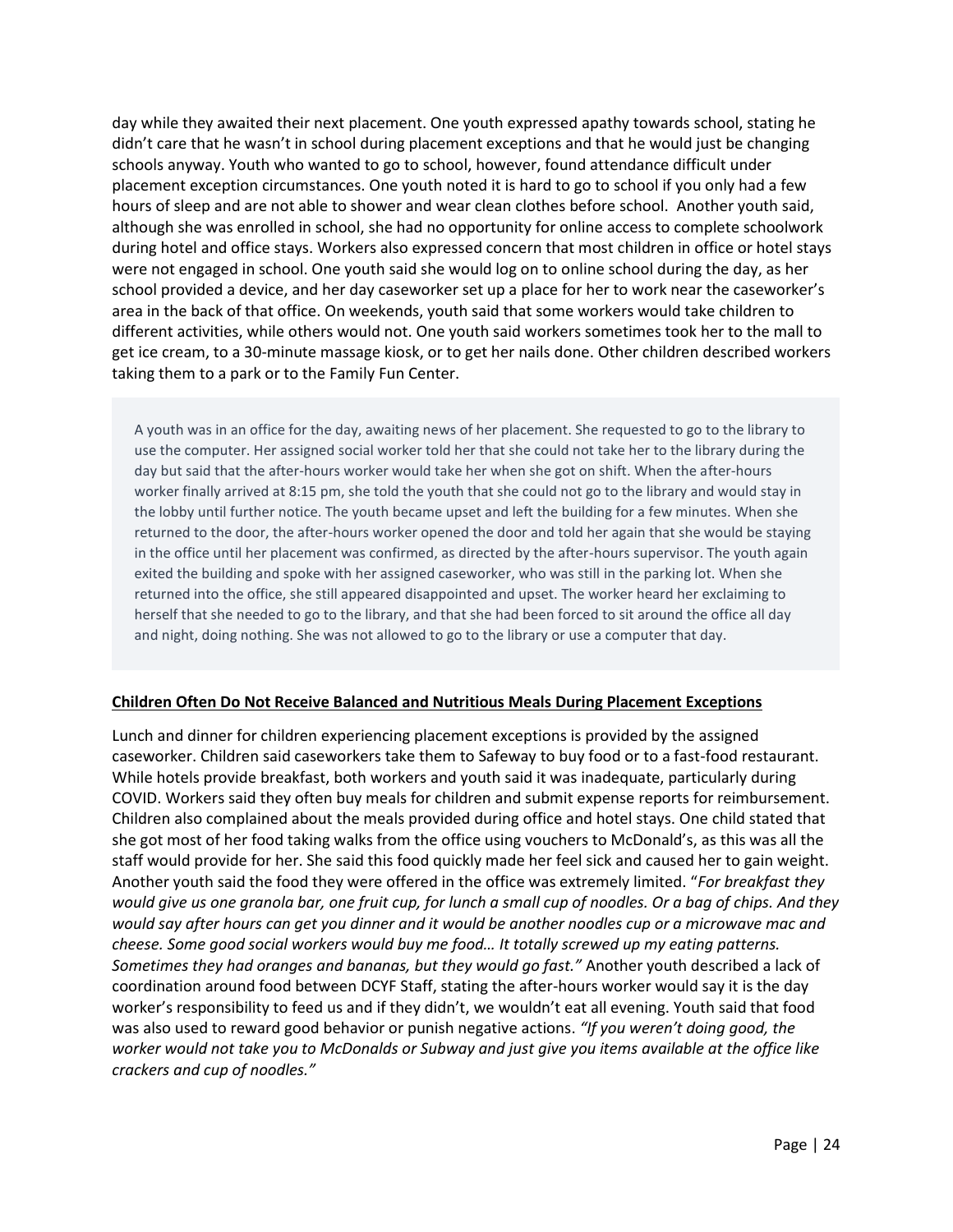#### **Some Children Said They Lacked Adequate Hygiene Supplies and Clean Clothes**

While some offices have shower facilities available for children, others do not. One youth said the main problem was laundry. *"There was only one day a week for laundry and if you missed your laundry day you would have to wait a whole other week, so I was always wearing dirty clothes even if I didn't miss my laundry day because they didn't have staff to take me."* However, some youth said their caseworkers would take their laundry home and clean it for them. One youth recognized her caseworker's efforts to assure she always had clean clothes, stating, *"My caseworker did laundry all herself, she would come in and do my laundry even on her day off, and check my clothing, if it was too small, she would take me shopping. She made sure I had everything and even packed my bag for me before a hotel stay and text me to make sure I had everything. She has been my caseworker for two years. I love her so much too."* A youth also said the Department provided only little travel size bottles of shampoo and conditioner but not the products she needs, like leave-in conditioner and oil for her hair. She said her worker wouldn't give her money for hygiene supplies because she didn't trust her with it, and caseworkers wouldn't take her to a store to buy products when she did have money, so she felt she was forced to steal even her most basic hygiene supplies due to experiencing placement exceptions.

## OFCO RECOMMENDATIONS

The DCYF Exceptional Placement Plan is designed to prevent placement exceptions from occurring. In order to improve management of placement exceptions until this practice is eliminated, OFCO makes the following recommendations.

#### **Create a Sufficient Array of Placement Resources for All Children and Youth**

The DCYF Plan to eliminate placement exceptions includes developing an additional 21 BRS intensive mental health beds; 15 BRS treatment foster care beds; development of targeted recruitment for foster homes to serve older youth; and a transitional living program. These efforts to expand placement resources, however, must also address the needs of LGBTQ+ youth. Youth identifying as LGBTQ+ are overrepresented in foster care, some studies estimate 30% of foster youth are LGBTQ+ compared to 11% of the general youth population.<sup>13</sup> LGBTQ+ youth experience poorer school functioning, more substance use, and poorer mental health outcomes compared with heterosexual youth. These disparities for LGBTQ+ youth are exacerbated when they live in foster care or unstable housing.<sup>14</sup> The Department therefore must expand resources that are accepting, affirming, and supportive of each foster youth's sexual orientation and gender identity.

#### **Expand Training for After-Hours Workers**

Many of the after-hours workers are less experienced, non-permanent and/or part time employees, and need additional training and support. Training should be ongoing and address topics specific to situations that arise during placement exceptions, including trauma informed care, support for LGBTQ+ youth, suicide/self-harm prevention and intervention, safety and security for staff and youth, behavioral management, substance abuse, mediation skills and de-escalation techniques, and conflict management.

<sup>13</sup> Supporting LGBTQ+ Youth: A Guide for Foster Parents, ACF Children's Bureau (June 2021).

[https://www.childwelfare.gov/pubPDFs/lgbtqyouth.pdf;](https://www.childwelfare.gov/pubPDFs/lgbtqyouth.pdf) LGBTQ Youth in Unstable Housing and Foster Care, L. Baams, PhD, B. Wilson, PhD, and S. Russell, PhD. (March 2019[\) https://www.ncbi.nlm.nih.gov/pmc/articles/PMC6398424/.](https://www.ncbi.nlm.nih.gov/pmc/articles/PMC6398424/)

<sup>14</sup> Id.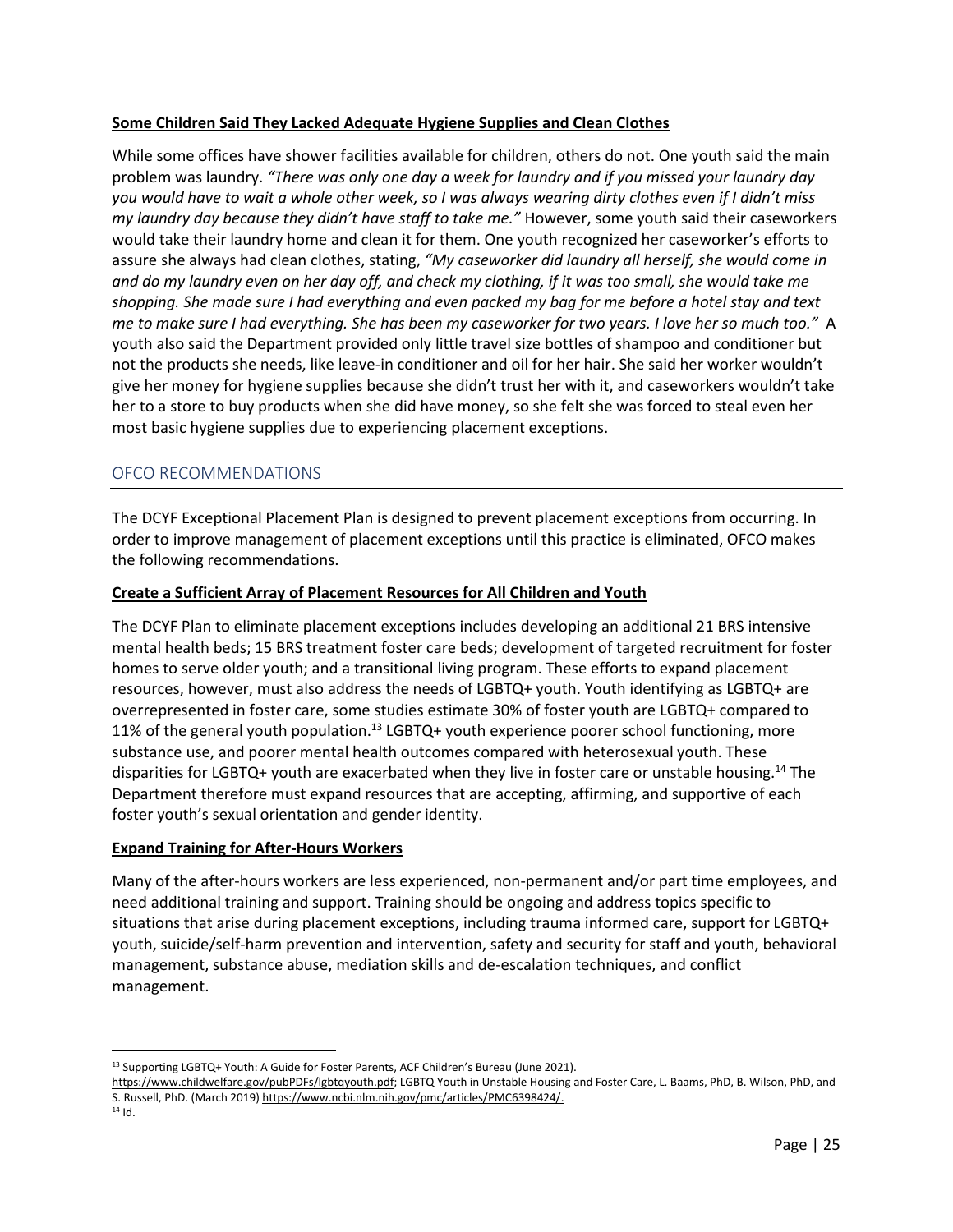#### **Increase Staffing for Placement Exceptions**

OFCO's investigation found that in some situations, after-hours workers were overwhelmed by the demands of caring for numerous children during a placement exception. Children experiencing placement exceptions are often, understandably, at a heightened state of anxiety because of the lack of stability in their lives. To meet the needs of each child during a placement exception and prevent situations that pose a risk of harm, the Department should establish a maximum staff to child ratio of one staff to two children, and there should always be at least two workers always present. The Department should also increase staffing as needed, depending on the specific presentation of each child. To ensure there is an adequate pool of after-hours workers to supervise hotel stays, DCYF should explore hiring after-hours workers as permanent, full time employees, particularly in Region 4 and Region 6. Additionally, the Department should discontinue the practice of placing children and workers in adjoining rooms with the interior door open, as this increases the number of children roomed together.

#### **Improve Medication Management**

While some workers said children's medications were securely stored and administered as prescribed, other workers and youth described a medication management process fraught with problems, including medications stored in a worker's backpack, youth accessing and taking another child's medication, and medications stored in a plastic bag with no dosing information available. The Department should thoroughly review medication management practices to ensure that workers are able to securely store all medications in a locked container and have written information about dosage for each child's medication. When necessary, prescriptions should be refilled prior to a placement exception so that a child does not run out of medication.

#### **Enhance Case Planning for each Child Experiencing a Placement Exception**

OFCO's investigation identified various gaps in case management that negatively impact children and could be addressed through improved case planning for children staying in a hotel or office. For example, some workers said they did not receive adequate or current information about a child, or they did not have sufficient time to review information prior to a placement exception. Furthermore, children described instances where they did not have clean clothes, hygiene supplies, or balanced meals. The Department's plan to address placement exceptions includes developing more intensive staffing and planning for youth experiencing a hotel stay, including Shared Planning Meetings and Family Team Decision Making meetings. These case planning events should involve the child's case worker, afterhours workers, the child's advocate, and the child, and should address issues including: the child's health and safety; school transportation and academics; services identified for the child; age-appropriate activities on weekends and after-school hours; and balanced and nutritional meals.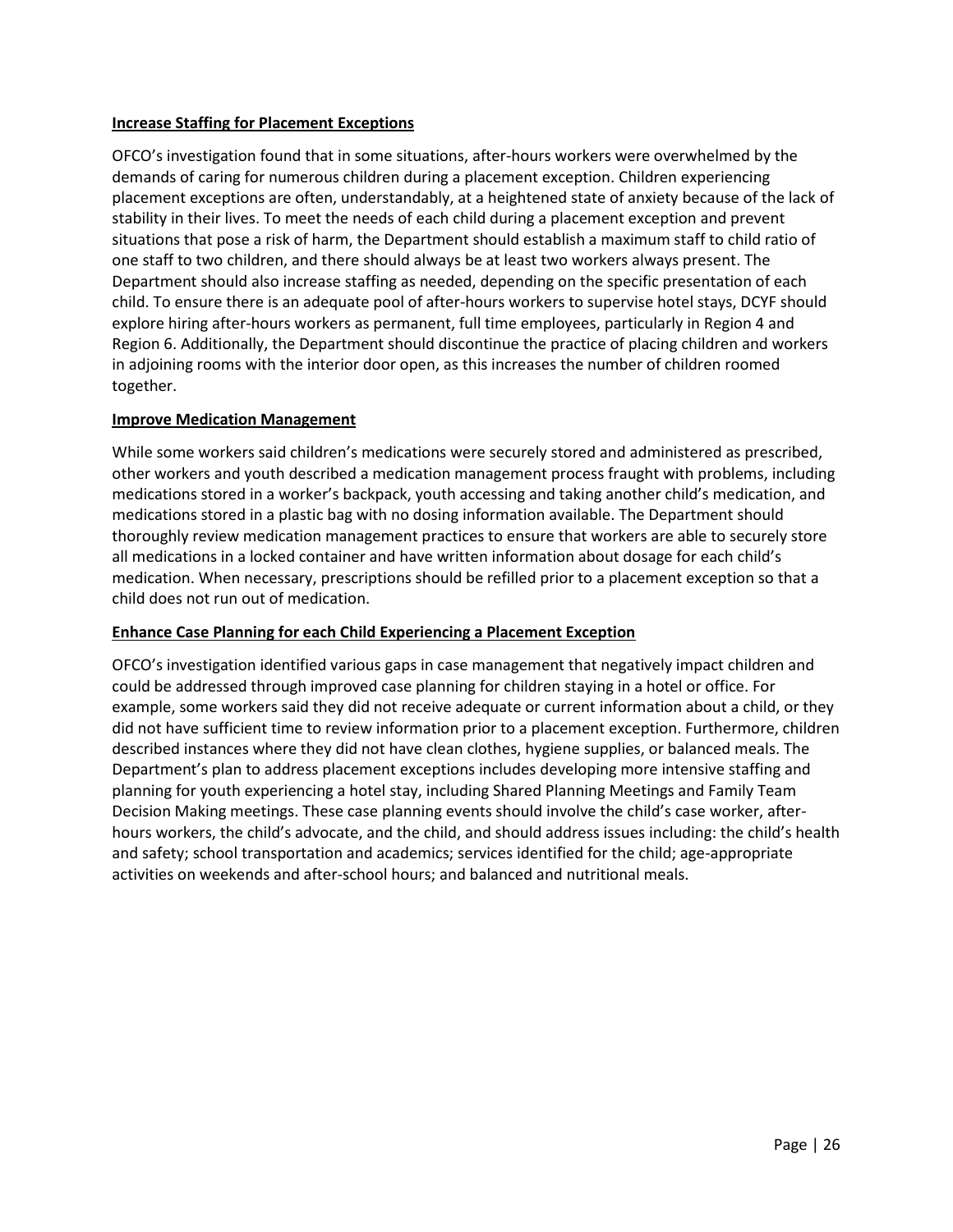# <span id="page-26-0"></span>FEDERAL LAWSUIT AND DCYF'S PLAN TO ELIMINATE PLACEMENT EXCEPTIONS

In January 2021, Disability Rights Washington (DRW) filed a lawsuit in federal court on behalf of three named plaintiffs and similarly situated foster children against the state Department of Children, Youth and Families (DCYF). The lawsuit alleges, in part, that DCYF has not developed an adequate array of placement options for children in state care, and, as a result, these children are shuttled between hotels, offices, and one-night foster home stays, "essentially rendering them homeless for extended periods of time."<sup>15</sup>

On June 29, 2021, the Court entered an agreed order immediately restricting placement exceptions. The order: prohibits DCYF from having children sleep in cars; prohibits placing children in offices, except in emergency situations when a hotel is not available; requires DCYF to provide healthy food, adequate space, adequate staffing, and support for the child's education and age-appropriate activities; and requires DCYF to submit a plan by September 1, 2021, that will result in an end to placement exceptions by November 1, 2021.<sup>16</sup>

The DCYF Exceptional Placement Plan (DCYF Plan) to eliminate placement exceptions focuses on five strategies:

- Enhanced case staffing procedures with an emphasis on cross system collaboration between child welfare, mental health, and developmental disabilities systems.
- Pre-placement supports for families and youth experiencing crisis including youth engaged with juvenile justice, and local hospitals and family reconciliation services.
- Develop additional placement resources, particularly for children with intensive needs, including 21 Behavior Rehabilitation Services (BRS) Intensive Mental Health (IMH) beds, 15 BRS treatment foster care beds, and targeted recruitment for foster homes to serve older youth.
- Create and expand placement options for 16- to 21-year-old youths, including an Emerging Adulthood Transitional Living Program model, as well as expanding capacity in the Responsible Living Skills Program.
- Reduce barriers facing providers by clarifying agency rules and consistent application focusing on the health and safety of children, meet with potential foster parents and develop plans to address safety concerns, and improve the CPS investigation process of licensed providers that is responsive to feedback from foster parents and providers.

The DCYF Plan is a multifaceted approach to stabilize and avoid placement disruption, prevent children from entering the child welfare system, and increase the array of placement for children and youth. This plan alone, however, will not be sufficient to eliminate hotel, office, or night-to-night stays, as it does not increase the array of placement resources for children with developmental disabilities or mental health needs. Eliminating placement exceptions will require a collaborative effort between state agencies providing services for our most vulnerable children and their families, including Department of Social and Health Services (DSHS), Health Care Authority (HCA), and DCYF.

<sup>15</sup> [https://www.disabilityrightswa.org/wp-content/uploads/2017/10/Complaint-Filed-1.29.21.pdf.](https://www.disabilityrightswa.org/wp-content/uploads/2017/10/Complaint-Filed-1.29.21.pdf)

<sup>16</sup> [https://www.disabilityrightswa.org/wp-content/uploads/2017/10/Order-Granting-In-Part-Preliminary-Injunction.pdf.](https://www.disabilityrightswa.org/wp-content/uploads/2017/10/Order-Granting-In-Part-Preliminary-Injunction.pdf)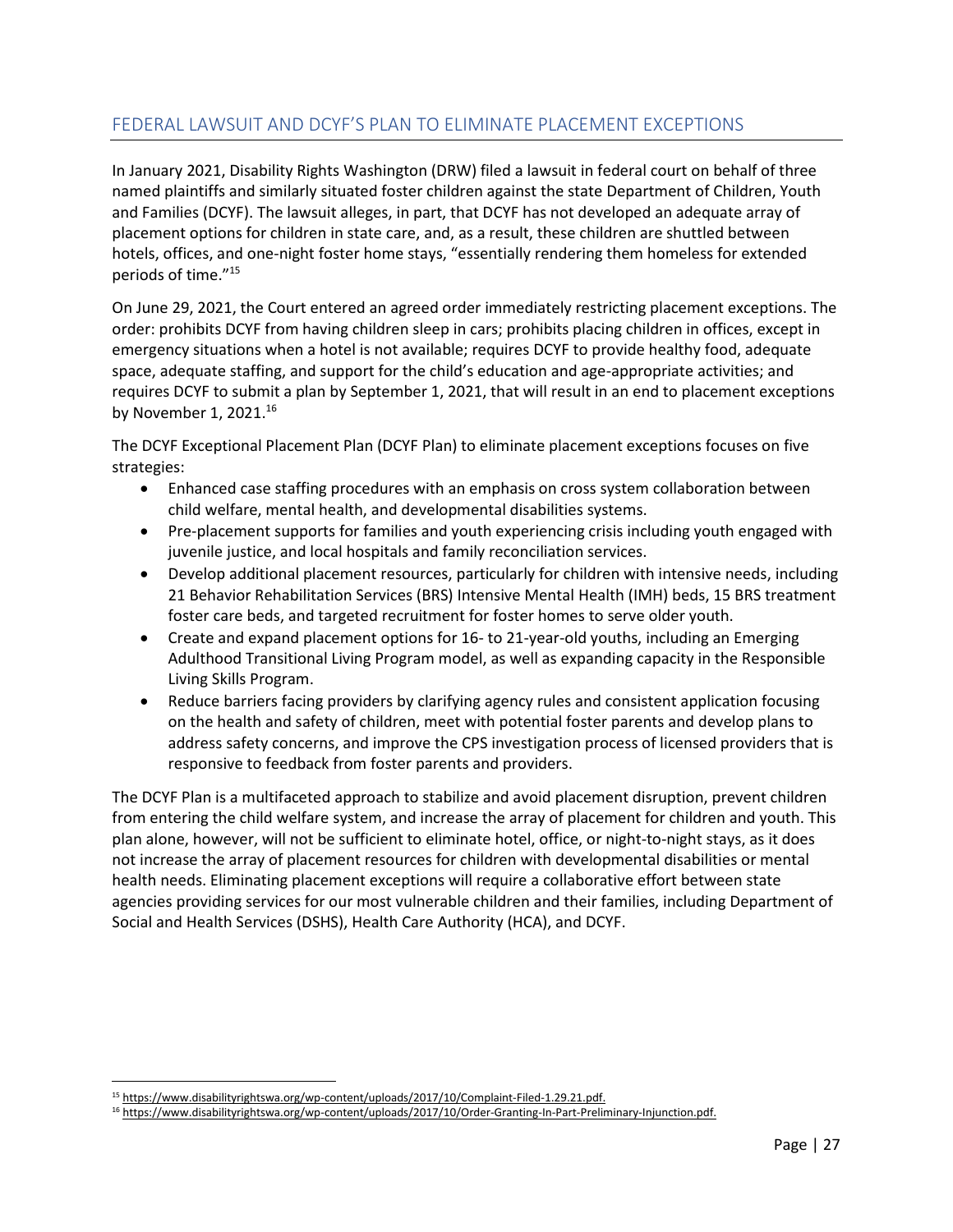<span id="page-27-0"></span>C. is a 17-year-old youth, he is cognitively delayed and is on the autism spectrum. C. is at a developmental age between 5 and 10 years old. As a young child, he had multiple surgeries removing portions of his brain due to tumors, and, as a result, he is diagnosed with a Traumatic Brain Injury (TBI). C. has a history of behavioral outbursts where he throws rocks, destroys property, yells at, and physically assaults people, and makes suicidal and homicidal threats, such as "I will kill myself" and "I will kill my mom." These outbursts have resulted in psychiatric hospitalization as well as placement in juvenile detention.

C. has a Wraparound with Intensive Services (WISe) team assigned to him and a Developmental Disabilities Administration (DDA) case manager. He has also had Children's Crisis Outreach Response System (CCORS) support staff services in the past.

In June 2021, law enforcement involuntarily transported C. to the hospital after responding to a report of property destruction and threatening behavior. Medical staff determined that C. did not meet the criteria for involuntary treatment and was ready for discharge. Based on his escalating behaviors, his mother was unwilling to care for him in the home and refused to pick him up. Hospital staff then called Child Protective Services (CPS) intake requesting placement.

Following a meeting in late June between the mother, CPS, DDA, and hospital staff, the mother agreed to C's return home with services. This attempt to maintain C. in the home was unsuccessful, as law enforcement again responded to a report that C. was threatening to kill his mother, and officers transported C. to the hospital. The next day, medical staff determined that C. was ready for discharge, and, again, the mother refused to pick him up, as she was unable to meet his special needs in the home. Hospital staff then called CPS Intake and reported that the child is medically cleared for discharge, but his mother is refusing to pick him up.

Over the next few months, CPS, DDA, hospital staff, and other professionals involved with this family conducted weekly meetings to discuss additional services to support C's return home, as well as alternative placements. While C has continued to assault hospital staff, he is considered medically ready for discharge. His mother is unable to have C. return home and is facing eviction due to property damage he caused. DDA has explored placements and states a majority of their adult homes and group homes declined C.'s application, as they are unable to meet his needs. DDA placements that could have had long wait lists. Similarly, C's school district reported their academic placement has a 3 year wait list, to which they submitted C's name. DCYF, for its part, explained that it does not take custody of a child unless there are allegations of child maltreatment, and that a parent's inability to meet a child's needs in this circumstance does not rise to the level of "neglect" or "abandonment." Additionally, DCYF does not have placement resources to meet C's needs. At one staff meeting, the mother was asked if she would consider relinquishing her parental rights to C to force DCYF to provide placement. The mother was offended by this suggestion. While she is unable to care for him at home, she continues to advocate for his welfare and care. C has remained at the hospital for the past four months.

This past year, OFCO has received several complaints about children hospitalized for mental health issues who are ready for discharge but can't go home, alleging that DCYF is failing to provide placement for them when it is contacted by their providers. In some of these cases, the child's parent is refusing to pick them up; in others, the child is refusing to return home. Children unnecessarily remaining in a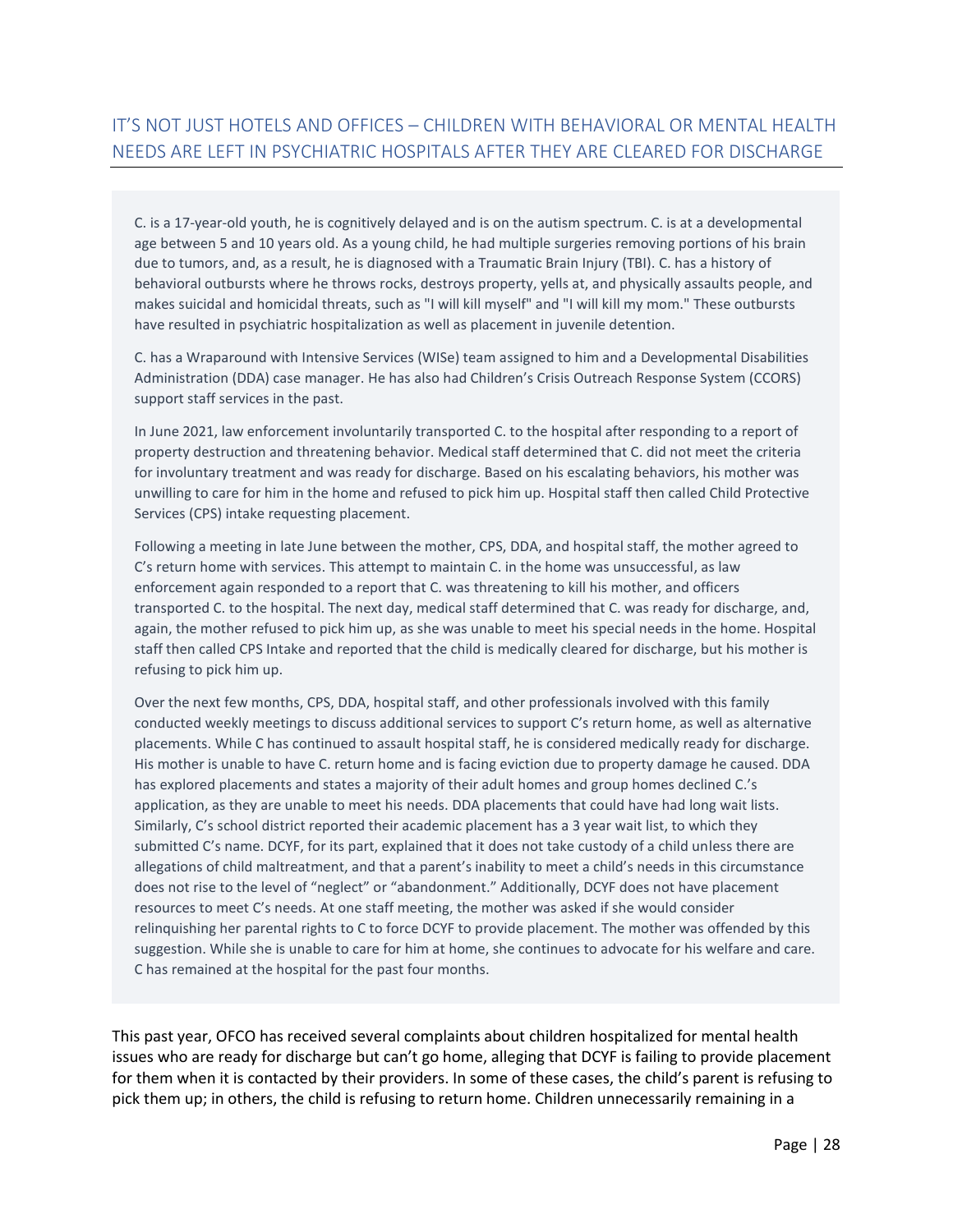hospital is harmful to the children in multiple ways: the children are not being provided the least restrictive placement possible, and the children cannot receive needed services, attend school, or engage in normal childhood activities. The hospitalization of children who are medically cleared for discharge underscores our failure to provide an appropriate array of placement resources and mental health services for our most vulnerable children.

Most of these OFCO complaints do not allege child abuse or neglect. Rather, they allege that the parent's inability to meet the child's needs in the home is related to the child's developmental disabilities or mental health issues. These parents are not abandoning their child, as they do not intend "to forego, for an extended period, parental rights or responsibilities."<sup>17</sup> Rather, their refusal to pick their child up from the hospital is an effort to obtain placement and services that are currently unavailable. CPS is focused on responding to allegations of child abuse or neglect, and families should not be forced into a system designed to address child maltreatment in order to obtain care and services for a child with developmental disabilities, mental health, or behavioral health issues.

The lack of placement resources for children exiting emergency psychiatric hospitalization also contributes to the number of children who end up in hotels or offices. As discussed in this report and previous OFCO reports, most children who experienced 20 or more nights in placement exceptions have unmet mental health needs. Similarly, a study conducted by DCYF found that ". . . suicide or self-harm, disability-related medical coverage, mental health diagnosis, substance use disorder, co-occurring substance use and mental health, pervasive developmental disorder and multiple mental health and/or developmental diagnoses were at least twice as prevalent in youth with a placement exception when compared to the rest of the out-of-home population."<sup>18</sup>

## OFCO RECOMMENDATIONS

#### **Increase Supports for Caregivers and Youth at Risk of Placement Instability**

As discussed in this report and previous OFCO reports, children experiencing numerous placement exceptions most often have significant behavioral health needs. While the number of hotel and office stays have increased over the past several years, there has been a decline in the use of Behavioral Rehabilitation Services (BRS) placements. BRS providers have been unable to maintain capacity and, in some cases, have closed due to an inability to retain or hire qualified staff. Further, foster homes often rely on case aides to assist with behavioral or personal care needs of some children. This service has also declined as pay rates have not kept pace with the employment market. Increasing capacity for BRS placements as well as case aides supporting children and caregivers is critical to meeting the placement needs of all children in state care and eliminating hotel and office stays.<sup>19</sup>

#### **Expand Health Care Authority and Developmental Disabilities Administration Services for Children**

Many of the strategies in DCYF's plan to eliminate placement exceptions discussed in this report will also help alleviate emergency room boarding. For example, the plan includes: establishing a memorandum of understanding with hospitals to coordinate responses with families, and clarifying the Department's role and responsibility; enhanced case staffing procedures for youth experiencing placement exceptions; improving cross system collaboration with the Health Care Authority (HCA) and Developmental

<sup>17</sup> RCW 26.13.34.030; RCW 26.44.020.

<sup>&</sup>lt;sup>18</sup> DCYF Exceptional Placement Report & Recommendations, (Dec. 2020) p. 4.

<sup>19</sup> DCYF 2021-23 First Supplemental Budget Session, Policy Level -PC- Placement Continuum BRS[, https://abr.ofm.wa.gov/.](https://abr.ofm.wa.gov/)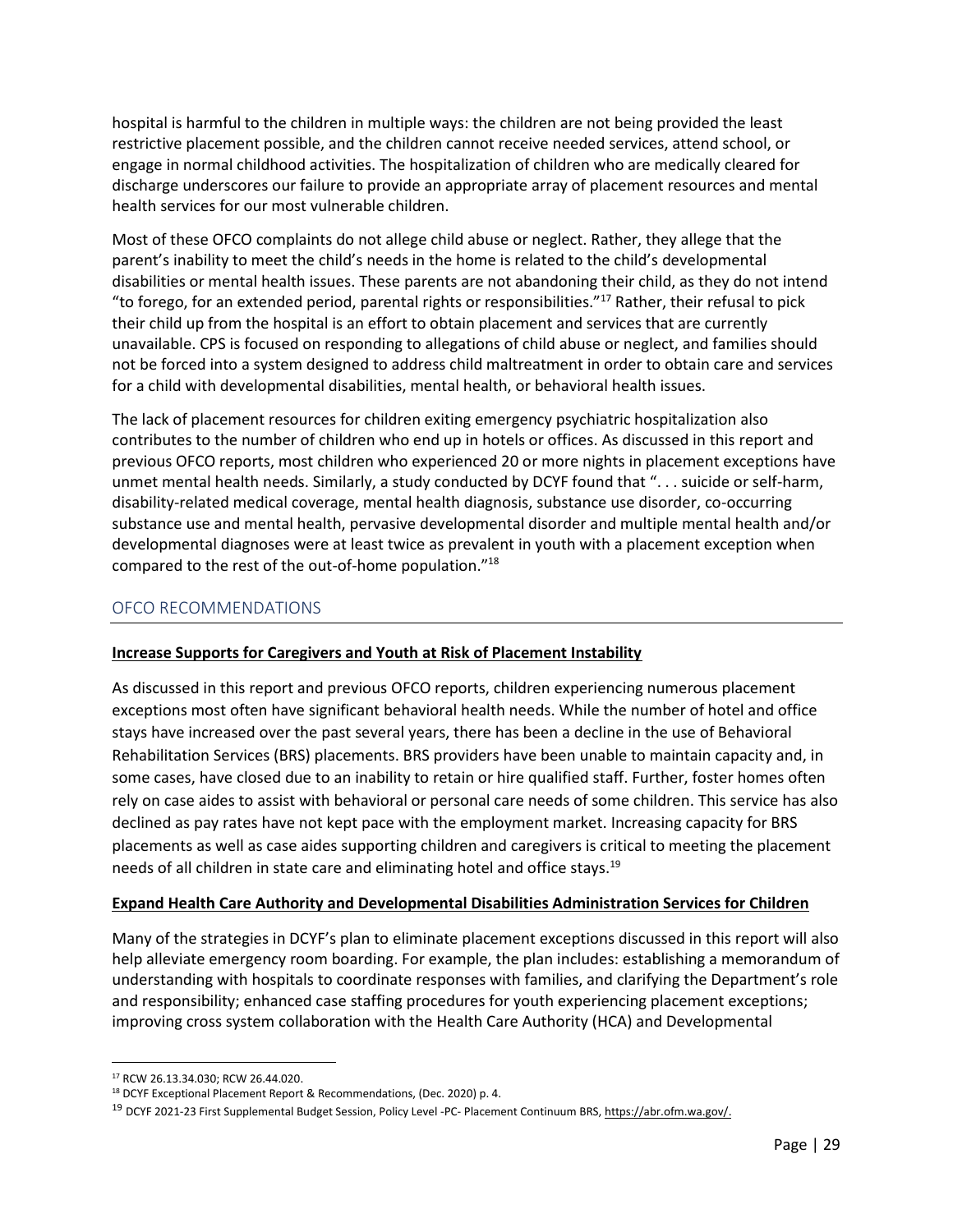Disabilities Administration (DDA); and expanding Behavioral Rehabilitation Services (BRS) placement beds, as well as BRS Treatment foster care placements.

These measures alone, however, will not solve this problem. The solution requires adequate funding to allow DCYF, HCA, and DDA to expand placement resources and in-home services to serve these children and support their families.

#### **Approve Funding to Expand CLIP Services**

The HCA administers the Children's Long-term Inpatient Program (CLIP), serving children ages 5 to 17 who are diagnosed with a serious psychiatric illness, are a risk to themselves or others, or are gravely disabled. There are currently five CLIP inpatient psychiatric facilities statewide with a total of 84 beds.<sup>20</sup> Current CLIP bed capacity does not meet the demand. Children and youth wait between 30 to 120 days or longer for admission to a CLIP program. Wait times have steadily grown over the past few years. In 2019, 63% of youth waited 30 days or more for CLIP admission. In 2021, 76% of children waited 30 days or longer before entering a CLIP program. Limited access to CLIP services results in children waiting in inappropriate settings such as hospital emergency rooms, juvenile detention facilities, or hotels and DCYF offices. In order to meet current needs and future demands, the HCA estimates an additional 42 contracted community-based CLIP beds, at an annual cost of \$15,040,000.<sup>21</sup> DCYF estimates that 25 additional CLIP beds alone are needed to meet the needs of dependent children and youth.<sup>22</sup> OFCO recommends that the legislature authorize and empower HCA to create these additional CLIP beds. In addition to providing timely access to CLIP services, increasing capacity will decrease costs associated with out-of-state treatment for children and boarding children in hospital settings while they await CLIP placement.

#### **Allocate Funds to Establish Residential Crisis Stabilization Program**

Youth experiencing behavioral health crises have few options. These children may not require a hospital level of care yet, yet they are unable to return home. As a result, these youths experience homelessness or night-to-night care and are referred to DCYF as their parents are unable to manage their behavioral health issues during a crisis, or they are left in emergency rooms or psychiatric hospitals, even though they do not meet the criteria for continued hospitalization.

To address this gap in the continuum of care for children, the HCA and DDA are requesting funding to create two 16-bed Residential Crisis Stabilization Program (RCSP) facilities. This program is designed to help youth experiencing a crisis who do not meet inpatient acute hospital or psychiatric hospital admission criteria and support and stabilize children with a "No Wrong Door" approach. The program includes therapeutic interventions utilizing a trauma informed approach, support from behavioral health professionals, access to medication management, and recreational activities and education services. DDA will provide continued stabilization services for DDA enrolled youth once the RCSP clinical team determines the youth no longer require inpatient level of care and that home and community-based services are appropriate. If a youth is unable to return to a lower level of care with outpatient services in their home or community, the RCSP clinical team recommends a longer term setting, such as a Children's Long-term Inpatient Program (CLIP) or CLIP Habilitative Mental Health (HMH) bed.<sup>23</sup>

 $22$  Id. p. 5.

<sup>&</sup>lt;sup>20</sup> [https://www.hca.wa.gov/about-hca/behavioral-health-recovery/childrens-long-term-inpatient-program-clip.](https://www.hca.wa.gov/about-hca/behavioral-health-recovery/childrens-long-term-inpatient-program-clip)

<sup>&</sup>lt;sup>21</sup> HCA 2021-23 First Supplemental Budget Session, Policy Level -GT- CLIP program[, https://abr.ofm.wa.gov/.](https://abr.ofm.wa.gov/)

<sup>&</sup>lt;sup>23</sup> DSHS/DDA 2021-23 First Supplemental Budget Session, Policy Level -DV- Joint Request with DCYF and HCA; Wash. State Health Care Authority 2021-23 First Supplemental Budget Session, policy Level -GF- Continuum of Care[, https://abr.ofm.wa.gov/.](https://abr.ofm.wa.gov/)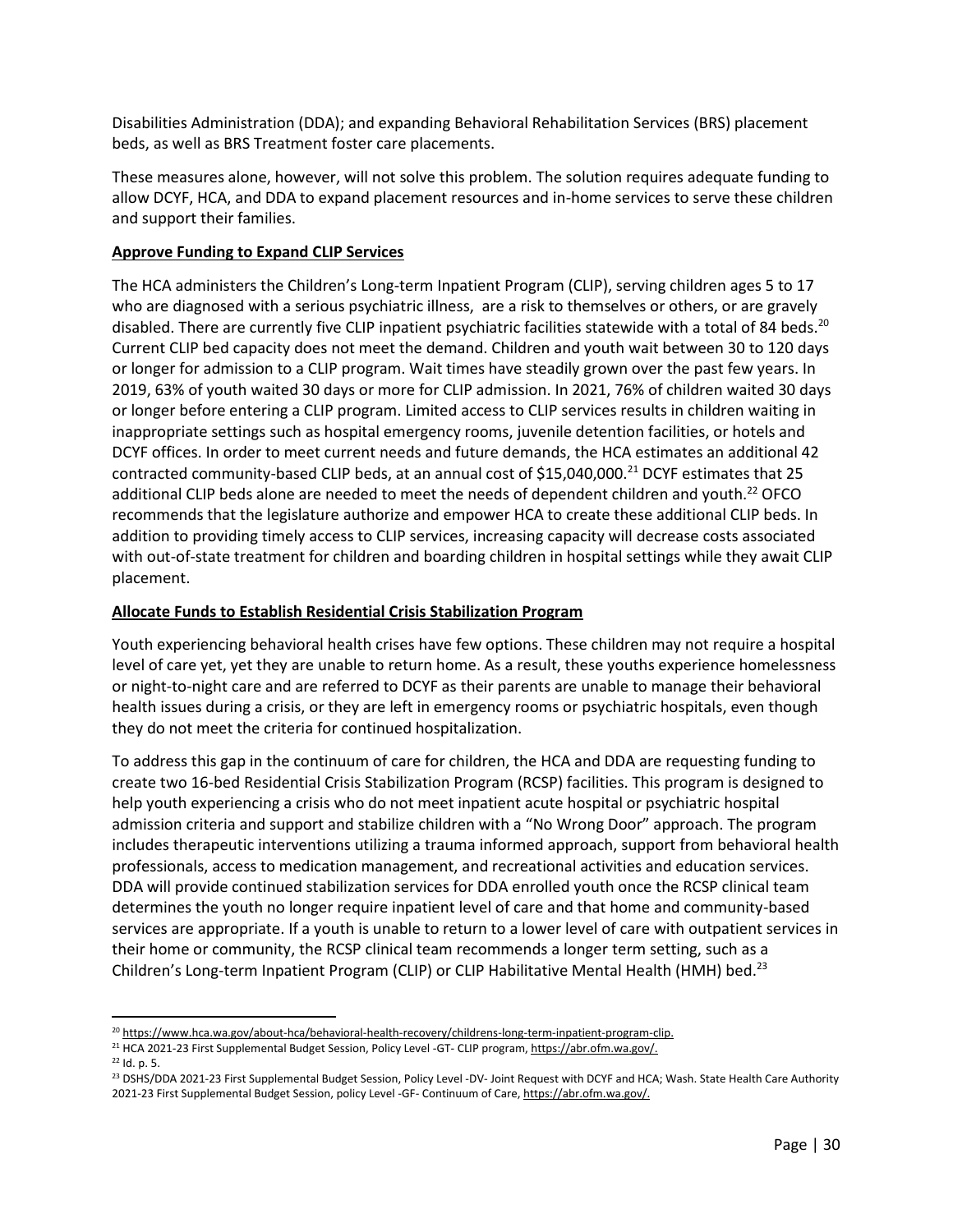- <span id="page-30-0"></span>■ Inquiries and Complaints
- Complaint Profiles
- Complaint Issues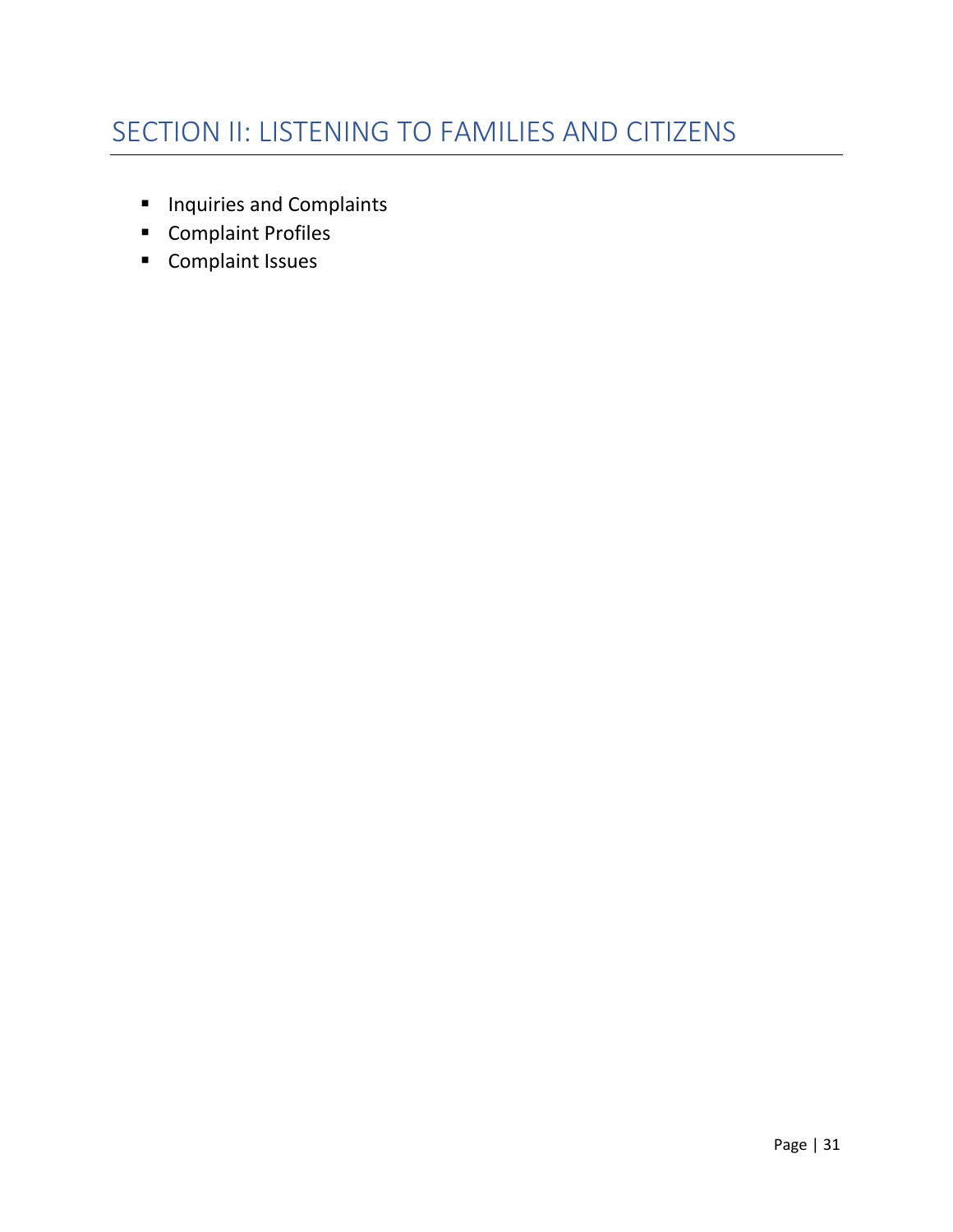## <span id="page-31-0"></span>INQUIRIES AND COMPLAINTS

The Ombuds listens and responds to people who contact the office with questions or concerns about services provided through the child welfare system. Callers may simply need information about the Department of Children, Youth, and Families' process and/or services, or they may want to know how to file a complaint. If OFCO cannot address a caller's concerns, the caller will be referred elsewhere for information or support.

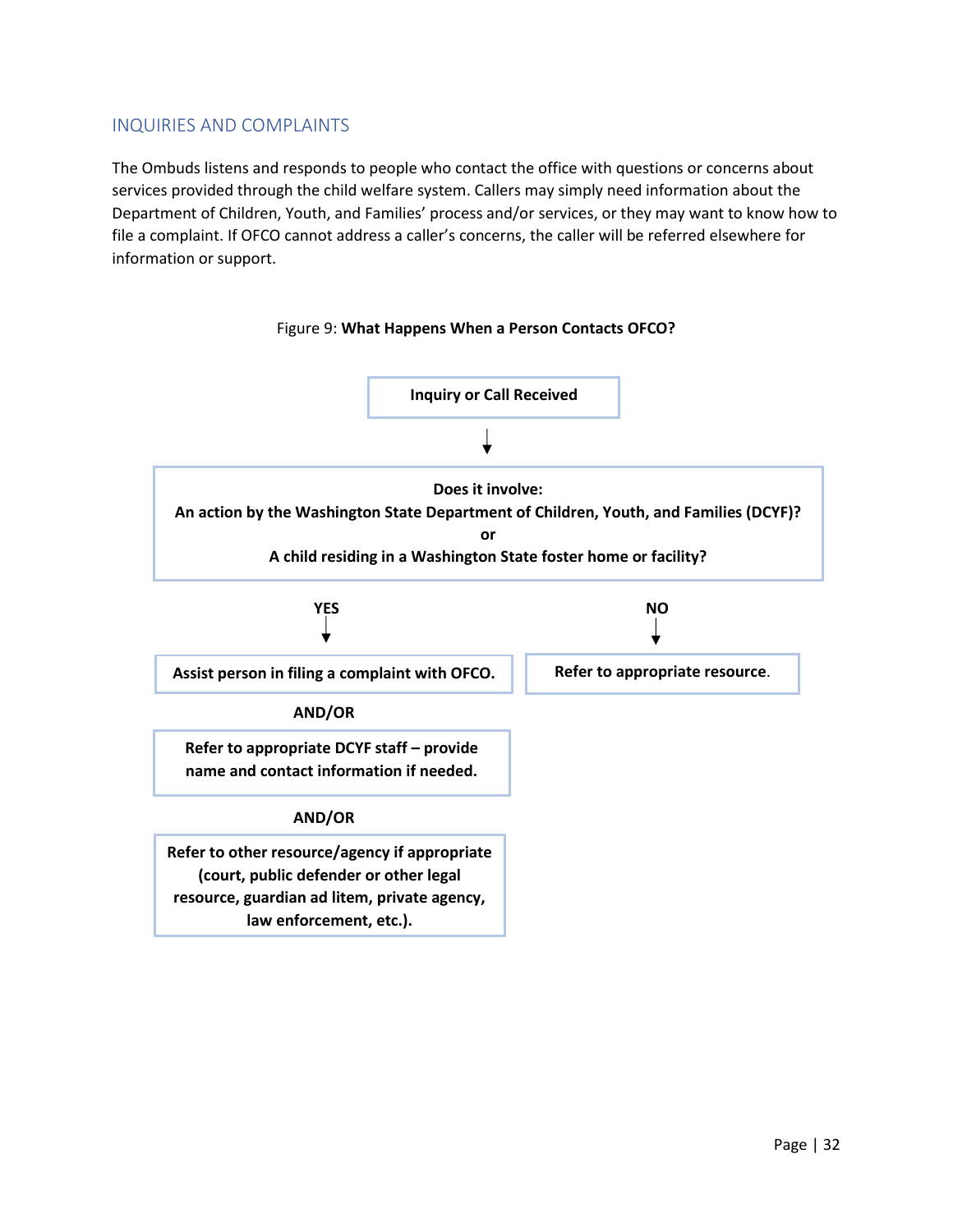## <span id="page-32-0"></span>COMPLAINT PROFILES

#### COMPLAINTS RECEIVED



Phone, 9.2%

This section describes complaints filed during OFCO's 2021 reporting year: September 1, 2020 to August 31, 2021. OFCO received 836 complaints during this reporting year.<sup>24</sup> The majority of complaints received by OFCO were submitted via OFCO's website.

#### PERSONS WHO COMPLAINED

Parents, grandparents, and other relatives of the child whose family is involved with DCYF filed the majority of complaints investigated by OFCO (77.7%). As in previous years, few children contacted OFCO on their own behalf.

Table 6 displays the race and ethnicity of this



Figure 12: **Complainant Relationship to Children, 2021**



Web, 87.3%

Mail, 1.9% \\concession 0ther, 1.6%

Figure 11: **How Complaints Were Received, 2021**

<sup>&</sup>lt;sup>24</sup> The number of complaints directed at each DCYF region and office is provided in Appendix A.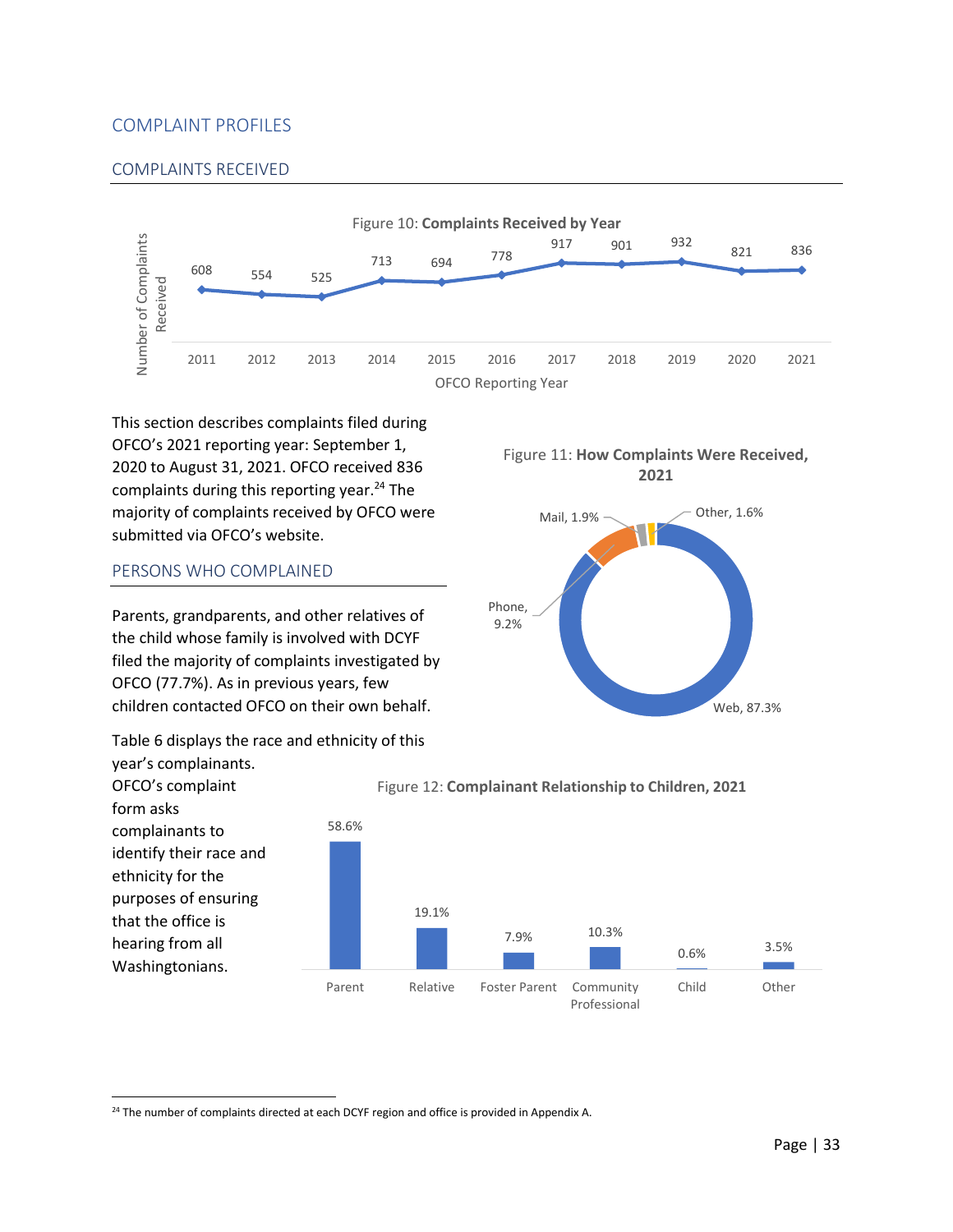| <b>Complainant Race and Ethnicity</b> | <b>OFCO</b><br><b>Complainants</b> | <b>Washington State</b><br>Population <sup>25</sup> | <b>Children in Out-of-</b><br>Home Care <sup>26</sup> |
|---------------------------------------|------------------------------------|-----------------------------------------------------|-------------------------------------------------------|
| Caucasian/White                       | 66.5%                              | 78.7%                                               | 62.9%                                                 |
| African American/Black                | 8.5%                               | 4.2%                                                | 8.9%                                                  |
| American Indian or Alaskan Native     | 3.5%                               | 1.8%                                                | 4.5%                                                  |
| Asian or Pacific Islander             | 1.4%                               | 10.0%                                               | 1.9%                                                  |
| Multiracial                           | 6.6%                               | 5.3%                                                | 21.4%                                                 |
| Other                                 | 0.7%                               | $-$                                                 | $- -$                                                 |
| Declined to Answer                    | 12.8%                              | --                                                  | $- -$                                                 |
| Latino/Hispanic                       | 7.4%                               |                                                     | 20.6%                                                 |

#### Table 6: **Complainant Race and Ethnicity, 2021**

#### CHILDREN IDENTIFIED IN COMPLAINTS

Of the 1,110 children identified in complaints this year, approximately 70% were nine years of age or younger. Consistent with previous years, OFCO receives fewer complaints involving older children, with the number of complaints decreasing as the child's age increases. This closely mirrors the ages of children in out-of-home care through DCYF.

#### Table 7: **Age of Children in Complaints to OFCO and Out-of-Home Care through DCYF, 2021**

| <b>Child Age</b> | Percent of Children in OFCO<br><b>Complaints</b> | <b>Percent of Children in Out-of-Home Care</b><br>through DCYF <sup>27</sup> |
|------------------|--------------------------------------------------|------------------------------------------------------------------------------|
| 0-4 years        | 35.0%                                            | 42.7%                                                                        |
| 5-9 years        | 34.6%                                            | 25.0%                                                                        |
| $10-14$ years    | 20.2%                                            | 20.1%                                                                        |
| $15-17$ years    | 8.5%                                             | 12.2%                                                                        |
| 18+ years        | 1.7%                                             | $\overline{\phantom{m}}$                                                     |

## Table 8: **Race and Ethnicity of Children Identified in Complaints, 2021**

| Race/Ethnicity                    | <b>OFCO Children</b> | <b>Children in Out-of-</b><br>Home Care <sup>28</sup> | <b>Washington State Children</b><br>(ages $0-19)^{29}$ |
|-----------------------------------|----------------------|-------------------------------------------------------|--------------------------------------------------------|
| Caucasian/White                   | 63.7%                | 62.9%                                                 | 72.2%                                                  |
| African American/Black            | 7.1%                 | 8.9%                                                  | 5.1%                                                   |
| American Indian or Alaskan Native | 3.1%                 | 4.5%                                                  | 2.4%                                                   |
| Asian or Pacific Islander         | 1.1%                 | 1.9%                                                  | 9.9%                                                   |
| Multiracial                       | 24.1%                | 21.4%                                                 | 10.4%                                                  |
| Other                             | 0.1%                 | --                                                    | 0.0%                                                   |
| Declined to Answer                | 0.9%                 | --                                                    | 0.0%                                                   |
| Latino/Hispanic                   | 18.6%                | 20.6%                                                 | 21.9%                                                  |

<sup>25</sup> Office of Financial Management. Population by Race, 2020[. https://ofm.wa.gov/washington-data-research/statewide-data/washington](https://ofm.wa.gov/washington-data-research/statewide-data/washington-trends/population-changes/population-race)[trends/population-changes/population-race.](https://ofm.wa.gov/washington-data-research/statewide-data/washington-trends/population-changes/population-race) 

<sup>26</sup> Center for Social Sector Analytics & Technology (2021). [Graph representation of Washington state child welfare data 10/20/2021]. Children in Out-of-Home Care (Count). Retrieved from http://www.vis.pocdata.org/graphs/ooh-counts.

 $27$  Ibid.

 $28$  Ibid.

<sup>29</sup> Office of Financial Management. Estimates of April 1 population by age, sex, race and Hispanic origin. 2020[. https://ofm.wa.gov/washington](https://ofm.wa.gov/washington-data-research/population-demographics/population-estimates/estimates-april-1-population-age-sex-race-and-hispanic-origin)[data-research/population-demographics/population-estimates/estimates-april-1-population-age-sex-race-and-hispanic-origin.](https://ofm.wa.gov/washington-data-research/population-demographics/population-estimates/estimates-april-1-population-age-sex-race-and-hispanic-origin)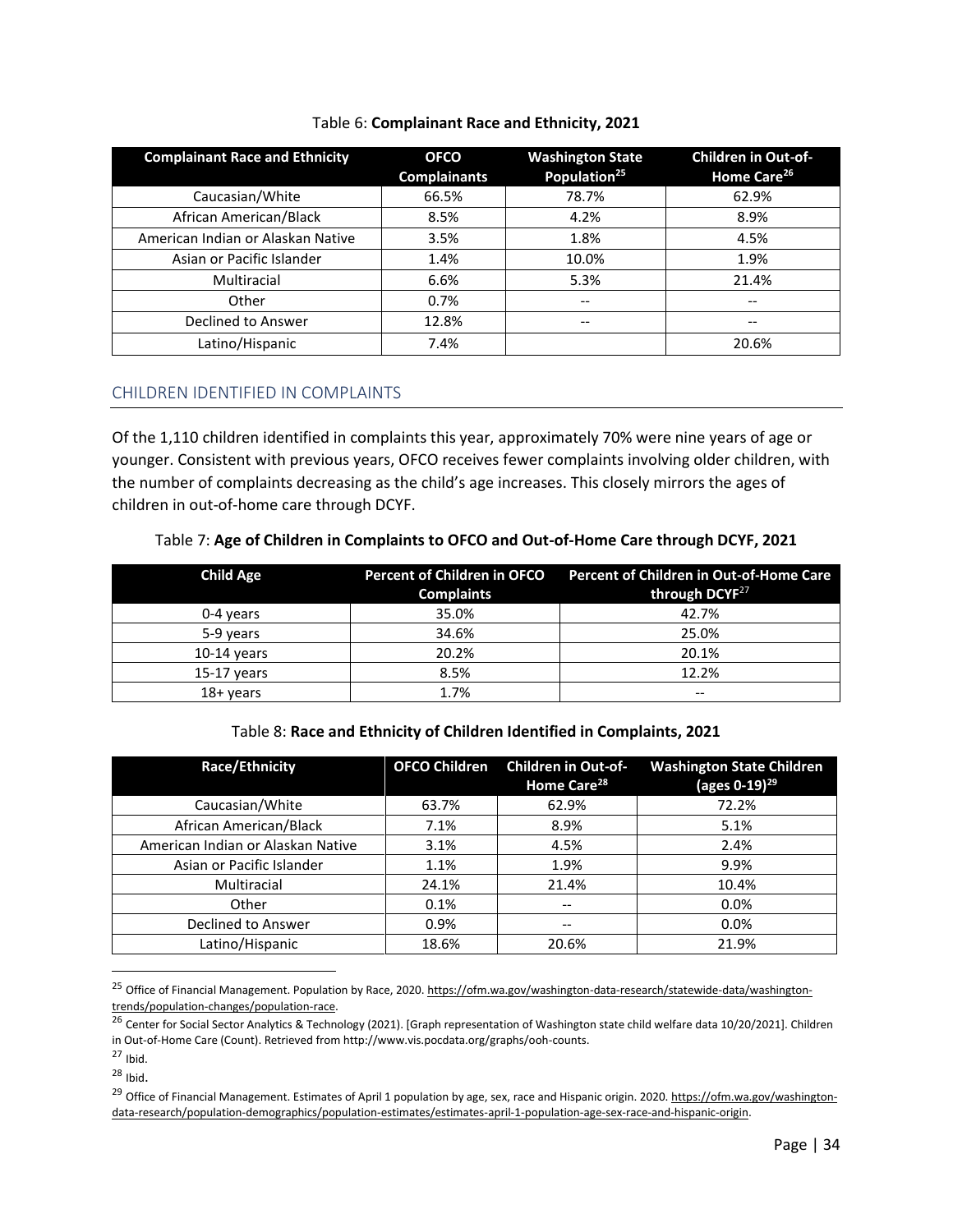## <span id="page-34-0"></span>COMPLAINT ISSUES

Figure 13 displays the categories of issues identified by complainants. Complaints can often be complex, and complainants may identify multiple issues or concerns they would like investigated. This year, issues involving the conduct of DCYF staff and other agency services were the most frequently identified in complaints made to OFCO. The number of complainants expressing these kinds of concerns has increased through the years. This year, over half (54%) of complainants expressed these concerns, an eight percent increase from last year. The most frequently identified concerns include:

- Unwarranted or unreasonable CPS interventions (158 complaints);
- Concerns about unprofessional conduct by agency staff, such as harassment, discrimination, bias, dishonesty, or conflict of interest (100 complaints); and
- Communication failures, such as caseworkers not communicating with parents or relatives (80 complaints).



Figure 13: **Categories of Issues Identified by Complainants**

Table 9 on the following pages show the number of times specific issues within these categories were identified in complaints, as well as other complaint issues.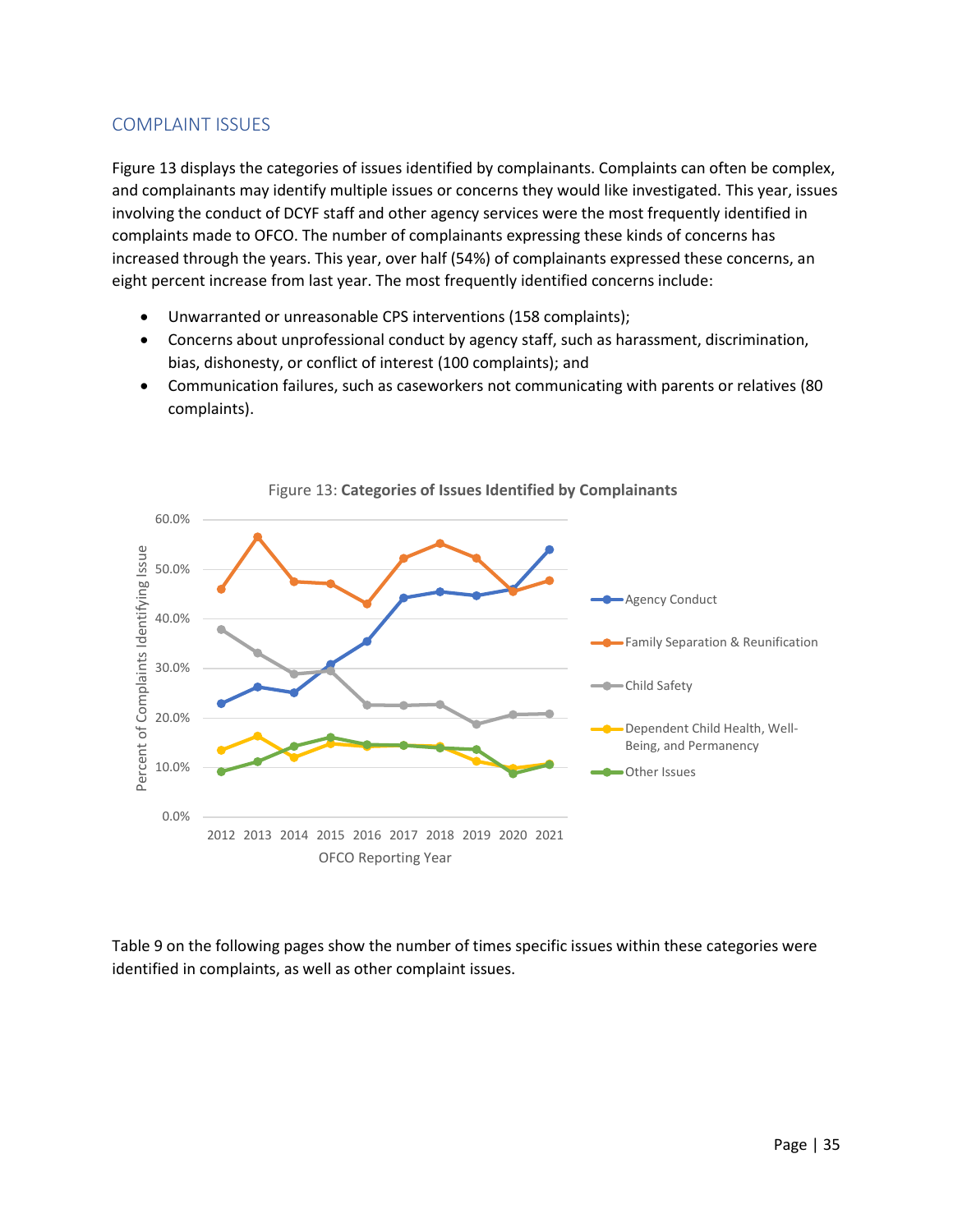| <b>COMPLAINTS ABOUT AGENCY CONDUCT</b>                                       |     | 2020 | 2019          |
|------------------------------------------------------------------------------|-----|------|---------------|
|                                                                              |     | 382  | 415           |
| Unwarranted/unreasonable/inadequate CPS intervention                         | 158 | 144  | 121           |
| Unprofessional conduct, harassment, conflict of interest or                  | 100 | 129  | 125           |
| bias/discrimination by agency staff                                          |     |      |               |
| <b>Communication failures</b>                                                | 80  | 58   | 98            |
| Breach of confidentiality by agency                                          | 24  | 26   | 21            |
| Inaccurate agency records                                                    | 10  | 8    | 13            |
| Unreasonable CPS findings                                                    | 10  | 3    | 10            |
| Poor case management, high caseworker turnover, other poor service           | 10  | 8    | 25            |
| Retaliation by agency staff (does not include complaints of retaliation made | 4   | 3    | $\mathcal{P}$ |
| by licensed foster parents)                                                  |     |      |               |
| <b>Family Assessment Response</b>                                            | 6   | 12   |               |

# Table 9: **Issues Identified by Complainants**

| <b>FAMILY SEPARATION AND REUNIFICATION</b>                              |                          | 2020 | 2019 |
|-------------------------------------------------------------------------|--------------------------|------|------|
|                                                                         |                          | 378  | 485  |
| Failure to provide appropriate contact between child and parent / other | 89                       | 78   | 117  |
| family members (excluding siblings)                                     |                          |      |      |
| Failure to reunite family                                               | 87                       | 68   | 91   |
| Unnecessary removal of child from parental care                         | 81                       | 123  | 111  |
| Failure to place child with relative                                    | 48                       | 54   | 85   |
| Other inappropriate placement of child                                  | 21                       | 17   | 32   |
| Unnecessary removal of child from relative placement                    | 14                       | 27   | 23   |
| Failure to provide sibling visits and contact                           | 4                        | 1    | 7    |
| Failure to place child with siblings                                    | $\overline{\phantom{a}}$ | 1    |      |
| Inappropriate termination of parental rights                            | $\overline{\phantom{a}}$ | 4    | 8    |
| Other family separation concerns                                        | 2                        | 3    | 4    |

|                                                                               |     | 2020 | 2019 |
|-------------------------------------------------------------------------------|-----|------|------|
| <b>CHILD SAFETY</b>                                                           | 153 | 172  | 174  |
| Failure to protect children from parental abuse or neglect                    | 57  | 64   | 56   |
| Suspected child neglect                                                       | 32  | 41   | 26   |
| Suspected child abuse                                                         | 25  | 23   | 30   |
| Failure to address safety concerns involving children in foster care or other |     | 60   | 56   |
| non-institutional care                                                        |     |      |      |
| Failure to address safety concerns involving children being returned to       |     | 29   | 26   |
| parental care                                                                 |     |      |      |
| Child safety during visits with parents                                       |     | 8    | 20   |
| Failure by agency to conduct 30 day health and safety visits with child       |     | 3    | 6    |
| Safety of children residing in institutions/facilities                        |     | 1    |      |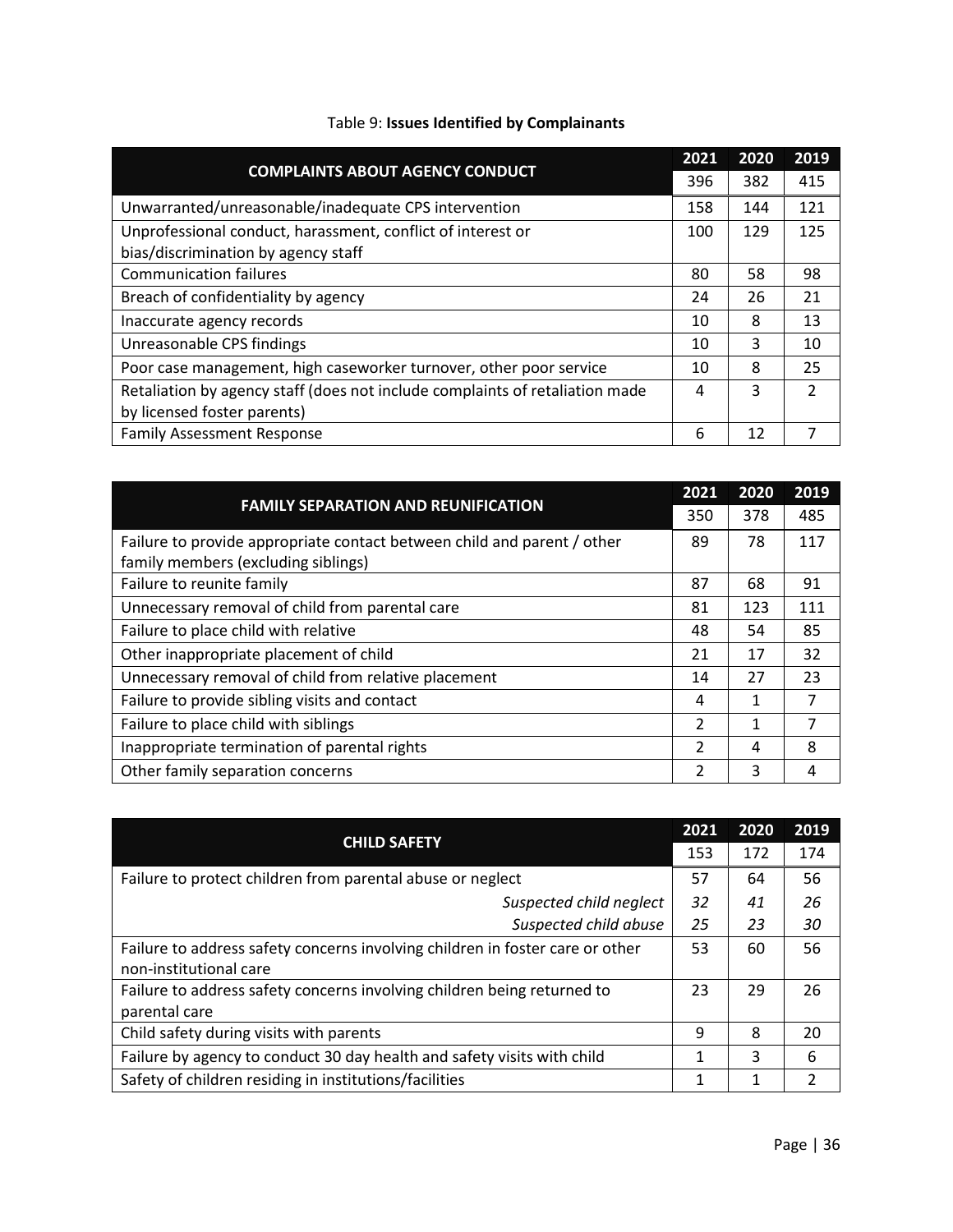|                                                                               |    | 2020          | 2019          |
|-------------------------------------------------------------------------------|----|---------------|---------------|
| DEPENDENT CHILD HEALTH, WELL-BEING, AND PERMANENCY                            | 79 | 73            | 105           |
| Failure to provide child with adequate medical, mental health, educational or | 27 | 24            | 31            |
| other services                                                                |    |               |               |
| Unnecessary/inappropriate change of child's placement, inadequate             | 25 | 12            | 21            |
| transition to new placement                                                   |    |               |               |
| Unreasonable delay in achieving permanency                                    | 14 | 18            | 14            |
| Placement instability/multiple moves in foster care                           | 5  | 8             | 7             |
| ICPC issues (placement of children out of state)                              | 4  | 2             | 10            |
| Placement not meeting child's unique needs                                    | 2  | 1             | $\mathcal{P}$ |
| Failure to provide appropriate adoption support services/other adoption       |    | $\mathcal{P}$ | 4             |
| issues                                                                        |    |               |               |
| Extended foster care/independent living services                              | 1  |               | 3             |

|                                                                             |    | 2020          | 2019           |
|-----------------------------------------------------------------------------|----|---------------|----------------|
| <b>OTHER COMPLAINT ISSUES</b>                                               | 78 | 82            | 127            |
| Failure to provide parent with services/other parent issues                 | 28 | 28            | 26             |
| Violation of parents' rights                                                | 20 | 16            | 20             |
| Lack of support/services and other issues related to unlicensed relative or | 11 | 17            | 31             |
| fictive kin caregiver                                                       |    |               |                |
| Lack of support/services to foster parent/other foster parent issues        | 6  | 7             | 25             |
| Foster parent retaliation                                                   | 5  | $\mathcal{P}$ | $\mathfrak{p}$ |
| Foster care licensing issues                                                | 5  | 7             | 10             |
| Violations of ICWA                                                          | 3  | 4             | 8              |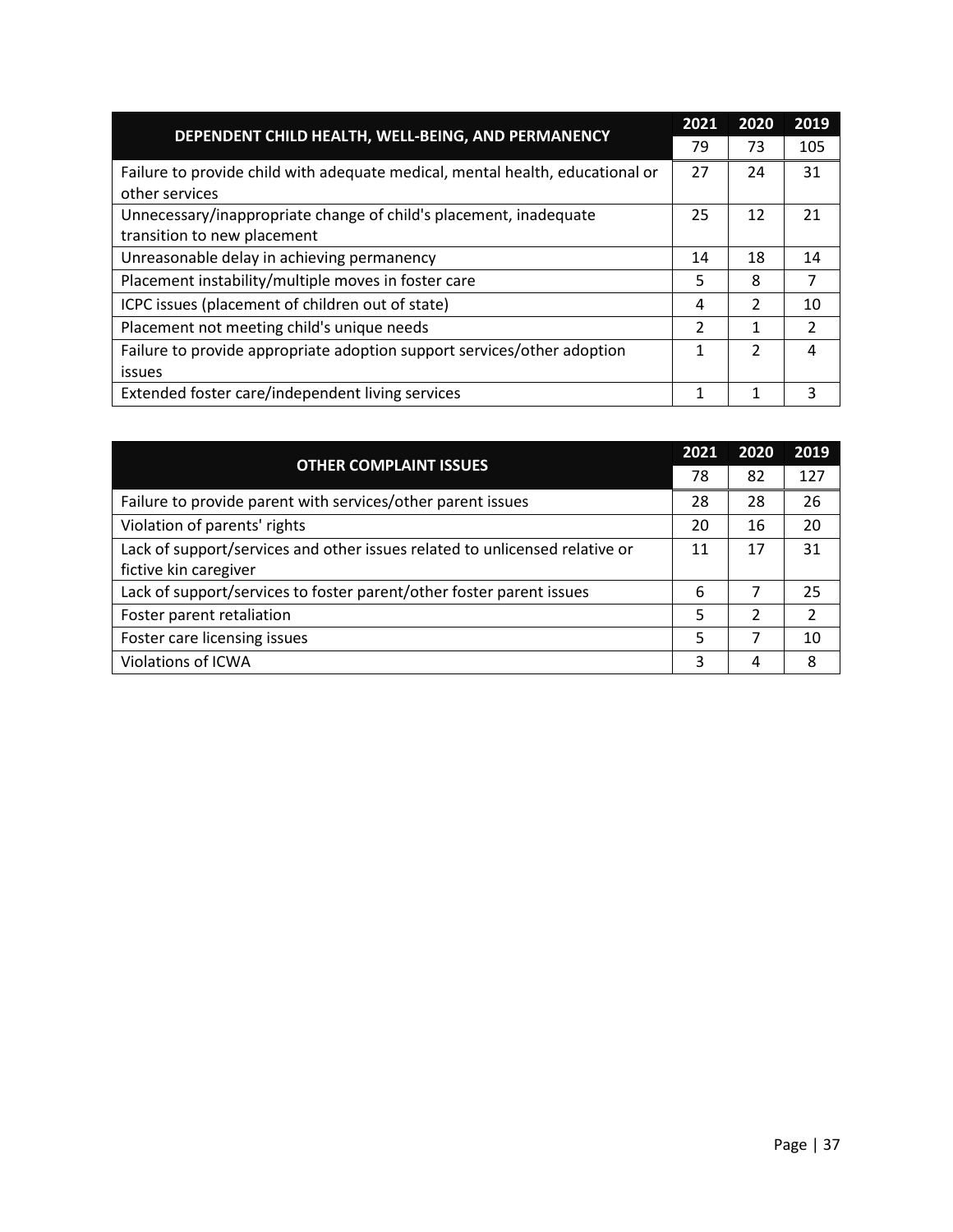# <span id="page-37-0"></span>SECTION III: TAKING ACTION ON BEHALF OF VULNERABLE CHILDREN AND FAMILIES

- Investigating Complaints
- OFCO in Action OFCO's Adverse Findings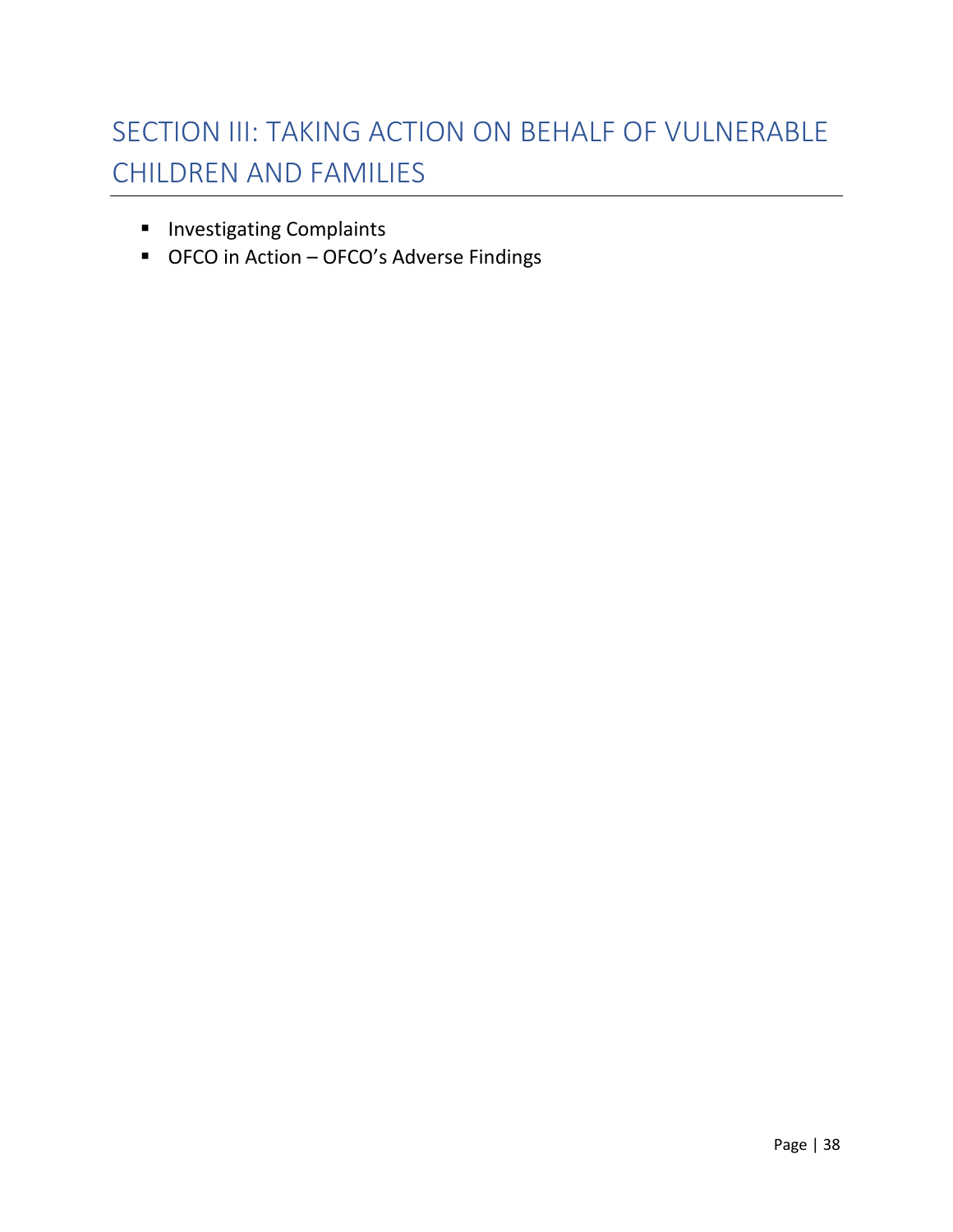## <span id="page-38-0"></span>INVESTIGATING COMPLAINTS

OFCO's goal in a complaint investigation is to determine whether DCYF or another state agency violated law, policy, or procedure, or unreasonably exercised its authority. OFCO then assesses whether the agency should be induced to change its decision or course of action.

OFCO acts as an impartial fact finder and not as an advocate. Once OFCO establishes that an alleged agency action (or inaction) is within OFCO's jurisdiction, and that the allegations appear to be true, the Ombuds analyzes whether the issues raised in the complaint meet at least one of two objective criteria:

- 1. The action violates law, policy, or procedure, or is clearly unreasonable under the circumstances.
- 2. The action was harmful to a child's safety, well-being, or right to a permanent family; or was harmful to the preservation or well-being of a family.

If so, OFCO may respond in various ways, such as:

- Where OFCO finds that the agency is properly carrying out its duties, the Ombuds explains to the complainant why the complaint allegation does not meet the above criteria, and helps complainants better understand the role and responsibilities of child welfare agencies.
- Where OFCO makes an adverse finding regarding either the complaint issue or another problematic issue identified during the course of the investigation, the Ombuds may work to change a decision or course of action by DCYF or another agency.
- In some instances, even though OFCO has concluded that the agency is acting within its discretion, the complaint still identifies legitimate concerns. In these cases, the Ombuds helps to resolve the concerns.

This reporting year, OFCO completed 733 complaint investigations. As in previous years, the majority of investigations were standard, non-emergent investigations (78.7%). About one out of every five complaints (21.3%) met OFCO's criteria for initiating an emergent investigation.

Historically, OFCO has intervened in emergent complaints at a higher rate than non-emergent complaints. However, this year, OFCO intervened or provided timely assistance to resolve concerns at approximately the same rate in emergent complaints (14.7%) and non-emergent complaints (15.1%).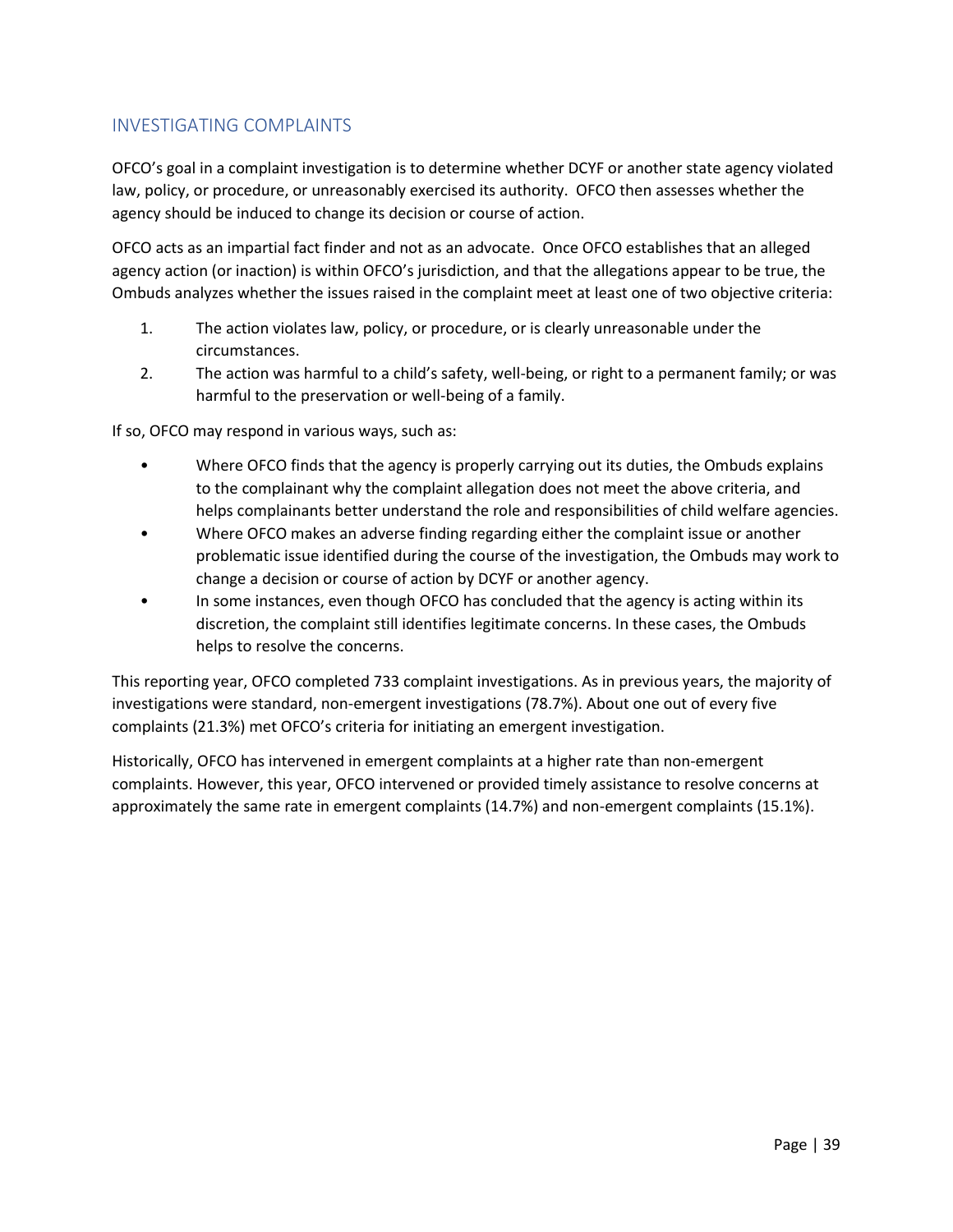#### OFCO's COMPLAINT INVESTIGATION PROCESS



#### Figure 14: **How Does OFCO Investigate Complaints?**

\*Emergent complaints are those in which the allegations involve either a child's immediate safety or an urgent situation where timely intervention by OFCO could significantly alleviate a child's or family's distress.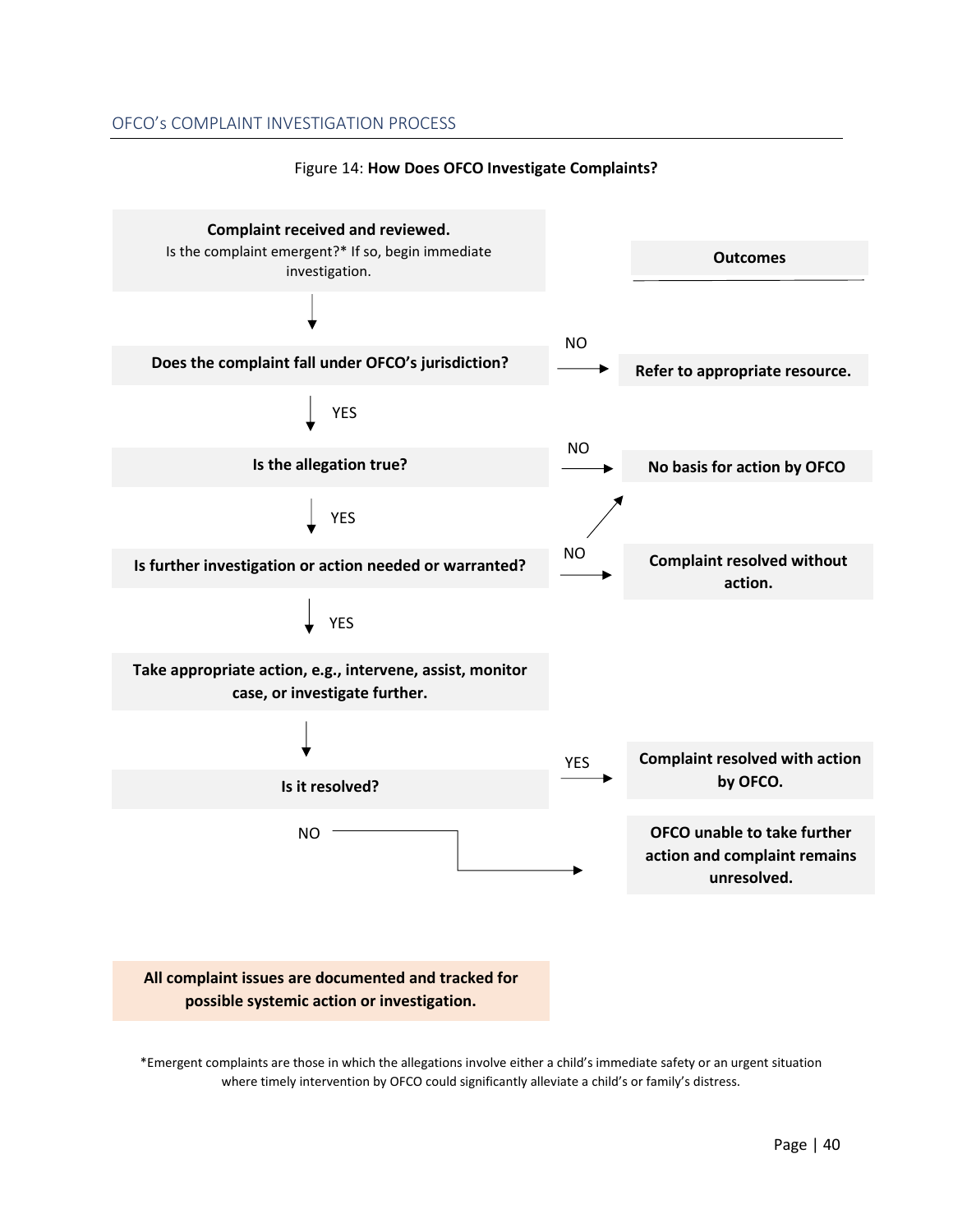#### INVESTIGATION OUTCOMES

#### Complaint investigations result in one of the following actions:

#### **OFCO Intervention**

•OFCO substantiated the complaint issue and intervened to correct a violation of law or policy or to prevent harm to a child/family; OR

•During the course of the investigation, OFCO identified an agency error or other problematic issue, sometimes unrelated to the issue identified by the complainant, and intervened to address these concerns.

#### **OFCO Assistance**

•The complaint was substantiated, but OFCO did not find a clear violation or unreasonable action. OFCO provided substantial assistance to the complainant, the agency, or both, to resolve the complaint.

#### **OFCO Monitor**

•The complaint issue may or may not have been substantiated, and OFCO monitored the case closely for a period of time to ensure any issues were resolved. While monitoring, the Ombuds may have had repeated contact with the complainant, the agency, or both. The Ombuds also may have offered suggestions or informal recommendations to agency staff to facilitate a resolution. These complaints are closed when there is either no basis for further action by OFCO or the identified concerns have been resolved.

*In most cases, the above actions result in the identified concern being resolved. A small number of complaints remain unresolved.* 

#### **Resolved Without Action by OFCO**

•The complaint issue may or may not have been substantiated, but was resolved by the complainant, the agency, or some other avenue. In the process, the Ombuds may have offered suggestions, referred complainants to community resources, made informal recommendations to agency staff, or provided other helpful information to the complainant.

#### **No Basis for Action by OFCO**

- •The complaint issue was unsubstantiated and OFCO found no agency errors when reviewing the case. OFCO explained why and helped the complainant better understand the role and responsibilities of the child welfare agency; OR
- •The complaint was substantiated and OFCO made a finding that the agency violated law or policy or acted unreasonably, but there was no opportunity for OFCO to intervene (e.g. complaint involved a past action, or the agency had already taken appropriate action to resolve the complaint).

#### **Outside Jurisdiction**

•The complaint involved agencies or actions outside of OFCO's jurisdiction. Where possible, OFCO refers complainants to another resource that may be able to assist them.

#### **Other Investigation Outcomes**

•The complaint was withdrawn, became moot, or further investigation or action by OFCO was unfeasible for other reasons (e.g. nature of complaint requires an internal personnel investigation by the agency – which is beyond OFCO's authority).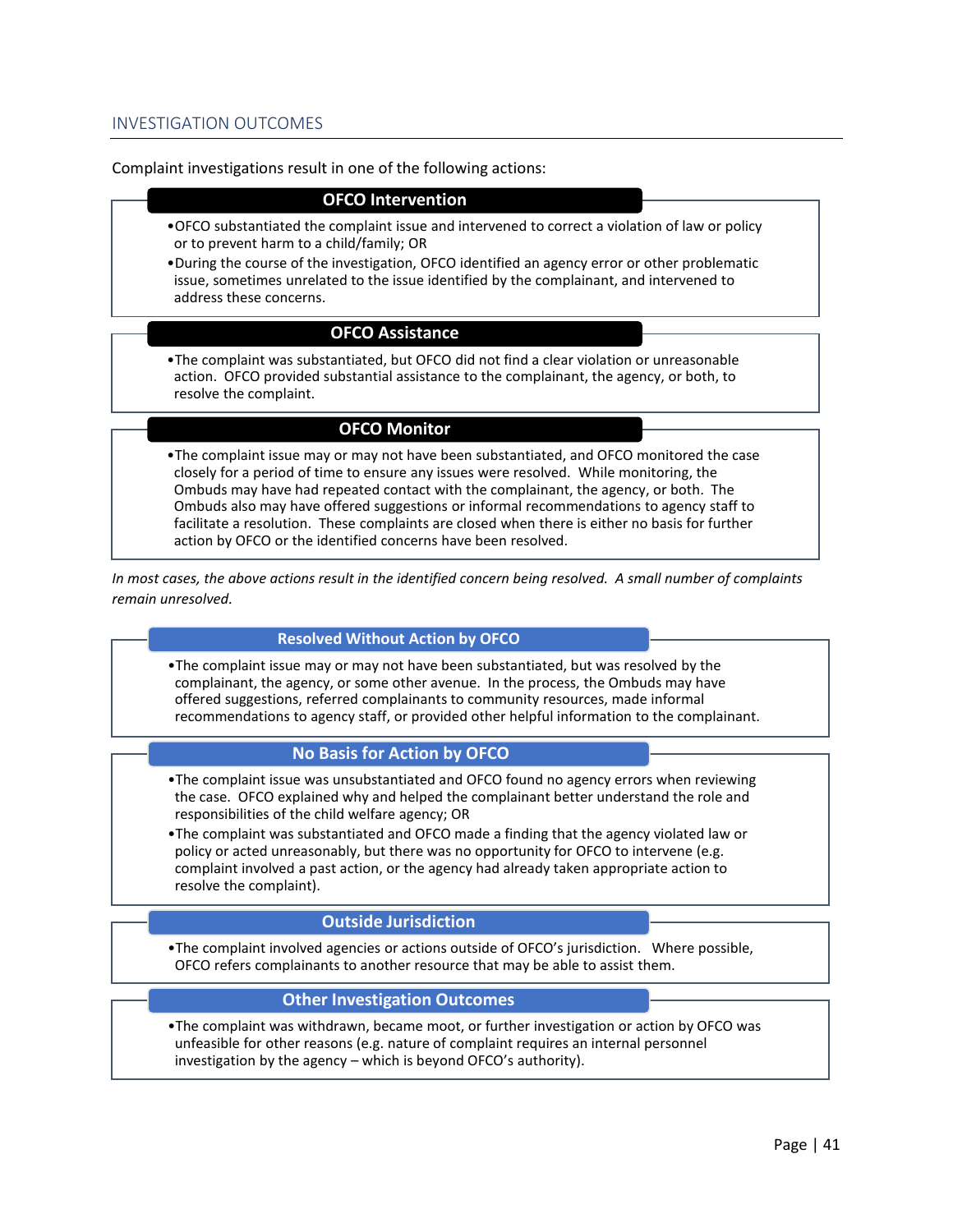

Investigation results have remained mostly consistent in recent years. In 2021, OFCO assisted or intervened to try to resolve the issue in 15% of complaints (110 complaints). OFCO monitored 80 complaints (10.9%) for a period of time until the identified concerns were resolved or OFCO determined that there was no basis for further action. No basis for any action was found in the majority of complaints this year (62.6%).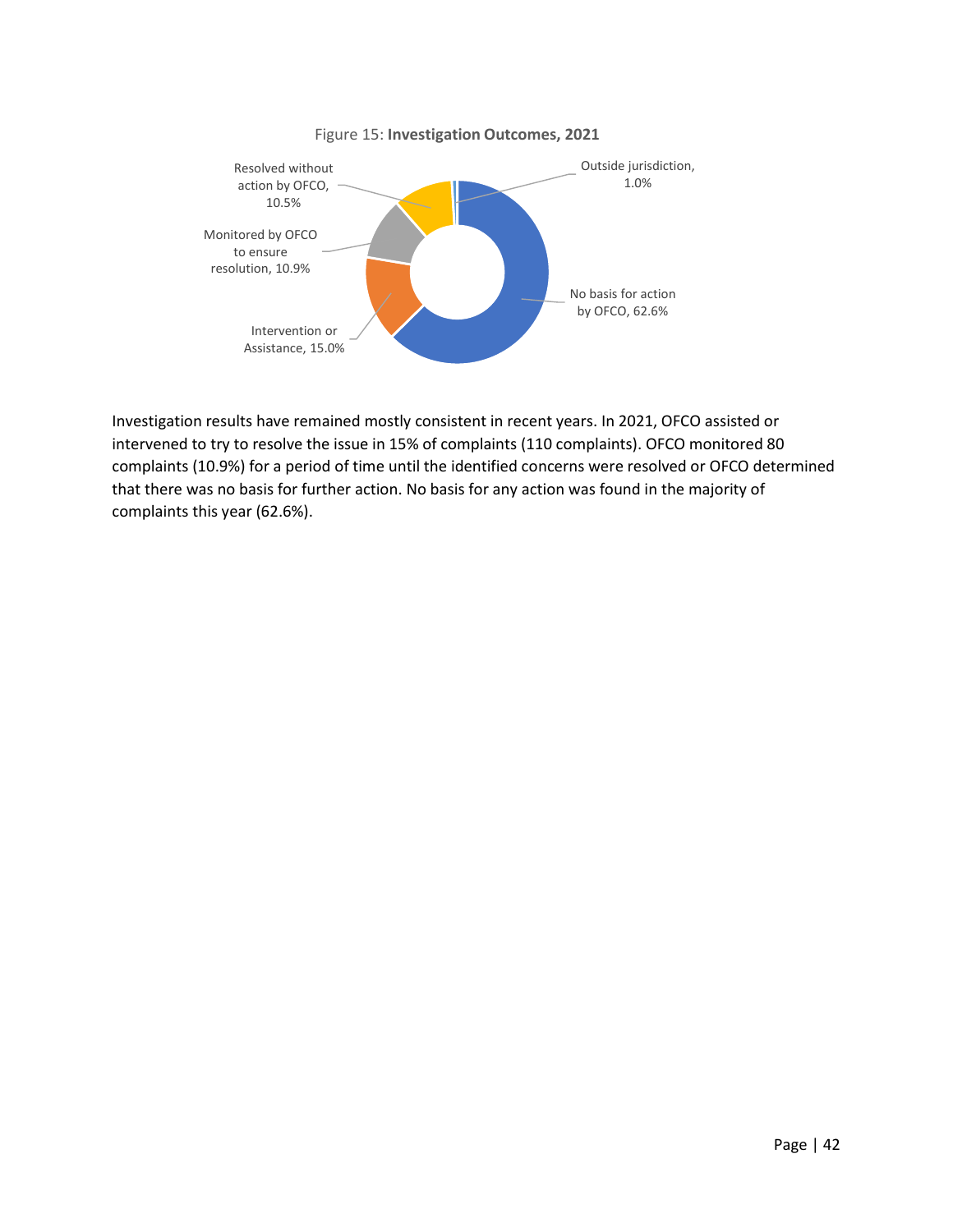## <span id="page-42-0"></span>OFCO IN ACTION

OFCO takes action when necessary to avert or correct a harmful oversight or avoidable mistake by the DCYF or another agency. The chart below shows when OFCO takes action on a case and what form that may take.



#### Figure 16: **When Does OFCO Take Action?**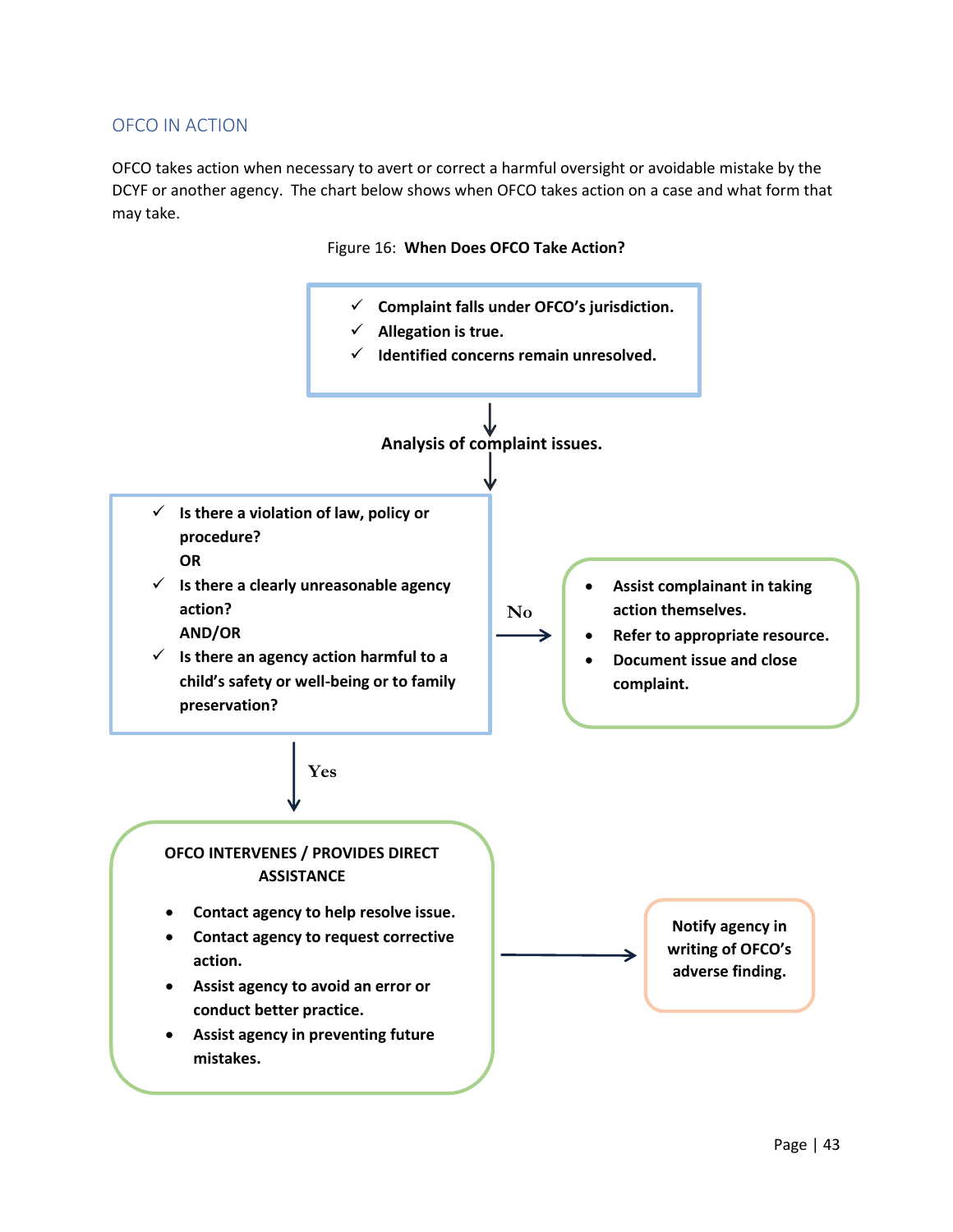#### OFCO'S ADVERSE FINDINGS

If, after investigation, OFCO substantiates a significant complaint issue, OFCO may make a formal finding against the agency. In some cases, the adverse finding involves a past action or inaction, leaving OFCO with no opportunity to intervene. However, in situations where the agency's action or inaction is ongoing and could cause foreseeable harm to a child or family, the Ombuds intervenes to persuade the agency to correct the problem.

Criteria for adverse findings against the agency:

- The agency **violated a law, policy, or procedure**; or
- The agency's action or inaction was **clearly unreasonable** under the circumstances; and
- The agency's conduct **resulted in actual or potential harm to a child or family**.

In 2021, OFCO made 28 adverse findings in a total of 16 complaint investigations. OFCO provides written notice to DCYF of any adverse finding(s) made on a complaint investigation. The agency is invited to formally respond to the finding and may present additional information and request a modification of the finding. This year, DCYF provided a response to all findings. In addition to the 28 adverse findings, OFCO made four other findings that were withdrawn after the Department provided more information to OFCO and requested a withdrawal.

Table 11 shows the various categories of issues in which adverse findings were made. Findings most often related to the safety of children (11 findings).

Of the 28 adverse findings made, 12 findings (42.9%) involved DCYF Region 4. The number of adverse findings by office are further broken down in Appendix B.

A full list of the adverse findings and the Department's response is summarized in Appendix C.

| <b>DCYF Region</b> | Number of Findings | Percent of 2021 Findings |
|--------------------|--------------------|--------------------------|
| Region 1           |                    | 7.1%                     |
| Region 2           | $- -$              | $- -$                    |
| Region 3           |                    | 3.6%                     |
| Region 4           | 12                 | 42.9%                    |
| Region 5           |                    | 21.4%                    |
| Region 6           |                    | 25.0%                    |

#### Table 10: **Adverse Findings in Complaint Investigations by DCYF Region, 2021**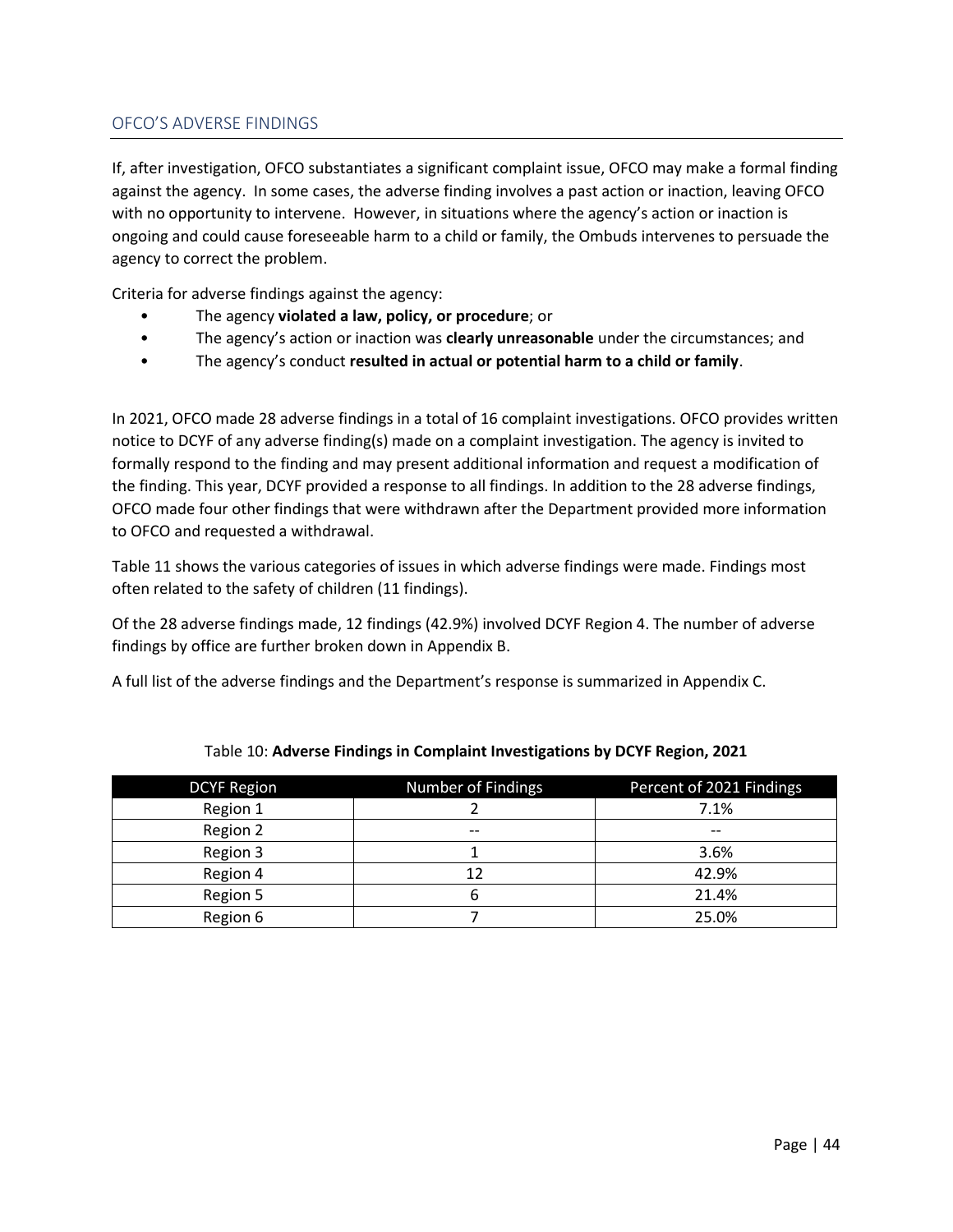|                                                                              | 2021                    | 2020           | 2019                     |
|------------------------------------------------------------------------------|-------------------------|----------------|--------------------------|
| <b>CHILD SAFETY</b>                                                          | 11                      | 33             | 25                       |
| Inadequate CPS investigation or case management                              | 3                       | 6              | $\mathcal{P}$            |
| Failure by DCYF to ensure/monitor child's safety                             |                         |                |                          |
| Failure to conduct required monthly health and safety visits                 | 4                       | 15             | 12                       |
| Inappropriate CPS finding (Unfounded)                                        | 2                       |                |                          |
| Failure to complete safety assessment                                        | 1                       | 11             | 5                        |
| Other child safety findings                                                  | 1                       | $\mathbf{1}$   | --                       |
| POOR CASEWORK PRACTICE RESULTING IN HARM TO CHILD OR FAMILY                  | $\overline{\mathbf{z}}$ | 4              | $\mathbf{1}$             |
| Inadequate documentation of casework                                         | 5                       |                | 1                        |
| Other poor practice                                                          | $\mathfrak{p}$          | 4              |                          |
| <b>PARENTS' RIGHTS</b>                                                       | 6                       | 19             | 12                       |
| Delay in completing CPS investigation/CPS FAR or internal review of findings | 4                       | 15             | 9                        |
| Failures of notification/consent, public disclosure, or breach of            |                         |                |                          |
| confidentiality                                                              | 1                       | 3              | 1                        |
| Failure to communicate with or provide services to parent                    | 1                       | 1              | $\mathfrak{p}$           |
| DEPENDENT CHILD WELL-BEING AND PERMANENCY                                    | $\mathbf{1}$            | $\overline{2}$ | $\overline{\phantom{0}}$ |
| Unnecessary change of child's placement                                      | 1                       |                |                          |
| <b>FAMILY SEPARATION AND REUNIFICATION</b>                                   | $\mathbf{1}$            | $\overline{A}$ | $\overline{4}$           |
| Failure to provide appropriate contact / visitation between parent and child | $\mathbf{1}$            | --             | $\mathbf{1}$             |
| <b>FOSTER PARENT/RELATIVE CAREGIVER ISSUES</b>                               | 1                       | $\mathcal{P}$  | 3                        |
| Licensing issues                                                             | 1                       |                |                          |
| <b>OTHER FINDINGS</b>                                                        | $\mathbf{1}$            | 3              | --                       |
|                                                                              |                         |                |                          |
| MILINADED OF FINIDINGS                                                       | no.                     | $\sim$         | $1 -$                    |

| <b>NUMBER OF FINDINGS</b>                            |  |  |
|------------------------------------------------------|--|--|
| NUMBER OF CLOSED COMPLAINTS WITH ONE OR MORE FINDING |  |  |

 $\mathsf{l}$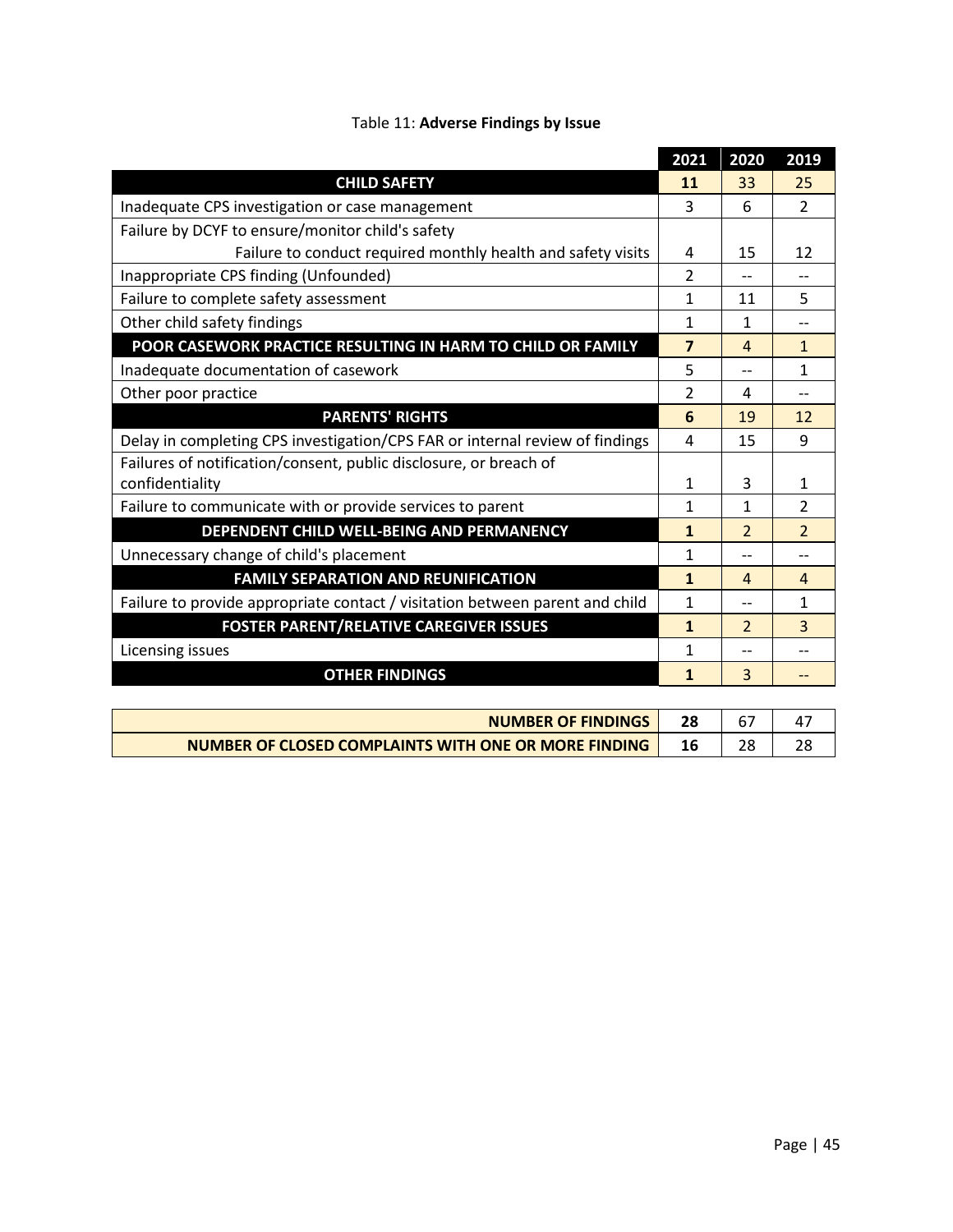# <span id="page-45-0"></span>SECTION IV: APPENDICES

- Appendix A: Complaint Investigations by Region and Office
- Appendix B: Adverse Findings by Office
- Appendix C: Summaries of OFCO's Adverse Findings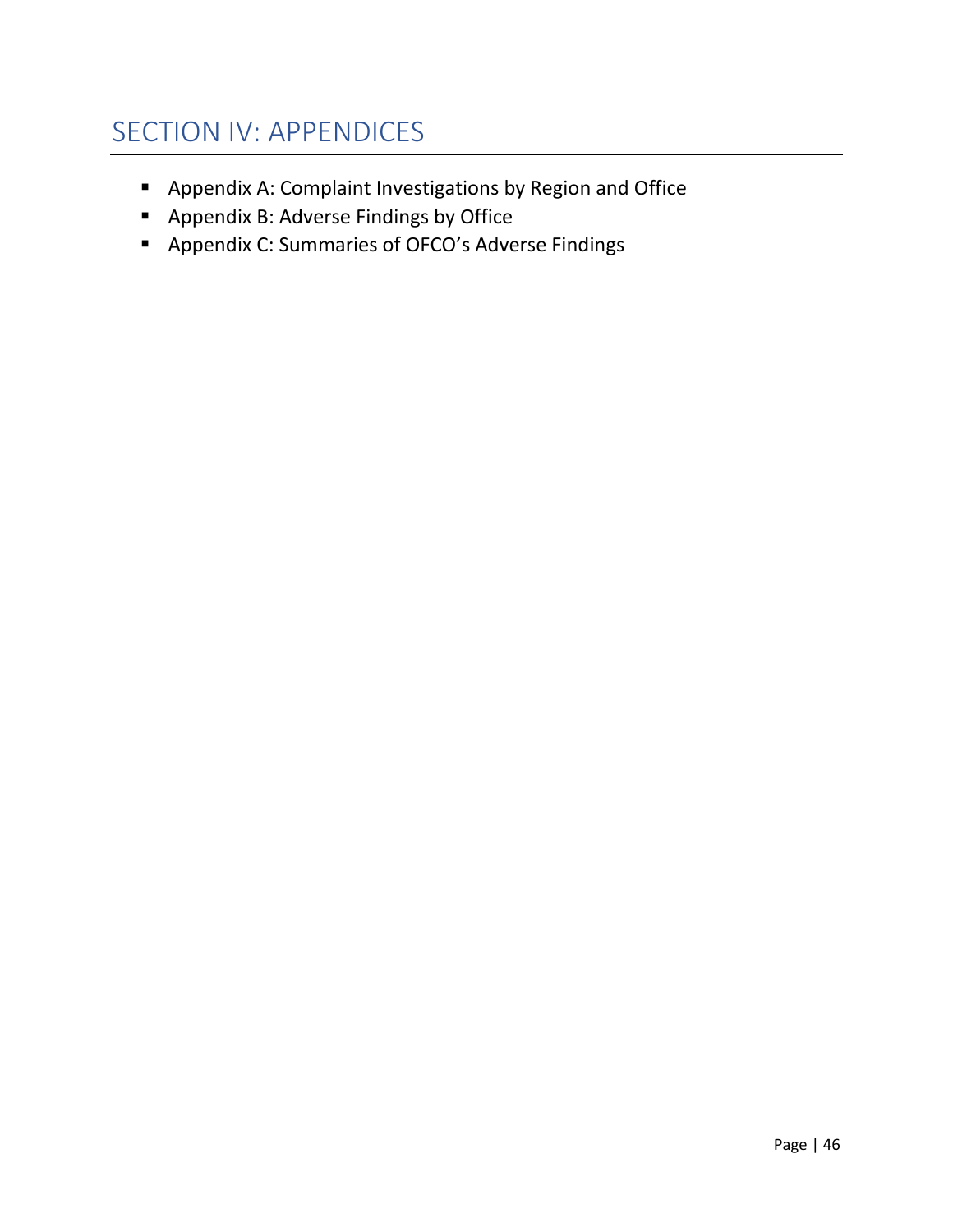<span id="page-46-0"></span>The following section provides a breakdown of DCYF regions and offices identified in OFCO complaints.

| <b>Region</b> | <b>Children Under 18 Years</b><br><b>Residing in Region</b> | <b>Percent of Washington State Children</b><br><b>Under 18 Years</b> |
|---------------|-------------------------------------------------------------|----------------------------------------------------------------------|
| Region 1      | 219,521                                                     | 13.2%                                                                |
| Region 2      | 186,902                                                     | 11.2%                                                                |
| Region 3      | 272,249                                                     | 16.3%                                                                |
| Region 4      | 454,542                                                     | 27.3%                                                                |
| Region 5      | 266,647                                                     | 16.0%                                                                |
| Region 6      | 267,027                                                     | 16.0%                                                                |

#### Table 12: **Populations by DCYF Region, 2021**<sup>30</sup>



## Figure 17: **OFCO Complaint Investigations by DCYF Region, 2021**

<sup>30</sup> Center for Social Sector Analytics & Technology (2021). [Graph representation of Washington state child welfare data 10/22/2021]. Count of All Children. Retrieved from http://www.vis.pocdata.org/maps/child-populationregions.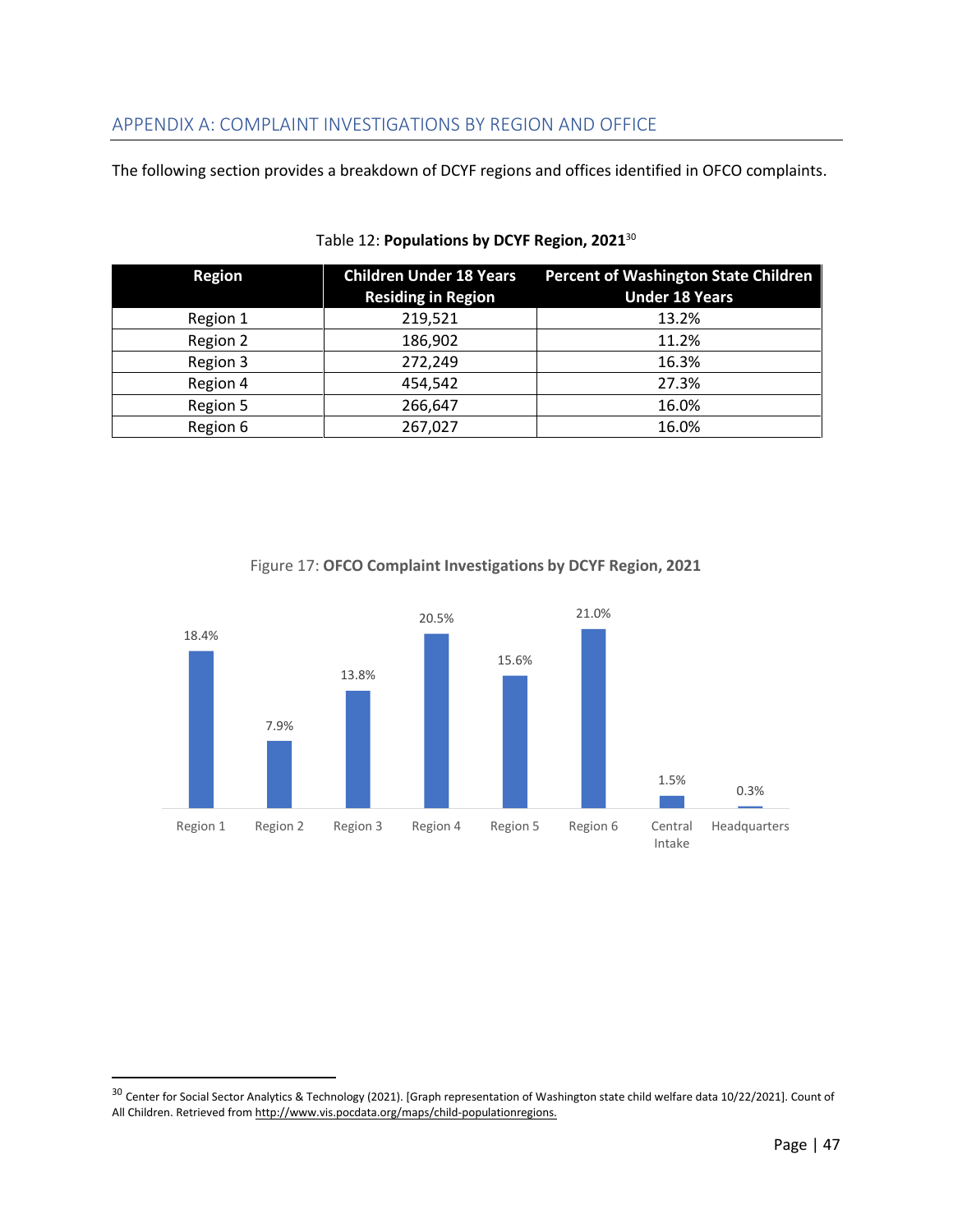| <b>Region</b> |                                |                | <b>DCYF Office</b>                        |                |
|---------------|--------------------------------|----------------|-------------------------------------------|----------------|
| Region 1      | Clarkston                      | 4              | Region 1 - DLR/CPS, Safety & Monitoring   | 3              |
|               | Colfax                         | 1              | Region 1 - Licensing Division, Assessment | $\mathbf{1}$   |
|               | Colville                       | 5              |                                           |                |
|               | Moses Lake                     | 22             |                                           |                |
|               | Newport                        | 1              |                                           |                |
|               | Omak                           | 4              |                                           |                |
|               | Republic                       | 1              |                                           |                |
|               | Spokane Central                | 38             |                                           |                |
|               | Spokane ICW                    | 9              |                                           |                |
|               | Spokane North                  | 15             |                                           |                |
|               | Spokane Valley                 | 26             |                                           |                |
|               | Wenatchee                      | 5              |                                           |                |
| Region 2      | Ellensburg                     | 9              | Region 2 - DLR/CPS, Safety & Monitoring   | $\mathbf{1}$   |
|               | Goldendale                     | $\overline{2}$ |                                           |                |
|               | Richland (Tri-Cities)          | 16             |                                           |                |
|               | Toppenish                      | 2              |                                           |                |
|               | Walla Walla                    | 13             |                                           |                |
|               | White Salmon                   | $\overline{2}$ |                                           |                |
|               | Yakima                         | 13             |                                           |                |
| Region 3      | Bellingham                     | 14             | Region 3 - Adoptions                      | $\overline{2}$ |
|               | Everett                        | 16             | Region 3 - DLR/CPS, Safety & Monitoring   | $\mathbf{1}$   |
|               | Friday Harbor                  | $\mathbf{1}$   | Region 3 - Licensing Division, Assessment | $\mathbf{1}$   |
|               | Lynnwood                       | 16             | Region 3 - Regional Intake                | $\mathbf{1}$   |
|               | Mount Vernon                   | 19             |                                           |                |
|               | Oak Harbor                     | 4              |                                           |                |
|               | Sky Valley (Monroe)            | 8              |                                           |                |
|               | Smokey Point (Arlington)       | 18             |                                           |                |
| Region 4      | King East (Bellevue)           | 21             | Region 4 - Adoptions                      | 3              |
|               | King South East (Kent)         | 19             | Region 4 - DLR/CPS, Safety & Monitoring   | $\mathbf{1}$   |
|               | King South West (Kent)         | 35             | Region 4 - Licensing Division, Assessment | 1              |
|               | King West (Seattle)            | 22             | Region 4 - DEL Licensing                  | $\mathbf{1}$   |
|               | Martin Luther King Jr.         | 25             |                                           |                |
|               | Office of Indian Child Welfare | 15             |                                           |                |
|               | <b>West Seattle</b>            | $\overline{7}$ |                                           |                |

# Table 13: **OFCO Complaint Investigations Completed by Office, 2021**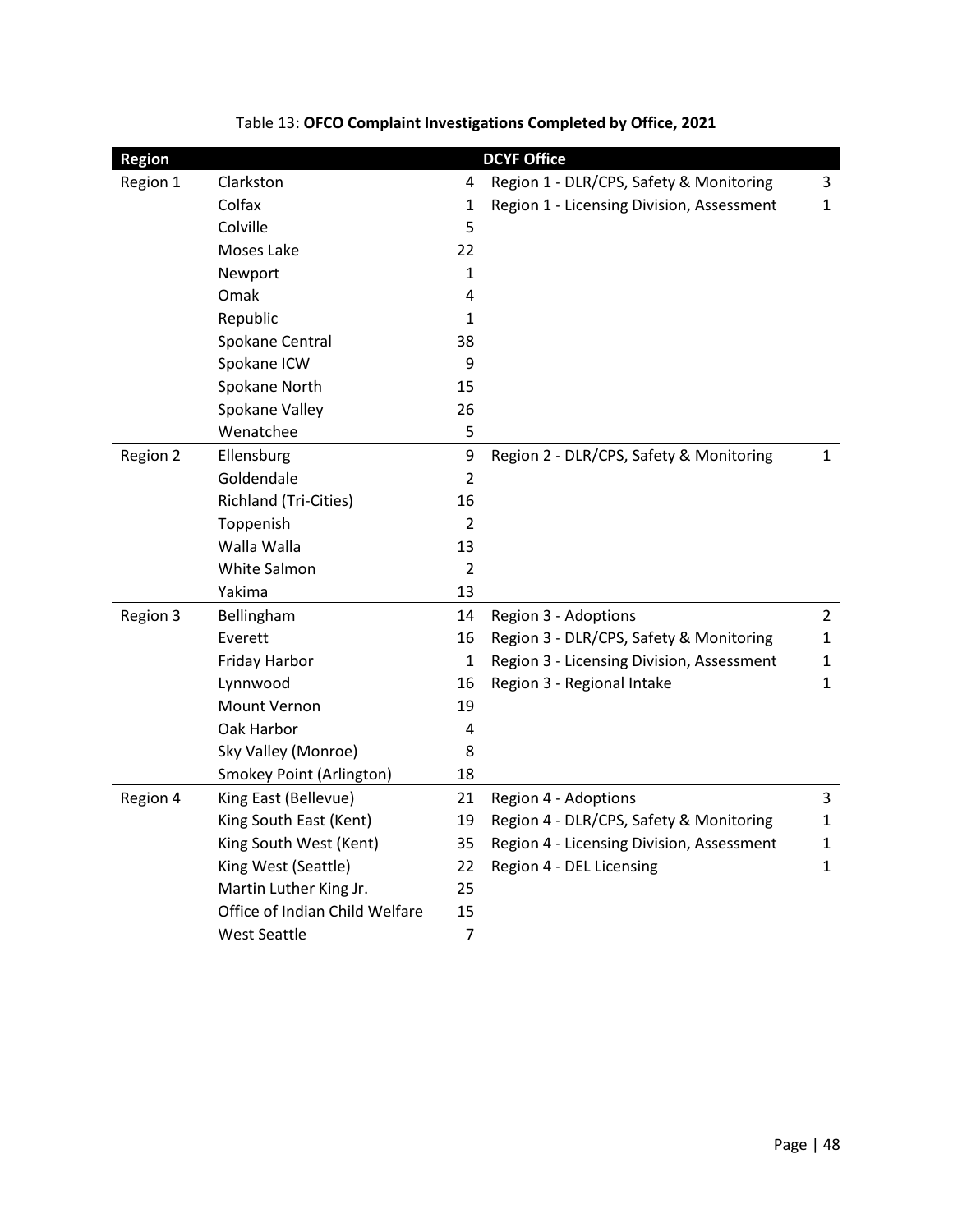| <b>Region</b> |                    |                | <b>DCYF Office</b>                        |                |
|---------------|--------------------|----------------|-------------------------------------------|----------------|
| Region 5      | <b>Bremerton</b>   | 19             | Region 5 - Adoptions                      | 1              |
|               | Lakewood           | 16             | Region 5 - Centralized Services           | 1              |
|               | Parkland           | 26             | Region 5 - Licensing Division, Assessment | 1              |
|               | Puyallup           | 23             |                                           |                |
|               | Tacoma             | 27             |                                           |                |
| Region 6      | Aberdeen           | 23             | Region 6 - DLR/CPS, Safety & Monitoring   | $\overline{2}$ |
|               | Centralia          | 13             | Region 6 - Licensing Division, Assessment | 6              |
|               | Forks              | 1              | Region 6 - Regional Intake                | 2              |
|               | Kelso              | 25             |                                           |                |
|               | Long Beach         | 1              |                                           |                |
|               | Port Angeles       | 10             |                                           |                |
|               | Port Townsend      | 3              |                                           |                |
|               | Shelton            | 11             |                                           |                |
|               | South Bend         | 2              |                                           |                |
|               | Tumwater           | 15             |                                           |                |
|               | Vancouver-Cascade  | 15             |                                           |                |
|               | Vancouver-Clark    | 3              |                                           |                |
|               | Vancouver-Columbia | 22             |                                           |                |
| Other         | Central Intake     | 11             |                                           |                |
|               | Headquarters       | $\overline{2}$ |                                           |                |
|               | Non-DCYF/Other     | 11             |                                           |                |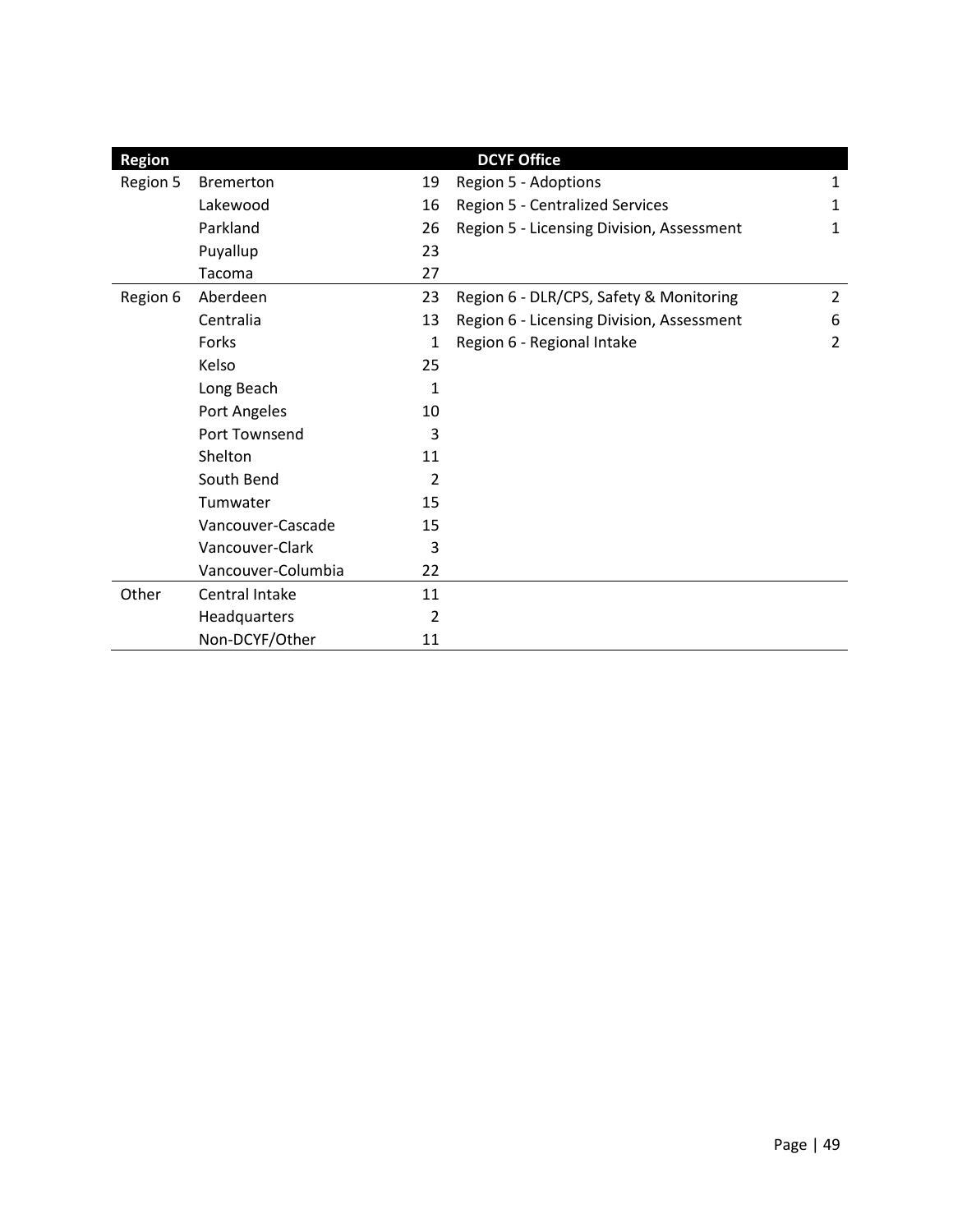## <span id="page-49-0"></span>APPENDIX B: ADVERSE FINDINGS BY OFFICE

The following section provides a breakdown of DCYF offices identified in adverse findings.

| <b>Region</b> | <b>DCYF Office</b>                 | <b>Number of Findings</b> |
|---------------|------------------------------------|---------------------------|
| Region 1      | Clarkston                          | 2                         |
| Region 2      |                                    |                           |
| Region 3      | Mount Vernon                       | 1                         |
|               | <b>King East</b>                   | 1                         |
|               | King South-East                    | 3                         |
|               | King South-West                    |                           |
|               | Martin Luther King                 | 5                         |
| Region 4      | Office of Indian Child Welfare     | 2                         |
|               | <b>Bremerton</b>                   | 3                         |
|               | Parkland                           |                           |
|               | Tacoma                             |                           |
| Region 5      | <b>Region 5 Licensing Division</b> |                           |
|               | Kelso                              | $\mathfrak z$             |
|               | Port Angeles                       | 3                         |
| Region 6      | Vancouver-Columbia                 | 2                         |

## Table 14: **Adverse Findings by Office, 2021**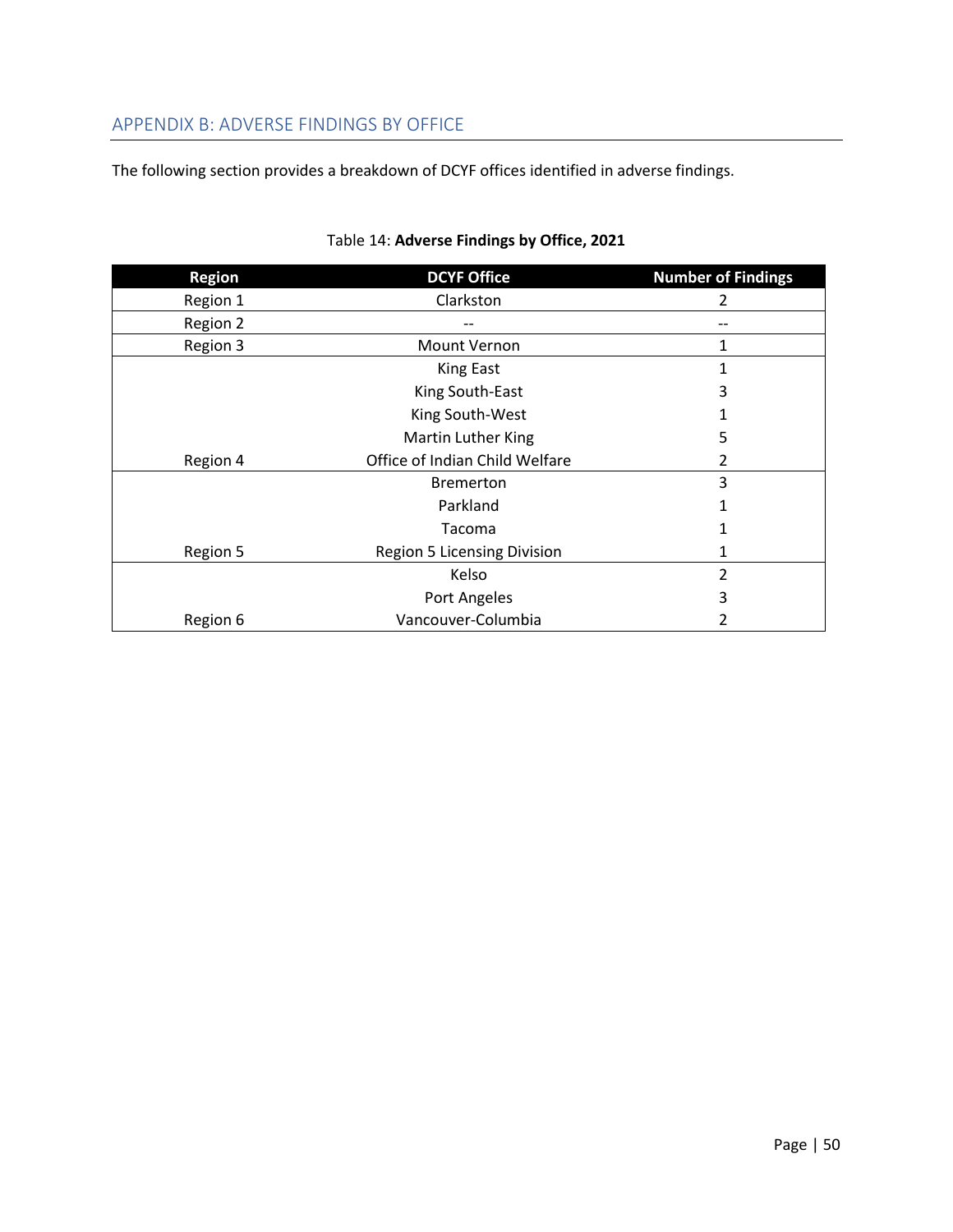# <span id="page-50-0"></span>APPENDIX C: SUMMARIES OF OFCO'S ADVERSE FINDINGS

# **CHILD SAFETY**

## **DCYF failed to conduct required health and safety visits, and the investigation was not closed timely.**

OFCO initiated an investigation in response to a notification of a case of recurrent maltreatment. OFCO's concern stemmed from a lack of documentation of case activity.

In April 2020, CPS received an intake alleging that the mother, who was pregnant, was unable to protect her children from her physically abusive boyfriend. The intake screened into CPS FAR. In May 2020, a second intake alleging that the mother failed to protect her children during a domestic violence incident also screened into CPS FAR. The two CPS FAR intakes were transferred to investigation after a third intake was received and screened in for a non-emergent CPS investigation.

The assigned worker completed the initial face-to-face with the children in May 2020. The mother signed a safety plan but reported she would not follow it and declined services offered by the Department. There was no documentation of any health and safety visits in July and August 2020, and the case closed in August 2020.

#### **Violations:**

➢ **DCYF Policies and Procedures Guide, 4420 and 2331(4)(b)(viii) mandate that monthly health and safety visits be conducted with children identified in a CPS case investigation open longer than 60 days.**

*The case was opened April 2020. An initial face-to-face was completed in May 2020 due to the new intake that screened in; however, no health and safety visits were completed in July or August 2020.* 

➢ **DCYF Policies and Procedures Guide, 2331(4)(d)(iv) and RCW 26.44(12)(a) mandate that CPS close investigations within 60 calendar days and 90 days respectively from the date that CPS receives the intake.**

*The investigation was not completed within the required timeframes as the investigation closed 131 days after the first intake was received, 105 days after the second, and 103 days after the third.* 

## **DCYF Response:**

DCYF reported that the local office's CPS FAR unit had only one worker who was able to respond to the field at the time the case was open, but that the timeliness of completed work in the unit had greatly improved since. Additional training was provided to workers to address policy, timelines, and quality of investigations. The unit supervisor developed a plan to monitor ongoing case work and ensure timely completion of casework.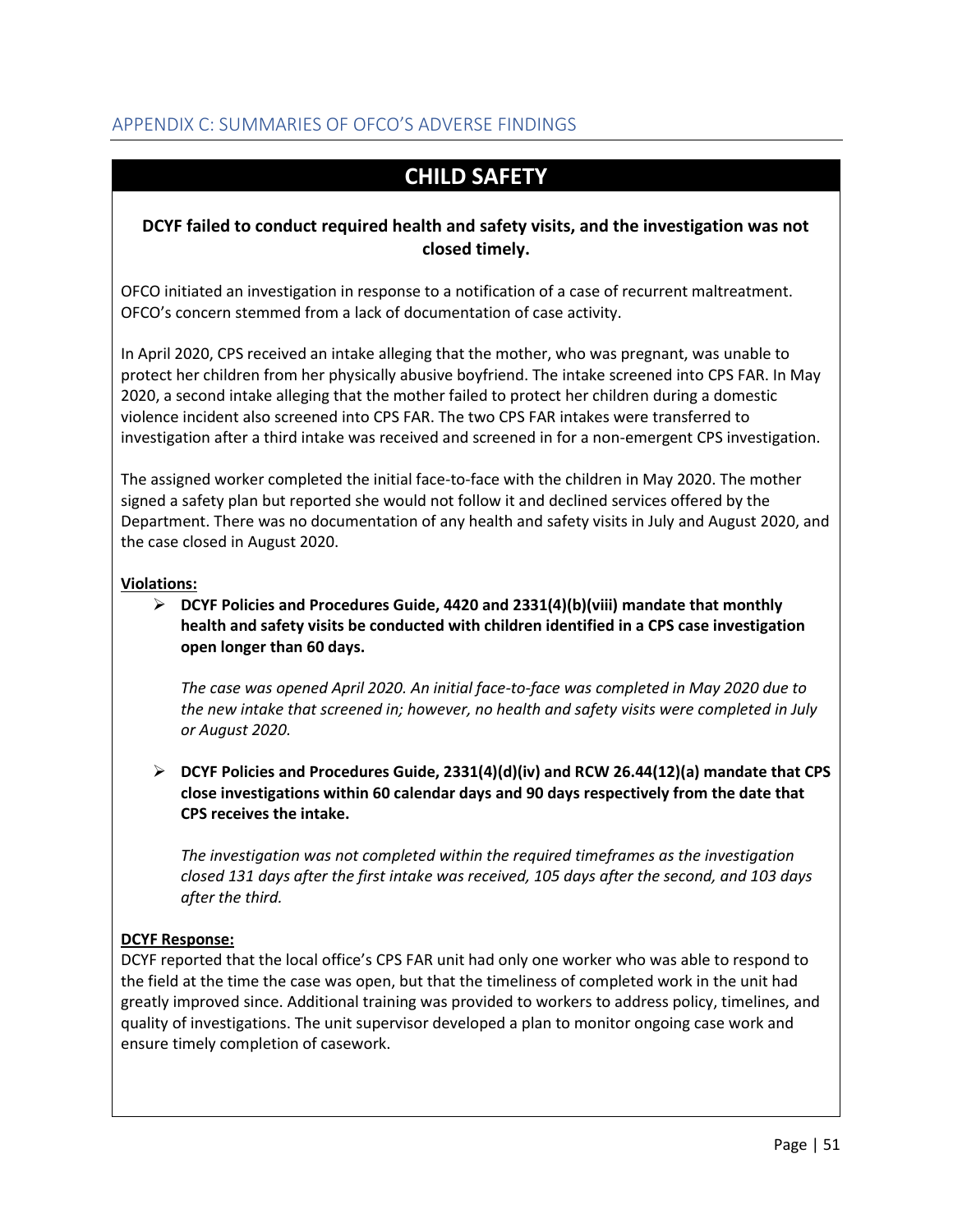## **DCYF failed to contact a family within prescribed timeframes and did not complete a health and safety visit with the child after transfer of the case to Family Voluntary Services.**

In July 2020, an intake alleging physical abuse of an infant screened in for CPS Investigation. The intake alleged that the infant sustained a buckle fracture to their leg. The following day, a second intake screened in for investigation after a skeletal survey revealed an unexplained rib injury that was in the process of healing. The assigned worker completed the initial face-to-face with the child that same day.

The following week, the parents agreed to participate in services and signed a safety plan that allowed the child to remain in their care, supervised by a paternal grandparent who resided in the home. The worker noted that the plan would be reviewed in August 2020, but the CPS investigation was closed without completing the review.

A Family Voluntary Services (FVS) worker was assigned in late August, but the case was reassigned to a new FVS worker in early September 2020 after the initial worker resigned. Shortly after the new assignment, the worker contacted the family, but the case closed shortly thereafter without additional work.

#### **Violations/Unreasonable**:

➢ **DCYF Policies and Procedures Guide, 3000(3)(a)(iii) mandates that the FVS worker make an initial private health and safety visit with all children within 10 days of the transfer.**

*The case was initially assigned to a FVS worker in late August 2020, and the newly assigned worker contacted the family in September 2020. The case was closed shortly after without a completed health and safety visit.* 

➢ **DCYF Policies and Procedures Guide, 3000 (3)(a)(ii) directs the FVS caseworker to make contact with the family within seven calendar days from the date of the case transfer from CPS.** 

*There was no documentation of any contact with the family between the date of the case transfer and the date of the newly assigned FVS caseworker's initial contact with the family.* 

➢ **The Department did not reassess the infant's safety as indicated in the safety plan.** 

*Given the severity of the injuries to the infant, OFCO found it unreasonable that the Department did not follow their own plan. The parents were only allowed supervised contact with the child during the duration of the safety plan. However, there was no documentation that the paternal grandparent was ever contacted to ensure that the family was following the safety plan. Once the plan lapsed, there was no follow through to address safety concerns. Instead, the case was closed without further assessment.* 

## **DCYF Response:**

DCYF indicated that the initial FVS worker reported to their supervisor that contact with the family and a health and safety visit had been conducted, but the worker failed to document these activities before their departure from the Department. Subsequent review revealed that the worker likely did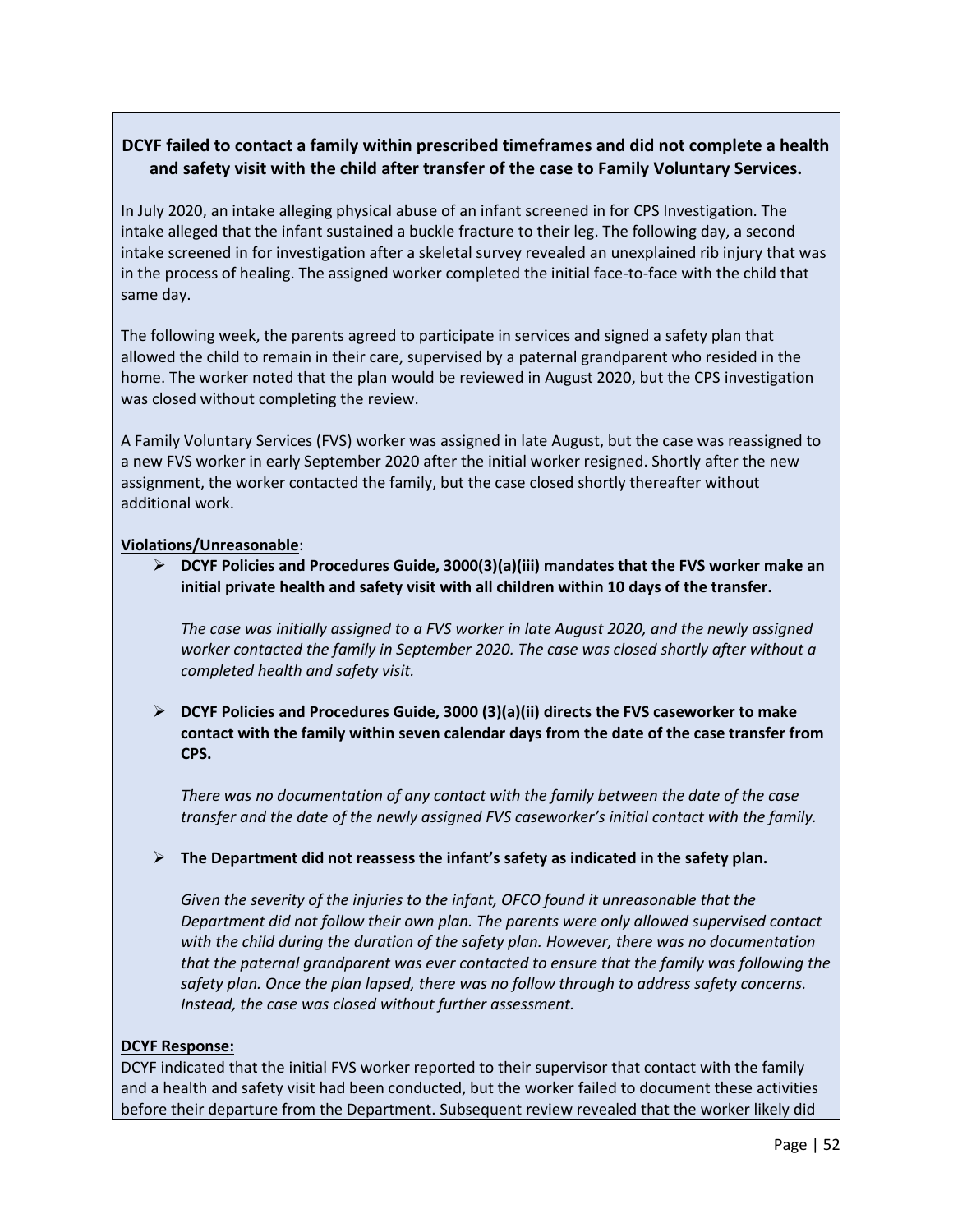not have contact with the family. By the time this was discovered, a new worker had been assigned. The Department agreed that a home visit was required prior to case closure. As a result of the adverse finding, the local area administrator met with the FVS and CPS supervisors to review the transfer requirements in FVS Policy 3000, with the expectation that the supervisors review the policy with their units. The area administrator also scheduled to meet with the FVS unit to reinforce the policy. A meeting was held with all CPS and FVS staff to discuss the development and monitoring of safety plans.

## **DCYF unreasonably allowed a father to supervise visitation of a child with the mother, despite knowing there was a no-contact order in place.**

OFCO received a complaint alleging that DCYF knowingly tolerated and enabled the ongoing violation of a no-contact order between parents of a seven-year-old child. OFCO found that DCYF was allowing the father to supervise visitation with the mother, despite knowing that there was a no-contact order in place prohibiting contact with the mother. The Department reported throughout the case that there was a no-contact order between the parents, but the ongoing caseworker documented in many of the health and safety visits that the father was supervising the mother's visits. OFCO particularly noted that on one occasion, the worker documented driving the child and father to the mother's home to facilitate one of the visits.

#### ➢ **DCYF acted unreasonably under the circumstances:**

*It was clearly unreasonable for DCYF to knowingly allow the ongoing violation of a no-contact order between the parents of a child by permitting and facilitating the father, who was constrained by the no-contact order, to supervise the mothers' visits.* 

## **DCYF Response:**

DCYF reported that the worker on the case was new and did not understand the significance of violating a no-contact order. The Department immediately changed the visitation plan that gave the father responsibility to supervise the visits.

## **DCYF did not properly screen in and investigate an allegation of physical abuse.**

DCYF received an intake alleging that a 12-year-old child was choked by his father. The report to CPS Intake was secondhand, and there was no information on whether the child's breathing was obstructed or for how long. For this reason, the intake screened into CPS Family Assessment Response (FAR) instead of CPS Investigation. The following day, a CPS FAR worker interviewed the child about the allegation. During the interview, the child disclosed that he was choked by his father and he was unable to breathe while it was happening. The child also disclosed that the choking left a mark. Despite the child's disclosure, the case proceeded with the FAR pathway. The worker communicated with the detective investigating the assault throughout the case and closed the case two months later without findings as is required within the FAR pathway. The father is now reportedly being charged with Assault in the Second Degree.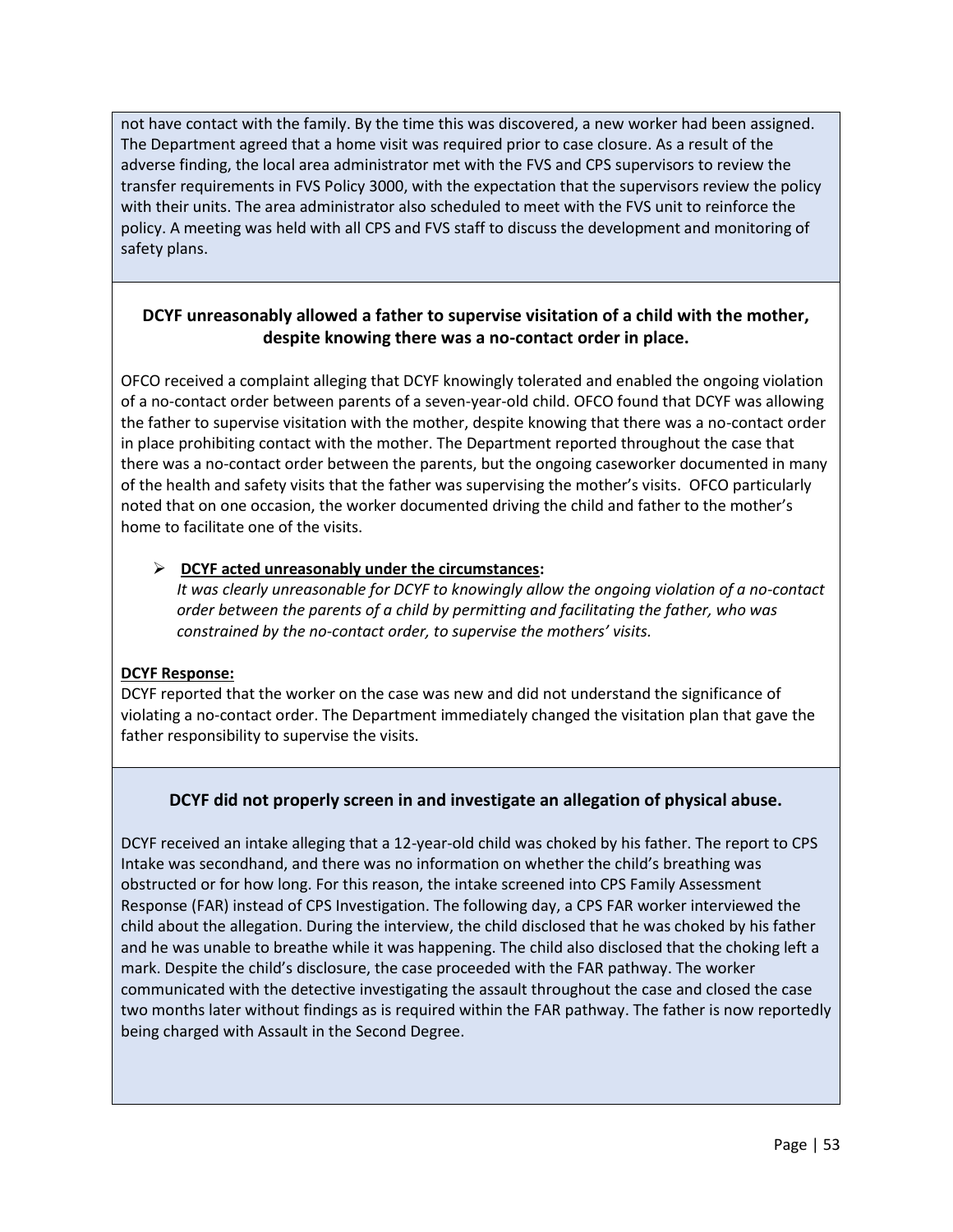#### **Violation:**

➢ **DCYF Policies and Procedures Guide, 2332(5) describes that a FAR case must be transferred to CPS Investigation if there is indication of severe maltreatment or abuse by a parent or caregiver.**

*The intake should have been transferred to CPS Investigation once the agency was aware that the father had restricted the child's breathing and left a more than transitory mark on the child.* 

## **DCYF Response and OFCO Withdrawal of Finding:**

OFCO initially made two findings against the Department on this case. In addition to the abovementioned violation of DCYF Policies and Procedures Guide, 2332(5), OFCO initially found that the Department violated RCW 26.44.030(12)(b)(vi)(C) for failing to screen the allegation of physical abuse into CPS Investigations given the criminal conduct alleged in the intake.

The Department agreed that the case should have been transferred to CPS Investigation as described in DCYF Policies and Procedures Guide, 2332(5), but argued that there was no violation of RCW 26.44.030(12)(b)(vi)(C) as there was limited information at the point of intake. There was no specific allegation of obstruction to breathing; no report of marks, bruising or injury; and no timeframe for when the alleged incident occurred. The Department believed that the intake worker followed practice expectations and requested a withdrawal of the finding. After reviewing the Department's response, OFCO withdrew the finding of violation of RCW 26.44.030(12)(b)(vi)(C) as the report to CPS intake was secondhand and did not provide additional information beyond the child's statement that they were choked by their father.

In response to the finding, the local area administrator arranged for the FAR workers in that office to review the Use of Force document that speaks to risk factors in strangulation cases, as well as the policy regarding the transfer of cases from FAR to Investigations. To ensure that the intake is assigned to the appropriate program, the local area administrator requested that the supervisor staff the case with the area administrator upon receipt of an intake assigned to FAR alleging strangulation.

## **The Department failed to make a founded finding of neglect.**

In June 2019, DCYF received an intake alleging that the child had observed child pornography in the home of their relative placement, a licensed foster parent. DCYF conducted an investigation and the child disclosed that they were disturbed by the pornography and that they had run from the placement after discovering it. Despite confirmation of the relative placement's possession of the child pornography by law enforcement and the child's disclosure, the investigation closed as unfounded, noting that the child was not aware of the child pornography prior and stating that the child was neither negatively impacted by the pornography, nor a victim of it.

#### **Violation:**

➢ **RCW 26.44.020 and WAC 388-15-009 define negligent treatment or maltreatment as "an act or a failure to act, or the cumulative effects of a pattern of conduct, behavior, or inaction that evidences a serious disregard of consequences of such magnitude as to constitute a clear and present danger to a child's health, welfare, or safety."**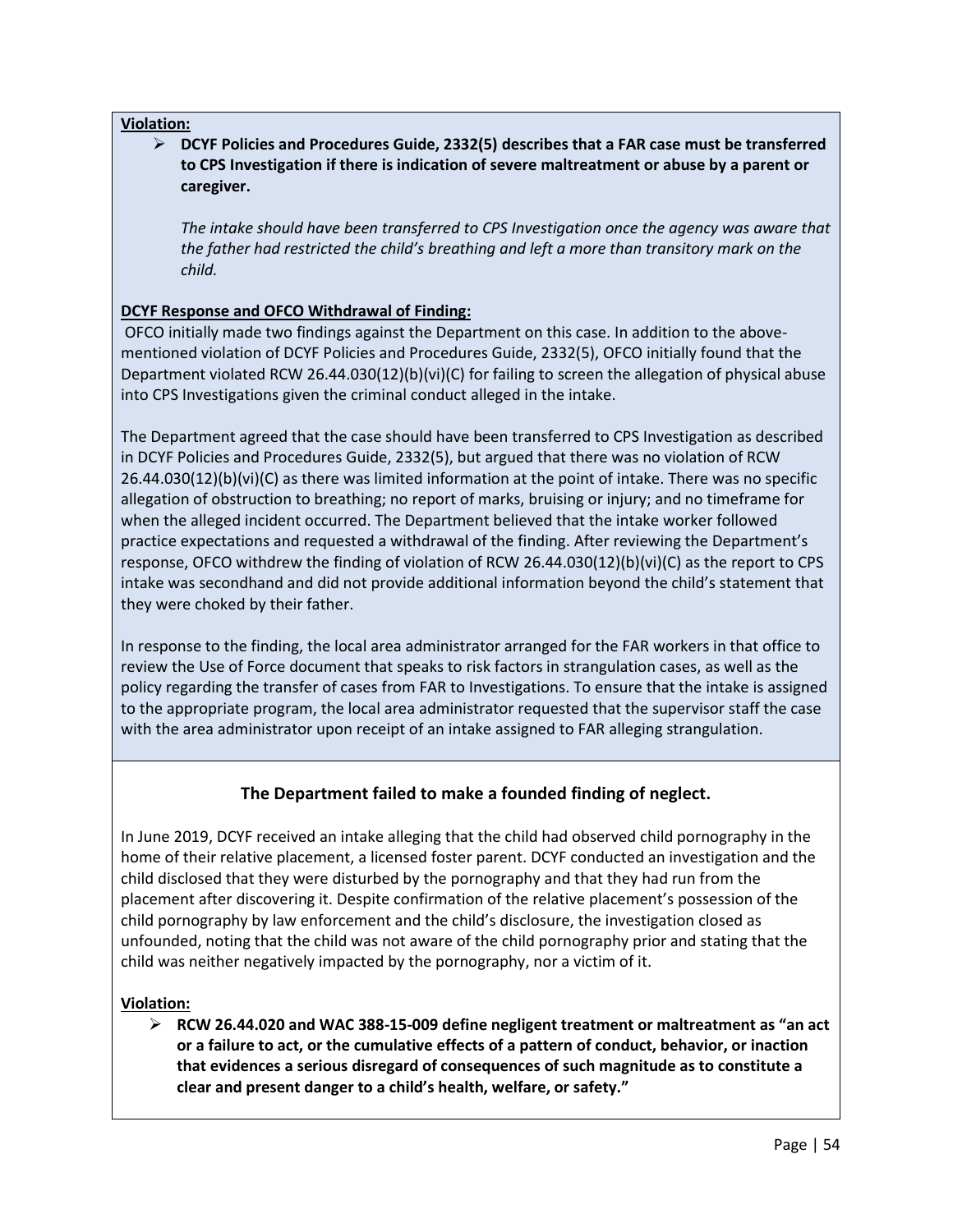*The relative placement possessed child pornography while they were the licensed caregiver for the child. The child disclosed they were disturbed and left placement in response to seeing the child pornography. The relative placement's conduct constituted a clear and present danger to the child's health, welfare, and safety, and the CPS investigation should have concluded with a founded finding for negligent treatment.* 

#### **DCYF Response:**

The Department disagreed with OFCO's finding and requested a withdrawal. The Department argued that neither state law or policy requires the Department to reach a particular conclusion or to make a particular finding following a CPS or a Licensing Division/CPS investigation. The Department explained that the evidence collected in the investigation did not meet the legal definition of "negligent treatment or maltreatment." The Department noted that the child was moved to a different home quickly, and the relative caregiver's foster family home license was revoked. OFCO disagreed and maintained its position that the circumstances did meet the legal requirement of negligent treatment.

OFCO did not withdraw the finding.

#### **DCYF did not conduct monthly health and safety visits and did not complete the FAR assessment in a timely manner.**

In July 2020, a CPS intake alleged that a stepmother was using a child's urine to pass a urinalysis test. The intake screened into CPS FAR. Two days later, an initial face-to-face was conducted at the father's residence where the child was interviewed but made no disclosures.

The next documented activity in this case was a supervisory case note one month later, stating that the case had been reassigned and listing tasks for follow up. A supervisory case note entered the following month noted that there had not been any updates since the previous supervisory review, that the case had been open over 60 days, and that a mandatory monthly health and safety visit was needed. There were similar case supervisory review entries in October, November, and December 2020. No health and safety visits were recorded for these months.

In January 2021, the CPS supervisor interviewed the father at home and the stepmother was interviewed via phone. A second home visit was conducted with the stepmother and children by another caseworker; no concerns were noted. An interview was conducted with the mother by phone prior to the FAR case being closed.

OFCO contacted the CPS supervisor, and the supervisor confirmed that the case was assigned to the caseworker who completed the initial face-to-face contact. The caseworker then went on leave and did not document their contact with the family, which led to the case being open beyond required timeframes.

#### **Violations:**

➢ **DCYF Policies and Procedures Guide, 2332(3)(e) requires face-to-face health and safety visits be conducted with children identified in a CPS FAR case open longer than 60 days.**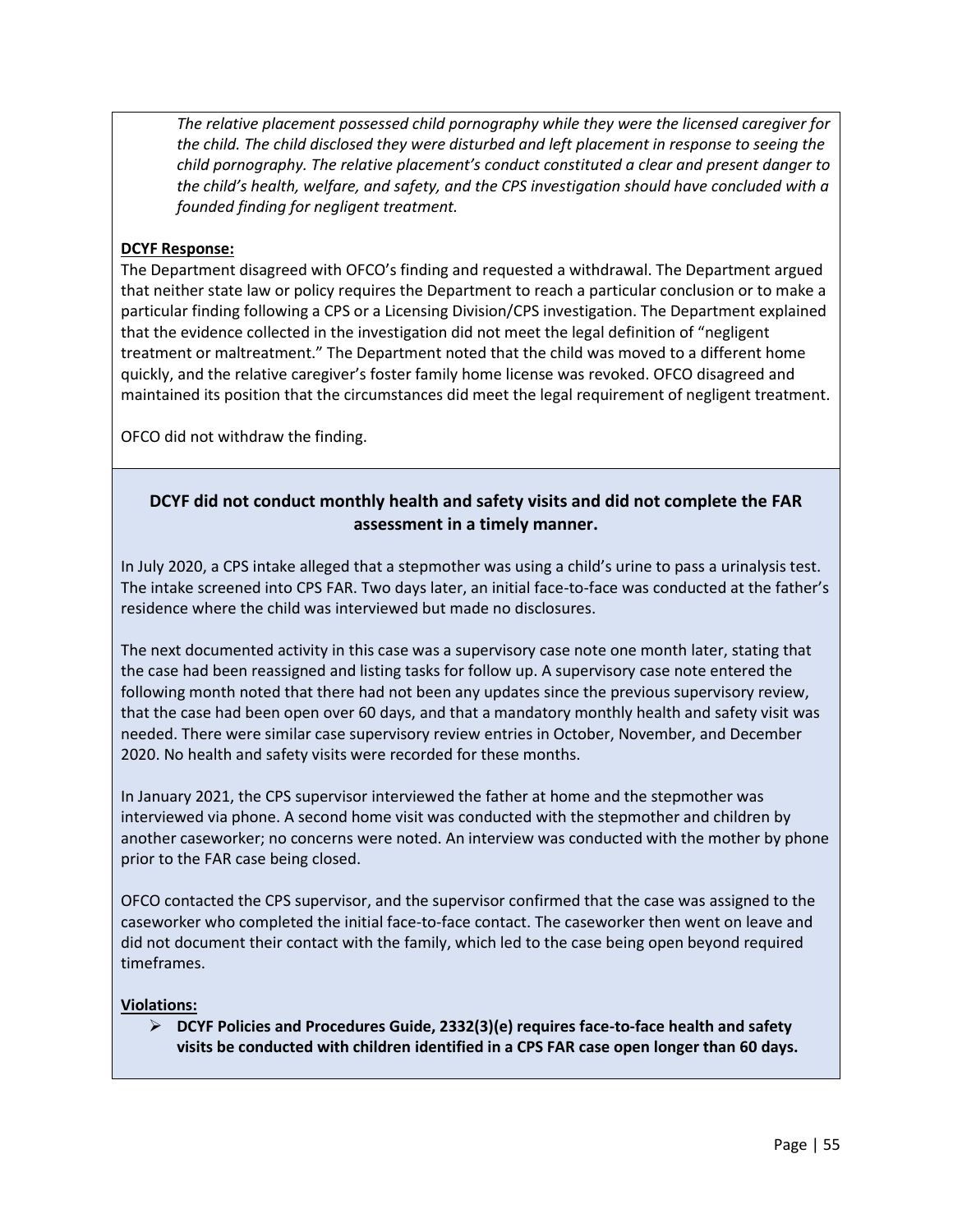*CPS FAR did not complete required monthly health and safety visits while the FAR case was open.* 

➢ **DCYF Policies and Procedures Guide, 2332(4) states "a FAR case must be closed within 45 calendar days from the date the intake was received unless the parent or caregiver receiving services consents to the case remaining open for up to 120 calendar days."**

CPS FAR did not complete the FAR assessment in a timely manner.

#### **DCYF Response:**

The Department did not seek modification of this finding. The Department explained that the worker assigned to complete the assessment took an unexpected leave. The case was assigned to another worker who then resigned. The Department acknowledged that the required tasks were not properly completed.

The office had struggled with staff vacancies resulting in a case backlog and the area administrator developed a plan to manage the backlog. The area administrator noted to staff the expectations for monthly health and safety visits on all open FAR cases open past 60 days. New processes were put in place to ensure timely completion of required tasks. The area administrator dedicated two supervisors to close remaining backlog. Staff from other offices also assisted with case closures.

## **DCYF did not close a CPS investigation timely, complete required health and safety visits, or complete required collateral interviews.**

In late 2020, DCYF received an intake alleging that a parent and her three children were living with a registered sex offender; the intake screened into CPS for a risk-only investigation. A worker went to the parent's home within required timeframes and completed interviews with the parent, her partner, and the children. The children were only seen one additional time in May 2021, and the case was closed at this time as well.

## **Violations:**

➢ **DCYF Policies and Procedures Guide, 2331 (4)(d)(4) and RCW 26.44(12)(a) mandate that CPS investigations be closed within 60 calendar days and 90 days respectively, from the date that CPS received the intake.**

*This case was closed roughly five months after DCYF received this intake.* 

➢ **DCYF Policies and Procedures Guide, 2331 (4)(b)(viii) requires that DCYF conduct monthly health and safety visits with children identified in a CPS investigation open longer than 60 days.**

*The children were assessed at the end of December 2020, then not again until the end of May 2021.*

➢ **DCYF Policies and Procedures Guide, 2331 (4)(g)(iv) states that the assigned caseworker must interview professionals and other persons who may have knowledge of the child,**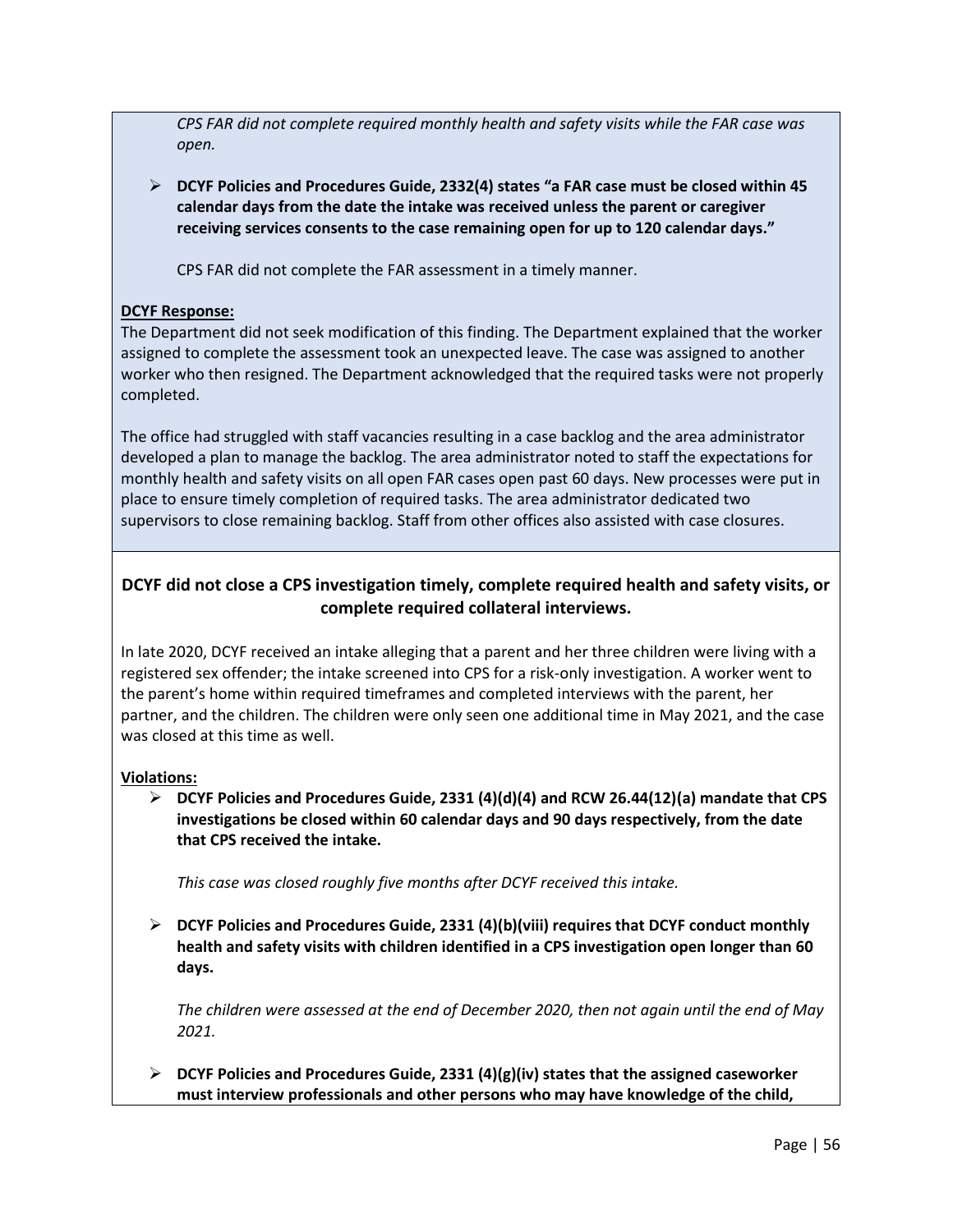**parent or legal guardian, or the allegations of child abuse or neglect including, but not limited to, non-custodial parents, relatives, and other people living in the home.** 

*The agency did not interview the referent, the other parent of the children, the relative who lived in the home, or any other collaterals regarding this allegation.* 

#### **DCYF Response:**

DCYF did not request a modification of this finding; it acknowledged that the required activities were not completed. The agency noted that during the time of the investigation, the office employed only two active CPS investigators. The case was transferred to another office to complete a final health and safety visit and close out. The agency also reported that the initial office was working on a system to monitor case closures (among other data elements) and had started tracking cases on a shared drive that was being monitored by a quality assurance manager, who provided feedback to supervisors on timeframes.

# **POOR CASEWORK PRACTICE RESULTING IN HARM TO CHILD OR FAMILY**

## **DCYF did not document efforts to audio record an initial face-to-face interview, nor create near verbatim documentation of the interview.**

OFCO received a complaint alleging that a CPS social worker pressured an alleged child victim to disclose physical abuse by her father and that a school counselor who sat in on the interview raised this concern to law enforcement. Although OFCO confirmed that the school counselor did report concerns to law enforcement about the interview, OFCO did not substantiate this allegation. OFCO's ability to fully review this concern was instead hampered, as CPS did not audio record the child's interview nor create near verbatim documentation of the interview. Without an audio recording or near verbatim documentation, OFCO was unable to conclude that the CPS social worker said or did anything that could be construed as leading, suggestive, or influencing the child.

#### **Violations:**

➢ **DCYF Policies and Procedures Guide, 2333 (5)(b) and 2350(d) require that DCYF "make reasonable efforts to audio record child interviews" when the investigation involves allegations of physical or sexual abuse.** 

*There was no documentation of efforts to audio record the initial face-to-face interview with the alleged child victim.* 

➢ **DCYF Policies and Procedures Guide, 2350(1)(e) require the DCYF caseworker to "use near verbatim documentation when conducting the interview and audio recording is not possible or appropriate."** 

*The documentation of the initial face-to-face was a summary of the interview and not a near verbatim recording of the questions asked and answered.*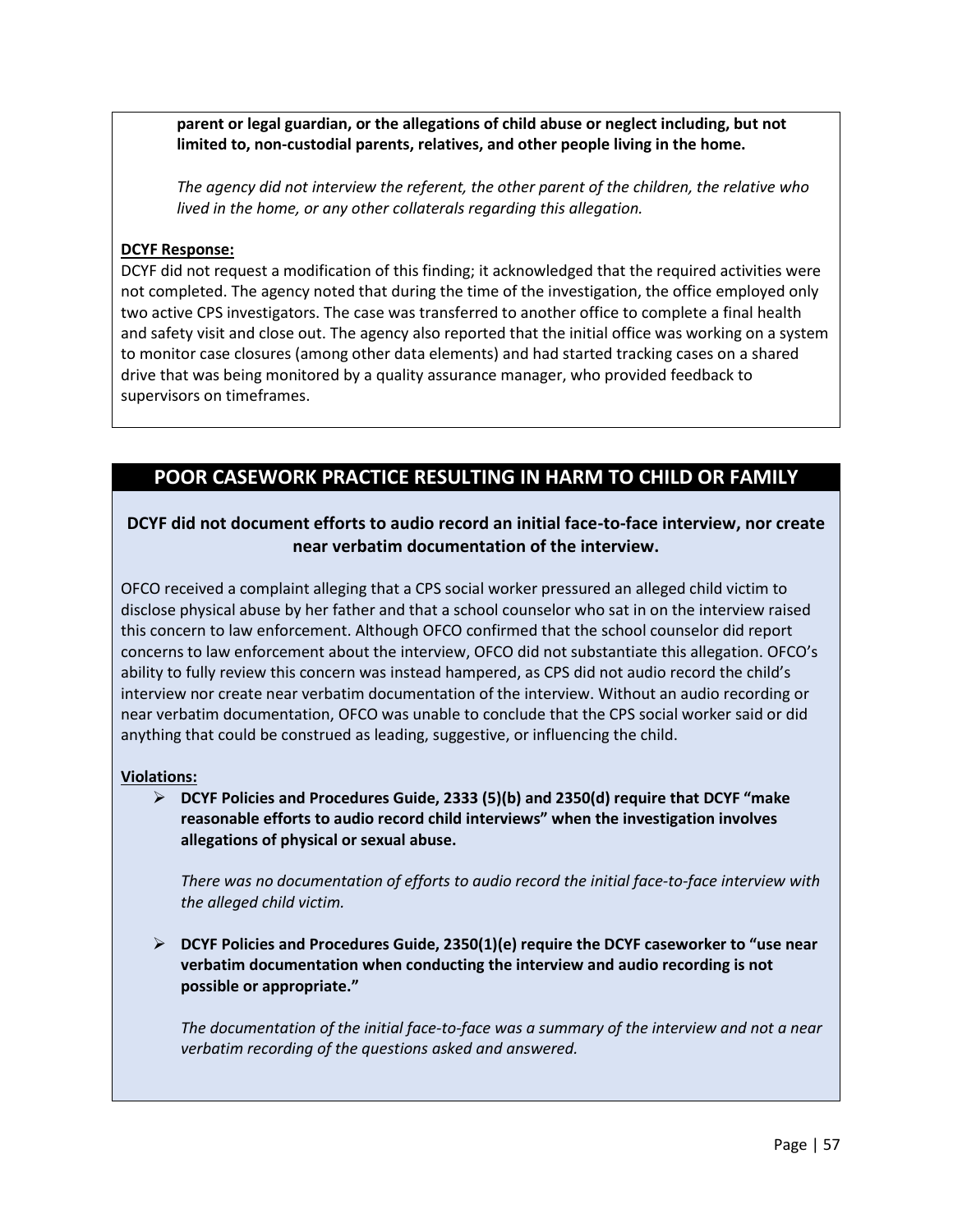#### **DCYF Response:**

The Department noted that investigatory interviews are required to be audio recorded but initial face-to-face interviews are not. The initial face-to-face was not intended to be an investigatory interview, and the worker was not out of compliance with policy. The worker noted that the case was being forwarded to the local police department for a subsequent forensic interview at the local child advocacy center. However, the child advocacy center was unable to perform the forensic interview due to COVID-19 closure. When the child advocacy center reopened, law enforcement did not refer for the forensic interview. If the forensic interview had occurred, the case would have been compliant with policy. Since it did not, DCYF did not request a modification of this finding. The supervisor reviewed the policy of audio recording all physical and sexual abuse interviews with the worker.

## **DCYF did not properly investigate an allegation of sexual abuse.**

From May 2019 through June 2019, DCYF received three intakes regarding a family, including an intake alleging sexual abuse of an eight-year-old child by their stepfather. The investigation of these intakes closed in early August 2019; however, there was no information in the Investigative Assessment regarding any investigatory work on the allegation of sexual abuse. Further review of DCYF's tracking system revealed little documentation of any investigatory work on the sexual abuse allegations. Additionally, there was no documentation that an interview with the child or a discussion with the subject regarding this allegation ever occurred. A case note indicated that law enforcement would be conducting a forensic interview. Law enforcement requested that the worker wait to meet with the child until after the interview had been completed. However, there was no documentation that this interview occurred.

#### **Violations:**

➢ **DCYF Policies and Procedures Guide, 2331(4)(b) and 2333(4)(c) require that the agency complete a comprehensive interview of the child victim within 10 calendar days of receipt of the intake, unless it is completed during the initial face-to-face contact.**

*The child was never interviewed regarding the sexual abuse allegation. No interview by law enforcement was documented in DCYF's tracking system or the Investigative Assessment.* 

➢ **DCYF Policies and Procedures Guide, 2334 describes the procedures that must be observed in conducting a timely and adequate subject interview in a CPS investigation.** 

*There was no documentation of DCYF conducting a subject interview or requesting one and being denied. No interview by law enforcement was documented in DCYF's tracking system or the Investigative Assessment.*

➢ **DCYF Policies and Procedures Guide, 2331(4)(b) requires that children in the home who are not identified victims must be assessed for present danger and assessed to gather information for the safety assessment.** 

*There was no documentation that the other children in the home were interviewed regarding the sexual abuse allegations or assessed for related offenses against them. It was unknown if any of the children could have reported corroborating or exculpating information or would have reported additional offenses.*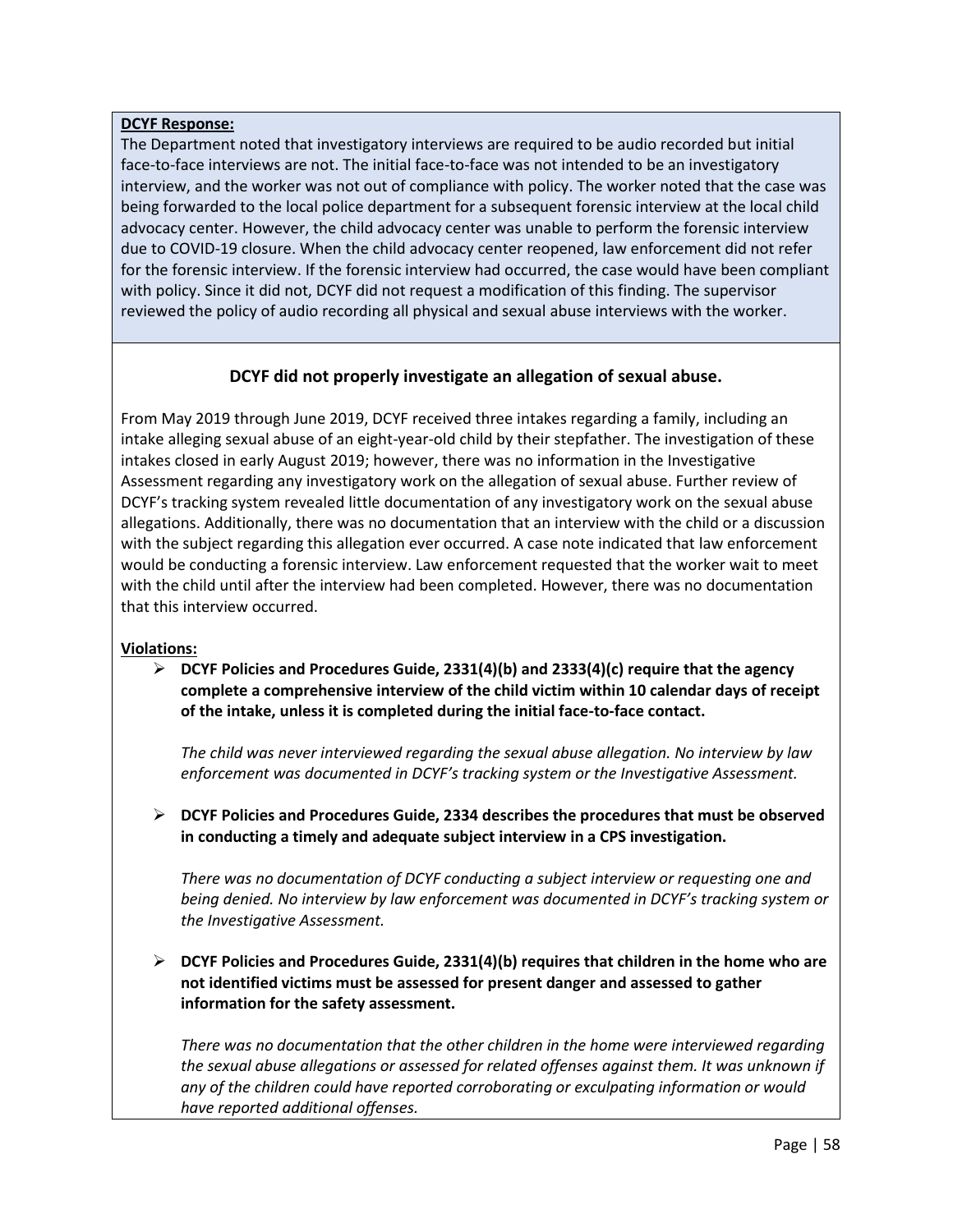## **DCYF Response:**

The Department concurred that the documentation was inadequate. The Department confirmed that the victim did receive a forensic interview by law enforcement, and the local office requested law enforcement documentation for inclusion in the case record. The local office planned to provide additional training to the CPS unit related to the adverse findings. Additionally, the area administrator planned to provide additional oversight related to the transfer and closure of CPS cases in the local office.

## **DCYF closed an Investigative Assessment with an unfounded finding, despite evidence to support a founded finding.**

In August 2019, DCYF received an intake alleging sexual abuse of a child by the father. The intake screened in for a CPS investigation with a 24-hour response time. In December 2019, DCYF closed the Investigative Assessment as unfounded. Reviewing the case notes, OFCO found that in the course of the investigation, the child victim made detailed disclosures to the investigator and to law enforcement. However, the Investigative Assessment did not contain a full description of the case activity as recorded in the case notes and did not explain the reasoning for why the allegations were unfounded.

OFCO contacted DCYF for more information regarding the Investigative Assessment and the unfounded outcome. The acting area administrator reported that the unfounded finding was erroneously selected and was the result of a "clicking error." The acting area administrator agreed that the evidence supported a founded finding and stated that the agency would update the outcome and re-send the findings letter.

## ➢ **DCYF acted unreasonably under the circumstances:**

*DCYF acted unreasonably under the circumstances by closing the Investigative Assessment with an unfounded finding, despite adequate evidence to support a founded finding of sexual abuse, including a detailed disclosure by the child to the investigator. Further, the Investigative Assessment was not sufficiently completed and should not have been approved without more information and an explanation of the reasoning behind the conclusion.* 

## **DCYF Response:**

The Department did not seek modification to the finding. The local area administrator reviewed the case and agreed that the child did make disclosures in the comprehensive interviews. The Department explained that the supervisor and the caseworker met to discuss the finding and felt the case did not meet the definition of "sexual gratification." However, the supervisor missed details of the case and as a result, approved the Investigative Assessment with an unfounded finding. After being contacted by the child's mother, the supervisor reviewed the case in more detail and spoke with OFCO. The supervisor then concluded that the case should have led to a founded finding.

As a result of the inaccurate finding, the area administrator had a discussion and a coaching session with the caseworker and supervisor to ensure all documentation is reviewed when making a findings decision, and that other resources (Quality Practice Specialist, Assistant Attorney General, other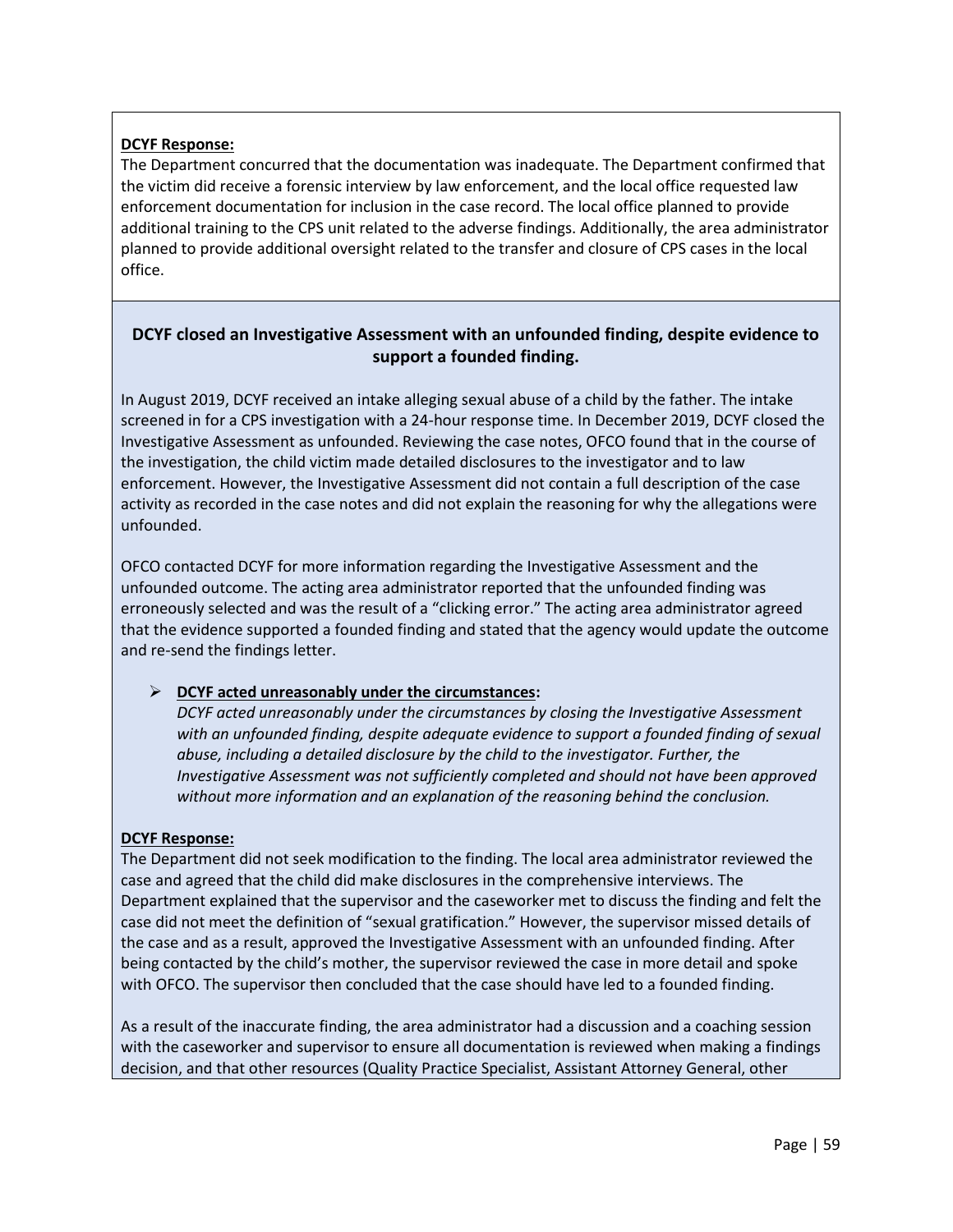triage, or consulting staff) be utilized in the future if there is uncertainty regarding a finding. The finding was updated in DCYF's tracking database and updated finding letters were sent to all parties.

## **CPS did not close an investigation timely, and the investigator did not interview collateral contacts.**

In September 2020, CPS received an intake regarding an open CFWS case alleging neglect of two children who were placed with a relative caregiver. Three days following the initial face-to-face with the children, a Family Team Decision Making meeting was held, and it was determined that the children would be moved due to the condition of the home.

For two months after the initial face-to-face, the only documentation was monthly supervisor reviews that noted the worker needed to interview the subject and the Family Preservation Services worker prior to closing the case. Although the investigation had not been closed yet, the outcome of a founded finding for neglect was documented. Documentation indicated that the worker made attempts to contact the relative caregiver in December 2020 but was unsuccessful. It was not until January 2021 that the subject interview was completed, and the investigation was closed.

#### **Violations:**

➢ **DCYF Policies and Procedures Guide, 2331 (4)(d)(iv) and RCW 26.44 (12)(a) mandate that CPS investigations must be closed within 60 calendar days and 90 days respectively, from the date that CPS receives the intake.**

*The investigation was open for over 100 days*.

➢ **DCYF Policies and Procedures Guide, 2331 (4)(g)(iv) requires caseworkers and LD CPS investigators to interview collateral contacts.** 

*CPS did not interview collateral sources, such as the Family Preservation Services provider who had knowledge of the allegations of CA/N.* 

## **DCYF Response and OFCO withdrawal and modification of findings:**

OFCO initially made an additional finding that the Department did not interview the relative caregiver in a timely manner as required by DCYF Policies and Procedures Guide, 2331 (4)(c)(i). The Department explained that this policy relates to the alleged subject being notified of allegations at the initial point of contact. The Department argued that this expectation was met as the relative caregiver was notified of the intake on the day the intake was received. OFCO agreed that the Department complied with the notice requirement and withdrew the finding.

OFCO also initially made a finding that the worker did not document activity within ten calendar days as required by DCYF Policies and Procedures Guide, 6600 (2). There was no documentation of the conversation between the worker and the Family Preservation Services provider. The Department disagreed with this finding and argued that the collateral contacts were documented in monthly supervision notes and in the CFWS case file. OFCO explained that while the CPS investigation reviewed the information obtained during the CFWS case, including information from the Family Preservation Services provider, CPS did not conduct a collateral contact interview the Family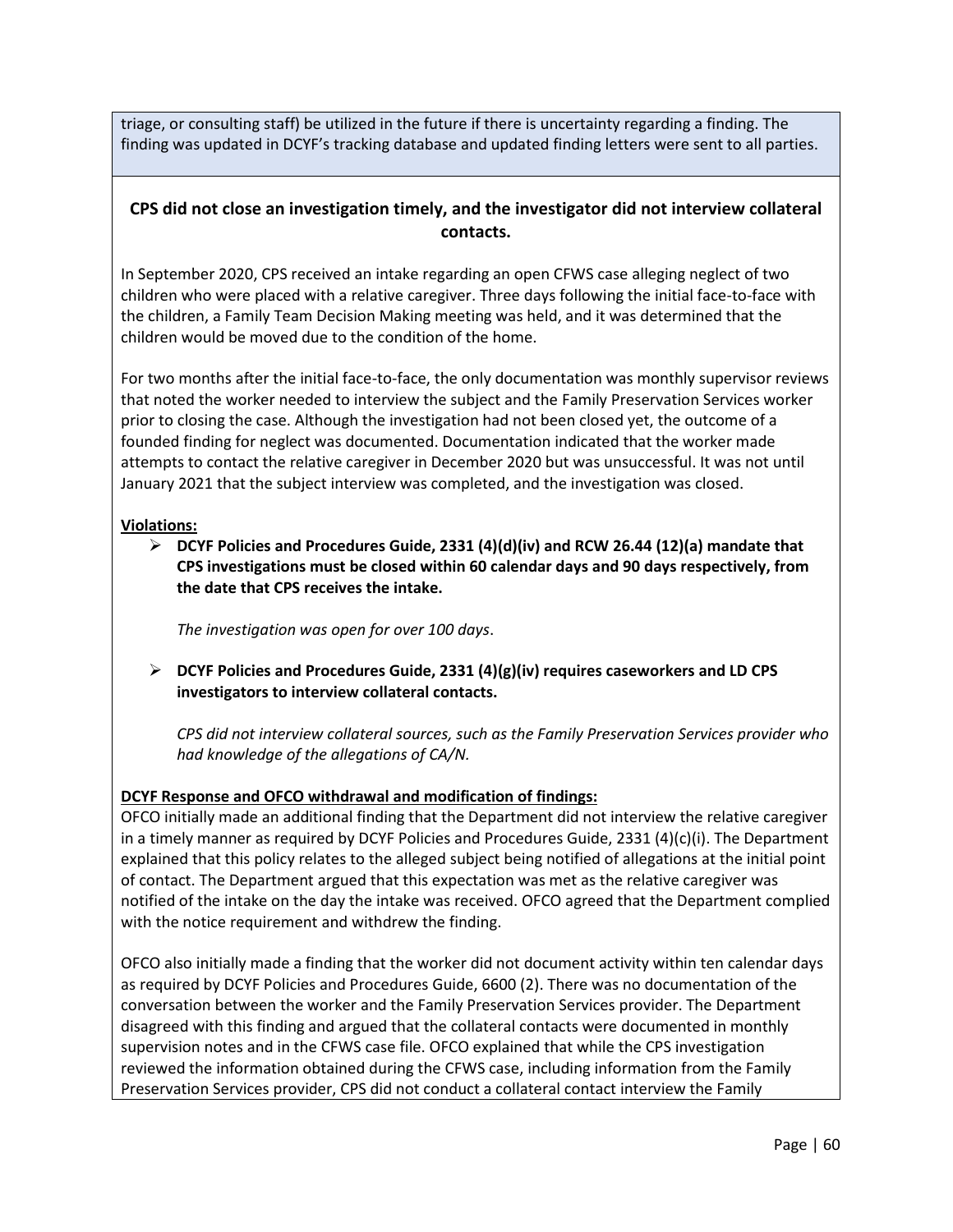Preservation Services provider. OFCO modified the finding to reflect that CPS did not interview collateral sources who had knowledge of the allegations of CA/N. The Department reported that the CPS unit that handled this investigation was advised by the CPS supervisor on ways to document case activity when a case is open more effectively with CFWS and CPS simultaneously.

The Department agreed that the case did not meet timely case closure expectations. The Department explained that at the time of the intake, the local office's CPS program was adversely affected by staffing challenges, which was addressed by hiring new staff.

## **DCYF did not notify a parent that she was the subject of an investigation or interview her specifically regarding the allegations against her.**

In early 2021, DCYF received an allegation from a child's parent that her developmentally disabled teen had been molested by her now former partner, and the child had become pregnant. Due to the parent being protective, the allegation was screened out to law enforcement. Shortly thereafter, law enforcement contacted DCYF with the information again, alleging that the partner had been acting as a parent at the time of the abuse; on this basis, DCYF screened the allegation into CPS, naming only the mother's former partner as a subject, due to the mother continuing to present as protective. The assigned worker came to the family home, interviewed the child, and spoke with the mother in her role as the child's parent.

Between the end of January and the beginning of April, DCYF documented little casework on this matter. A supervisory case note in March indicated that the mother was not following up on needed medical and mental health services for the youth, and if she continued in this vein, the assigned worker may need to call in a new intake related to that neglect. Soon after, the caseworker told the mother that she needed to see the child once more before closing the case. The mother obtained an attorney and, through her attorney, asked if she was a subject and if so, what the allegations were. The agency refused to provide this information to her. The case closed and only then was the mother able to discern that she had been a subject of the investigation. OFCO contact with the agency revealed that the mother was added as a subject during the process of closing the investigation into the former partner.

#### **Violations:**

➢ **DCYF Policies and Procedures Guide, 2331 (4)(c)(i) and RCW 26.44.100 (2): Parents and alleged subjects are to be notified of any allegations of child abuse and/or neglect "at the initial point of contact" while also not jeopardizing the investigation and maintaining confidentiality and the safety of the child.**

*The mother was not initially a named subject in the investigation, but the worker and supervisor explicitly refused to inform her after she was added as a subject and what the allegations against her were.* 

➢ **DCYF Policies and Procedures Guide, 2334 (1)(a) requires CPS to conduct individual and face-to-face interviews of each subject.**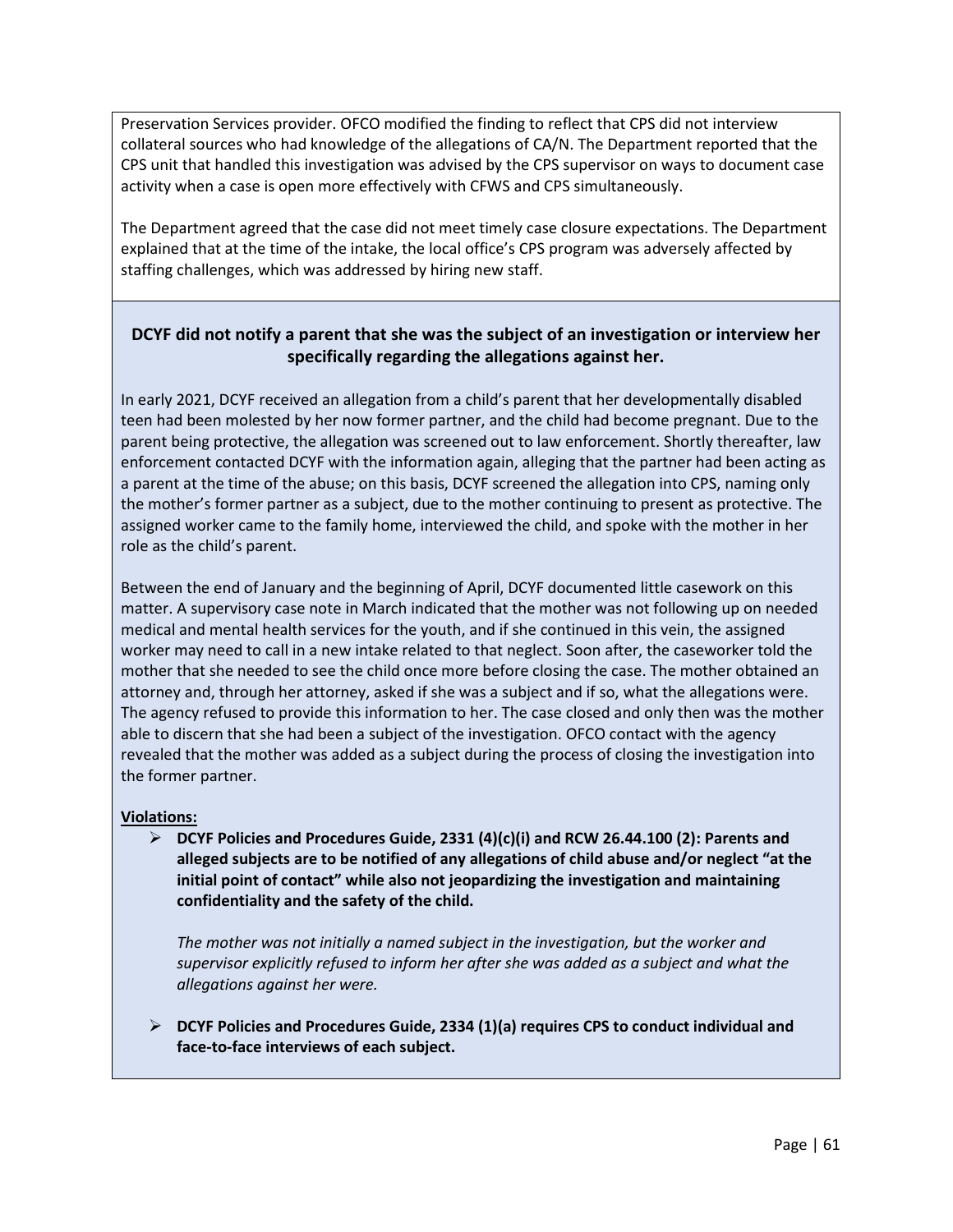*After the mother was added as a subject, she was not interviewed as to the allegations, nor given any opportunity to respond.* 

#### **DCYF Response:**

The Department did not seek a modification of this finding. The agency responded that, instead of adding the mother as an alleged subject after the initial intake was received and the investigation had begun, a new intake should have been created when concerns arose regarding mother's lack of protection. It acknowledged that the mother had not been informed of the change or interviewed regarding it. In response, the area administrator met with the caseworker to clarify the involved policies, including subject interviewing, the need for transparency with families, and the need for subject interviews. In addition, the local supervisors were advised that in all subsequent cases with concerns that arise during an investigation that a non-offending parent is not protective, that a new intake must be made to address the allegations. The office also planned an updated training on Structured Decision Making.

# **DEPENDENT CHILD WELL-BEING AND PERMANENCY**

## **DCYF did not conduct an ongoing relative search.**

In March 2017, DCYF received an intake alleging that parents had neglected their two children by leaving them with paternal grandparents who were not able to care for them without additional support. The intake screened in for a non-emergent CPS investigation.

During the initial contact, the paternal grandparent informed the CPS social worker that they had been caring for the children for six months, but due to their age, they would not be able to be a longterm placement. The paternal grandparent requested help until a potential adoptive family was identified. Two weeks after the initial contact, the paternal grandparent reported that they were struggling to care for the children. DCYF offered to remove the children that day, but the grandparent indicated they did not want the children moving around in foster care and requested the children stay there until a permanent placement was found. The children remained in relative care with the paternal grandparents until June 2019 when they were placed with a prospective adoptive family.

An initial relative search in October 2017 identified the maternal grandparents who expressed interest in placement and contact with the children. However, there was no documentation of follow up with the maternal grandparents to discuss their interest or to identify other potential maternal relatives. There was also no further documentation of contact with another identified maternal relative and no documentation of subsequent relative search activities after October 2017. However, the children were later abruptly moved from the prospective adoptive family to a maternal aunt's home in August 2020.

#### **Violation:**

➢ **DCYF Policies and Procedures Guide, 4527 requires DCYF to continue the search for relatives when a child disrupts from placement, and twelve months have passed since the previous relative search and the child is not currently placed in kinship care.**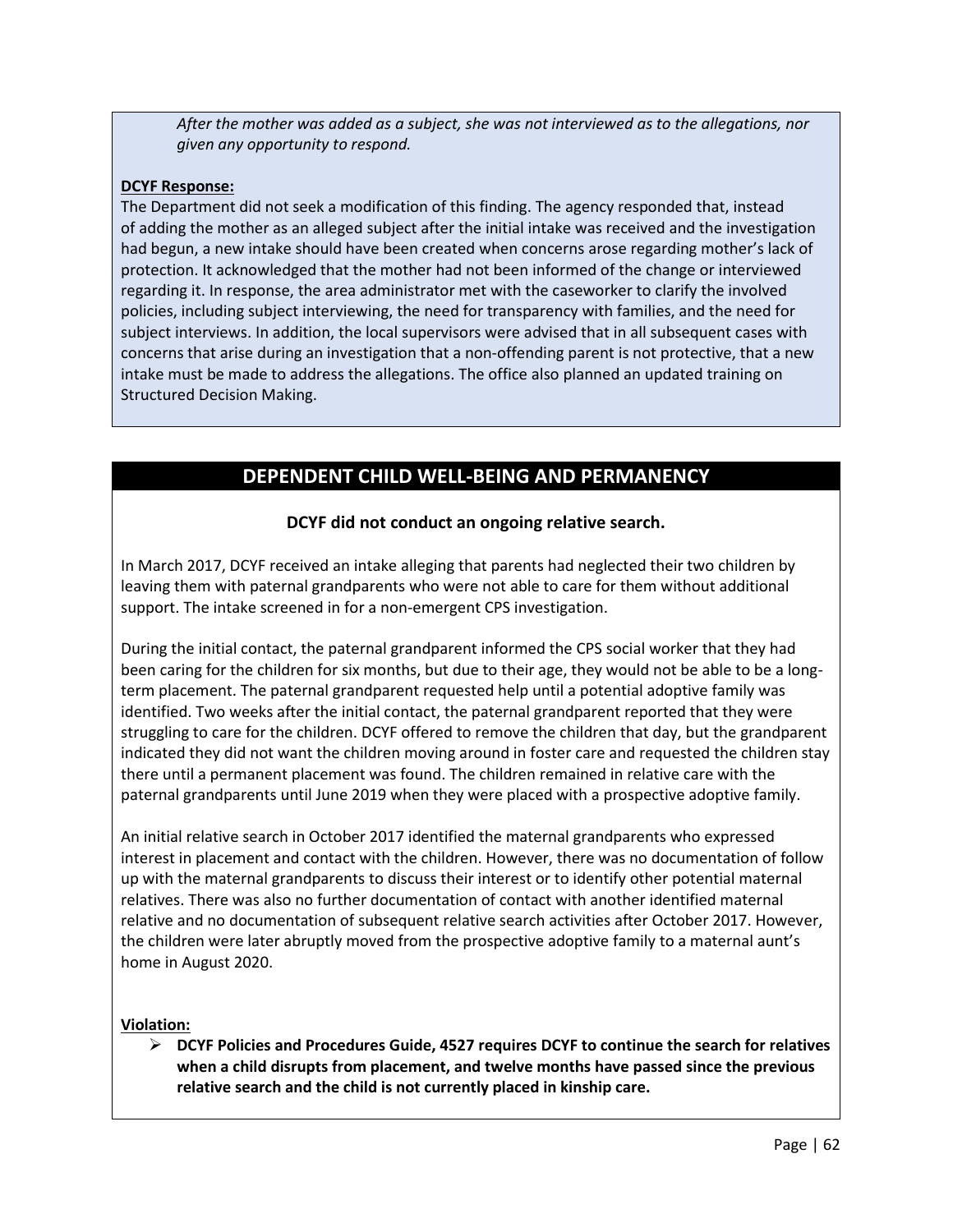*There was no follow up with the maternal grandparents regarding their interest in caring for the children or to identify other maternal relatives. There was also no documented follow up with the maternal relative who was identified during an attempt to contact the mother. There was no documentation of subsequent relative search activities after October 2017. This had an adverse impact on the children as placement with the maternal aunt could have occurred earlier had an ongoing relative search been conducted and maternal relatives were contacted. Instead, the children were suddenly moved from what they believed was their permanent home with their prospective adoptive family to their maternal aunt's home.* 

#### **DCYF Response and OFCO Withdrawal of Finding:**

The Department acknowledged that it did not make efforts to conduct a relative search on the maternal side of the family on an ongoing basis. The local office conducted an all-staff meeting and the local area administrator reviewed the policy on relative searches at the meeting. The local office also set expectations requiring supervisors to complete monthly reviews in their units to ensure that relative searches are being utilized effectively and consistently with the Department's policy.

OFCO initially made a finding that the lack of transparency with the caregivers about a possible change in placement and permanent plan was clearly unreasonable. The children had been in out-ofhome care for almost four years and were placed with the prospective adoptive family for over one year. The children were abruptly moved to their maternal aunt's home in August 2020 after approximately two visits. Although the prospective adoptive family was notified of the change in placement five days prior to the move as required by DCYF policy, they were given no advance warning that a relative was being considered as a placement option or how this would impact the permanent plan. In addition to the adverse impact on the caregivers, failing to inform the caregivers about a potential change in placement and case plan impacted the Department's ability to develop a transition plan to the maternal aunt's care. The children exhibited significant externalizing behaviors following the change in placement.

The Department disagreed with this finding and requested a withdrawal. The Department argued that the permanent plan for the children did not change while they were placed with the foster parents. The Department explained that the foster parents were made aware that a relative had come forward and were notified that the relative requested to visit and eventually be a placement resource for the children. The court ordered the change in placement after review of all available information. The Department was required to follow the court's order and provided the foster parents the required by policy 5 days' notice prior to the placement move. The Department is obligated to consider and prioritize relative placements according to laws and policies. The Department also explained that there were challenges collaborating with the foster parents, which made it difficult to plan for a smooth transition.

After reviewing the information provided by the Department, OFCO agreed that the Department's conduct was not clearly unreasonable under the circumstances and withdrew the finding regarding the lack of transparency with caregivers.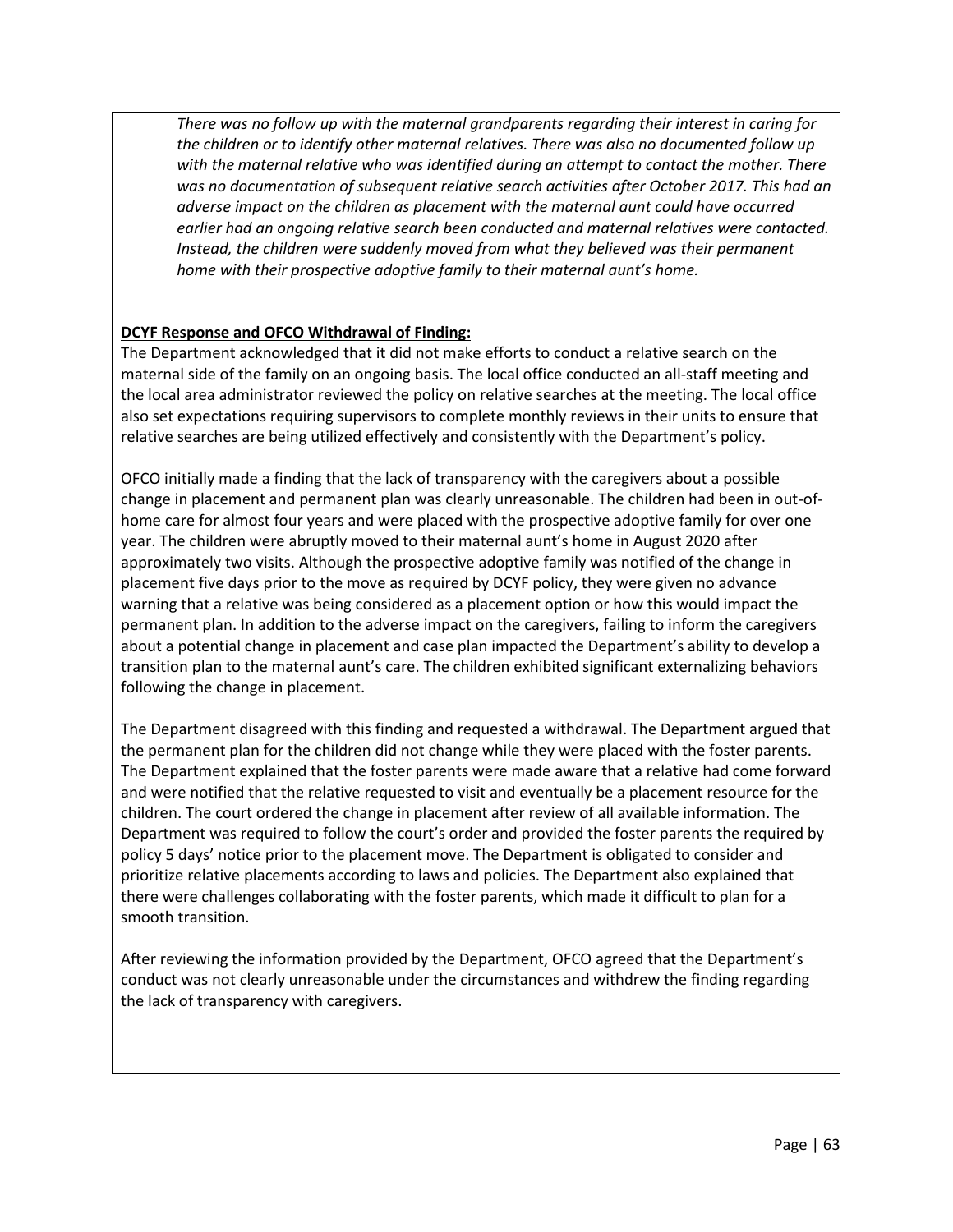# **FAMILY SEPARATION AND REUNIFICATION**

#### **The Department did not provide court-ordered visitation.**

In March 2018, the Department filed dependency petitions in relation to two siblings due to allegations of physical abuse and neglect. The children were placed into foster care; the father was incarcerated the following year. In September 2019, the father was granted one supervised weekly video visit and one supervised monthly in-person visit. Due to COVID-19 restrictions, the visits were changed to video visits in April 2020. In October 2020, one of the siblings was moved to a therapeutic foster home, and it was around this time that the father's visitations with both children stopped. The visits did not resume until March 2021.

OFCO contacted the CFWS supervisor about the lack of parent-child visits. The supervisor confirmed that the Department had not provided the father with court-ordered visits for approximately four months. The supervisor explained that a new caseworker was assigned in late 2020 and was having technological issues with the required video application. Additionally, the worker experienced delays in obtained approval from the Department of Corrections to supervise video visits. In March 2021, the worker began providing video visits between the father and his children using her cell phone. The Department confirmed that the father was owed approximately 40 hours of visitation, and it was in the process of providing them to him.

#### **Violation:**

➢ **DCYF did not provide court-ordered visitation between the father and children from approximately mid-October 2020 to March 2021.** 

*OFCO recognized that many factors contributed to the delay in providing the father courtordered visits. However, it should not have taken approximately four months to resolve these issues.* 

#### **DCYF Response:**

The Department agreed that a significant amount of time had passed where the father was not offered visits. The Department explained that the new caseworker was not familiar with the procedures to set up the application and did not understand how to resolve the issues. The supervisor coached the caseworker, asking her to involve supervisors when barriers to visitation arise. The area administrator reminded workers at an all-staff meeting about the importance of ongoing regular visits, including with incarcerated parents. The area administrator also outlined the mechanism to set up the video application, so staff would know how to access it.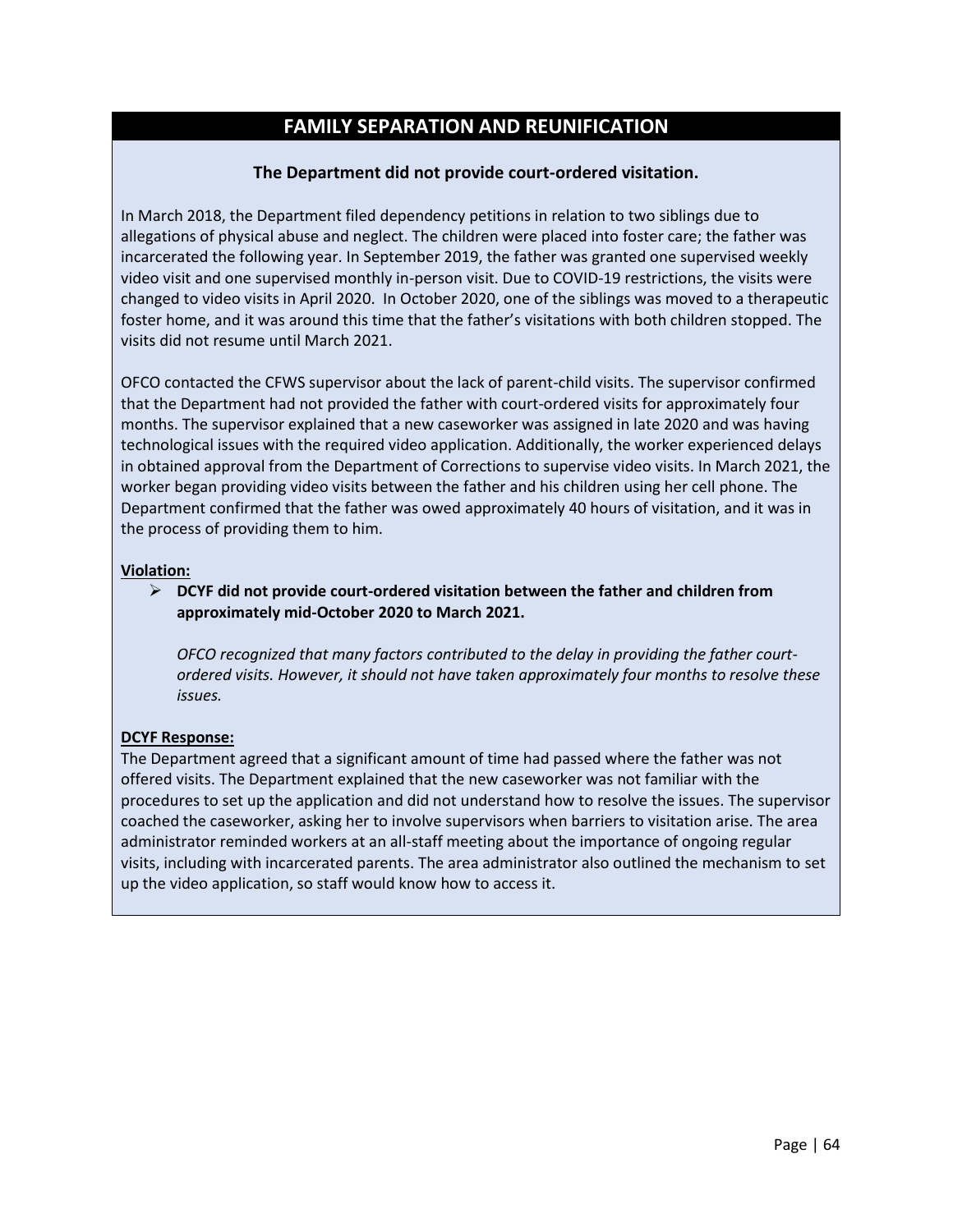# **FOSTER PARENT/RELATIVE CAREGIVER ISSUES**

## **DCYF did not refer a relative placement for a home study or document placement changes timely.**

In October 2018, two siblings were placed into protective custody by law enforcement due to allegations of physical abuse. Shortly thereafter, DCYF filed a dependency petition on both children, and the siblings were placed separately with two different relatives.

In early July 2019, one sibling moved to the home of their aunt, as the prior relative placement could no longer care for the child. The aunt and her partner completed background checks for emergent placement and were cleared. The other sibling later disrupted from their placement in October 2019 and moved in with the aunt as well.

Supervisory review notes from August and September 2019 indicated that the aunt completed the home study application, and the social worker submitted the application to the Department of Licensed Resources (DLR). Supervisory review notes from January, March, and April 2020 stated that the background checks and fingerprints for the relative caregivers had been approved and that the relative caregivers would be referred for a home study. A supervisory review note from May 2020 stated that the relative caregivers had been referred for the home study. However, at the time of OFCO's review in August 2020, the home study referral had not been made to DLR.

#### **Violations**:

➢ **DCYF Policies and Procedures Guide, 45274 requires DCYF to refer relatives for a home study within 30 days of placement in order to further assess the character, competence, and suitability of the caregiver.** 

*One sibling had been placed with the aunt for over a year, and the other for nearly a year. DCYF did not conduct a home study within the required timeframes.* 

➢ **DCYF Policies and Procedures Guide, 4260(7)(a) requires that DCYF document in FamLink a child's move within three business days of a child moving.** 

*DCYF did not document the placement changes of the children timely. At the time OFCO began investigating in 2020, DCYF's tracking system displayed each of the children as being placed in their separate relative placements where they had initially been placed in October 2018. Based on a review of the case notes and court orders, OFCO was able to confirm that the children had been placed with their aunt in July 2019 and October 2019. OFCO brought the issue to the Department's attention, and the placements for the children were updated in DCYF's tracking system in August 2020.* 

#### **DCYF Response**:

DCYF responded that the worker, who is no longer with the agency, erroneously reported to the supervisor that the family had been referred for a home study. This occurred at a time while the office was short of supervisors. The office has since hired more supervisors.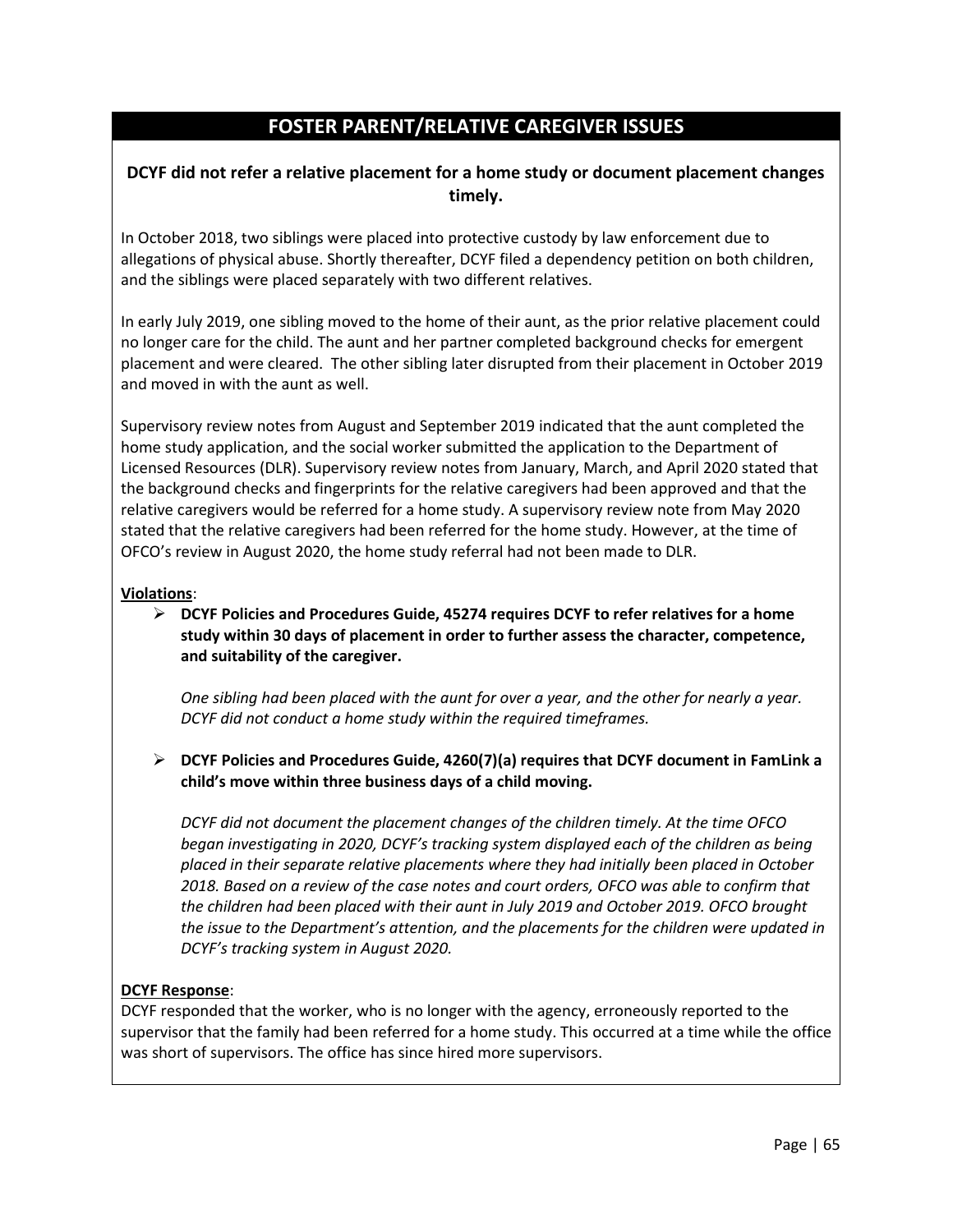Additionally, the office initiated a tracking system to document the status of home study referrals for all relative placements, and the Licensing Division was scheduled to conduct a training on the home study process for the office staff. Plans were made for additional staff training on timely placement entry and the use of an application that would allow the worker to enter placement information from their phone.

#### **DCYF did not assess the suitability of a relative caregiver prior to placement.**

In February 2021, two children who were recently removed from the care of their parents were placed with a grandparent, following the completion of an emergent background check. The caseworker also had the grandparent complete fingerprints and did a walk-through of the home. Nearly two months later, the children were removed from this home following an incident of domestic violence in the home involving one of the parents and another relative. Additional allegations that one of the children was injured in the course of this event also arose. The caseworker received further information that the grandparent had been allowing the parents unsupervised access to the children, in violation of the court order. OFCO completed a search of the grandparent's history in DCYF's FamLink system and discovered that the grandparent had a home study denied in 2017 due to similar concerns as those that arose during this involvement: grandparent allowing unauthorized contact, domestic violence, and lack of boundaries. OFCO contact with the local office revealed that the caseworker was unaware of the denied home study.

#### **DCYF Response and OFCO Withdrawal of Finding:**

OFCO originally made a finding that DCYF did not conduct an adequate check of FamLink records to assess the suitability of the caregiver prior to placement as required by DCYF Policies and Procedures Guide, 45274 and Operations Manual, 6800.

The Department responded, requesting clarification about the specific policy requirements regarding this finding, as the caregiver successfully completed the background check. During a subsequent discussion with OFCO, DCYF noted that agency policies allow placement with a relative prior to completion of a home study when an unlicensed caregiver passes the background check and upon approval of the area administrator. Although the caregiver had a previously denied home study, this is not considered a negative action and would not disqualify this relative from placement.

OFCO determined that it was appropriate to withdraw the finding on this basis. However, in its response, it noted that an area administrator's decision to approve a placement prior to completion of a home study should be made in an objective and consistent manner. OFCO recommended that the Department develop and implement practice standards, which should include a review of the person's DCYF history, to guide the placement decision. OFCO noted that by reviewing FamLink history, the Department will be better able to identify any areas of concern and safety plan accordingly to protect children and support the placement if approved.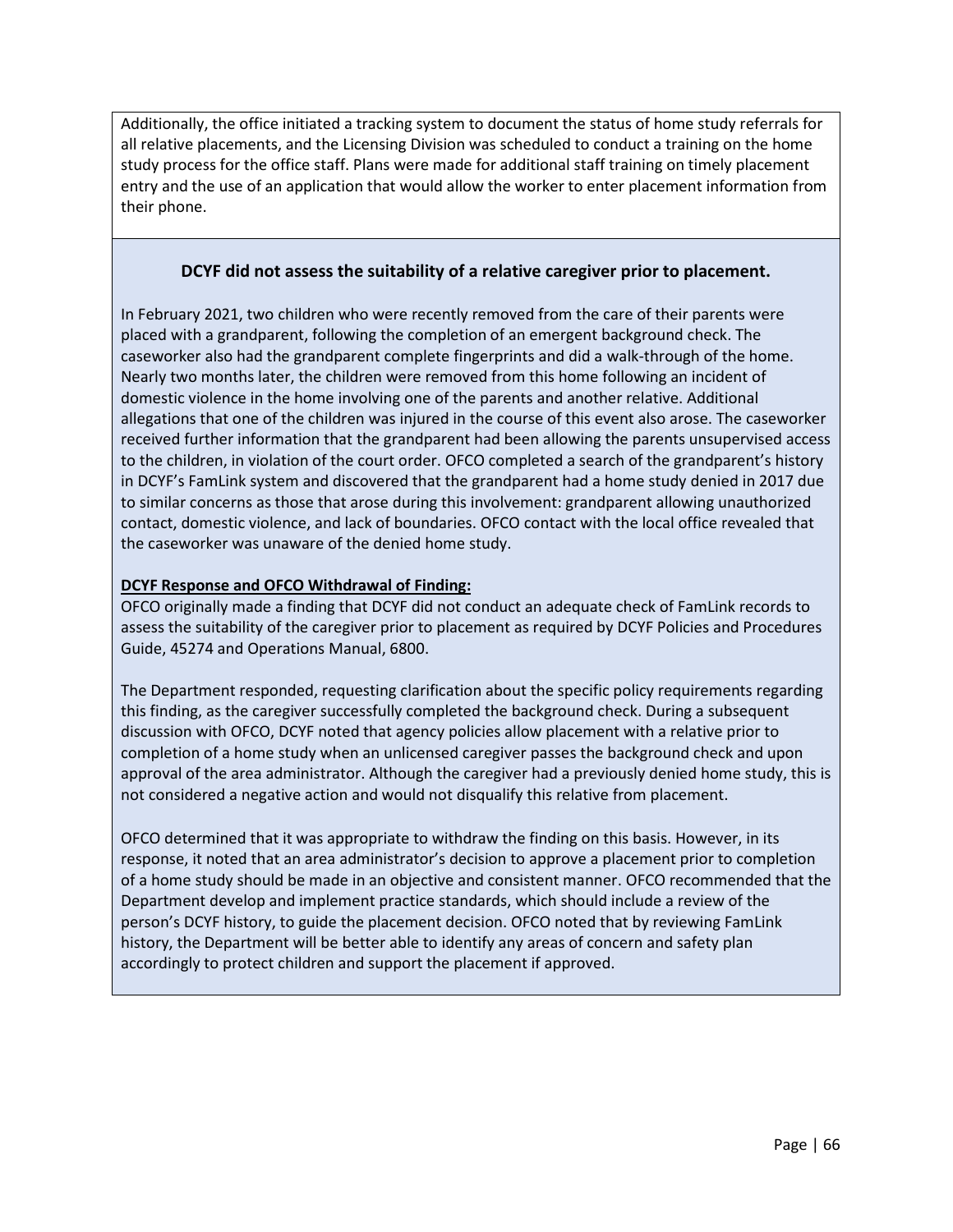# **OTHER FINDINGS**

## **DCYF did not follow DCYF Indian Child Welfare Policy and the terms of a Memorandum of Understanding.**

In September 2020, an intake alleging sexual abuse of a child by their stepfather screened in for an emergent CPS investigation. The intake indicated that the family was associated with a tribe.

The intake was assigned that same day and the assigned CPS social worker went out to the address listed on the intake. After discovering the mother did not reside at that address, the assigned CPS social worker called the mother and obtained the mother's address, then met with the mother and the children at the mother's workplace. Case notes indicate the social worker was unaware that these locations were all on tribal lands.

The CPS social worker did not contact the tribe's ICW contact person to discuss the investigation until November 2020.

#### **Violation:**

➢ **DCYF Indian Child Welfare Policies and Procedures, Section 5 requires that the DCYF social worker contact the tribal social services program or the ICWA representative within 24 hours of being assigned the intake in order to coordinate activities and determine roles and responsibilities. DCYF Indian Child Welfare Policies and Procedures, Section 5 requires DCYF to follow the Tribe's Memorandum of Understanding (MOU), which involves coordination between the tribe ICW and DCYF of child abuse and neglect investigations of families living on the reservation. This MOU requires the Department to notify the Director of ICW prior to entering tribal lands when investigating referrals of child maltreatment within the reservation.**

*The case file documentation indicates the CPS social worker did not contact the tribal ICW representative within 24 hours as required. The social worker made initial contact with the tribal ICW representative approximately one month into the investigation. There were no efforts prior to that to coordinate the investigation and discuss who was taking the lead on the investigation.*

#### **DCYF Response:**

The Department explained that the assigned CPS social worker was unaware that they were on tribal land. Although the tribe has parcels of land that are not on the reservation, the worker did not verify whether the address was considered tribal land or non-tribal land before going to conduct the initial face-to-face. The Department agreed with the finding that the MOU with the tribe was not followed.

The local office located and posted a map of the reservation with additional information regarding non-reservation land parcels addressed in the map. Coaching was also provided to the CPS social worker. ICW policy was reviewed with all workers and the CPS supervisor also reinforced that information. Staff were instructed to check the reservation map to determine whether the address for any field visit in that area is on tribal land.